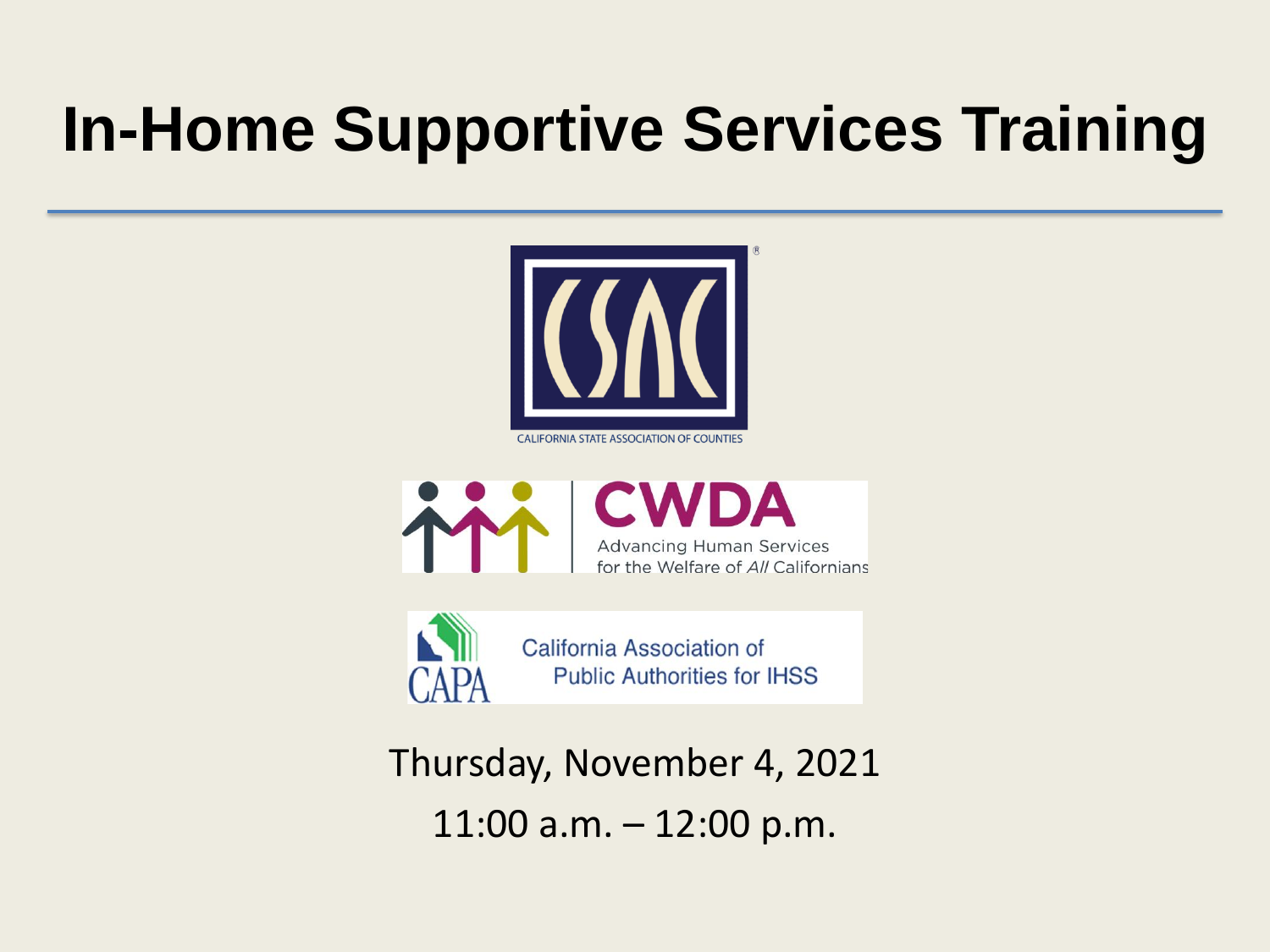## **Speakers**

Justin Garrett, Senior Legislative Representative, CSAC Eileen Cubanski, Deputy Executive Director, CWDA Karen Keeslar, Executive Director, CAPA Roshena Duree, Associate Legislative Representative, CSAC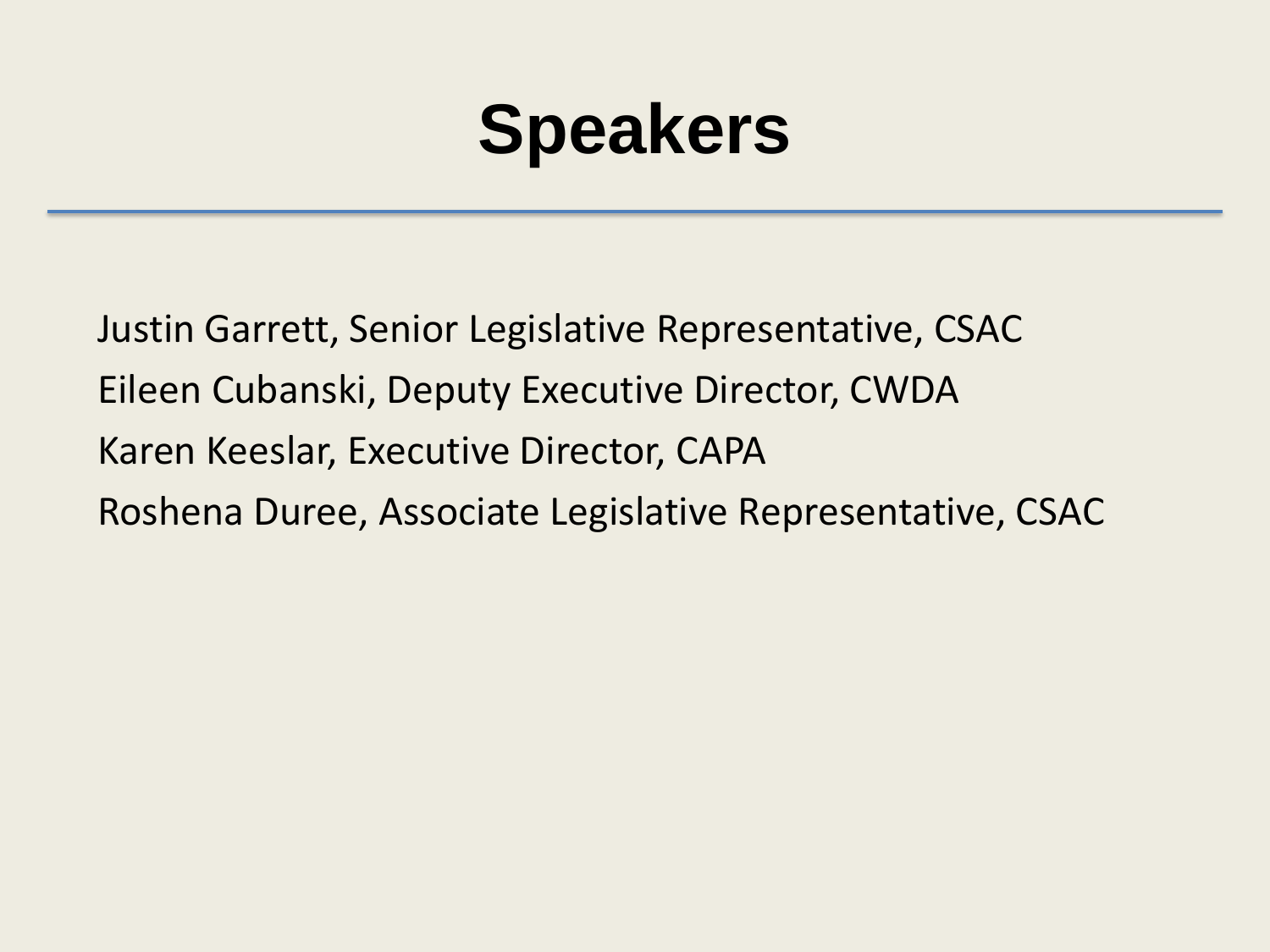# **Agenda**

- I. Significant IHSS MOE Changes
- II. 2019 IHSS MOE Overview
- III. County and Public Authority Administration
- IV. IHSS Wages and Benefits
- V. IHSS Collective Bargaining
- VI. 1991 Realignment Caseload Growth Funding
- VII. Wrap Up and Questions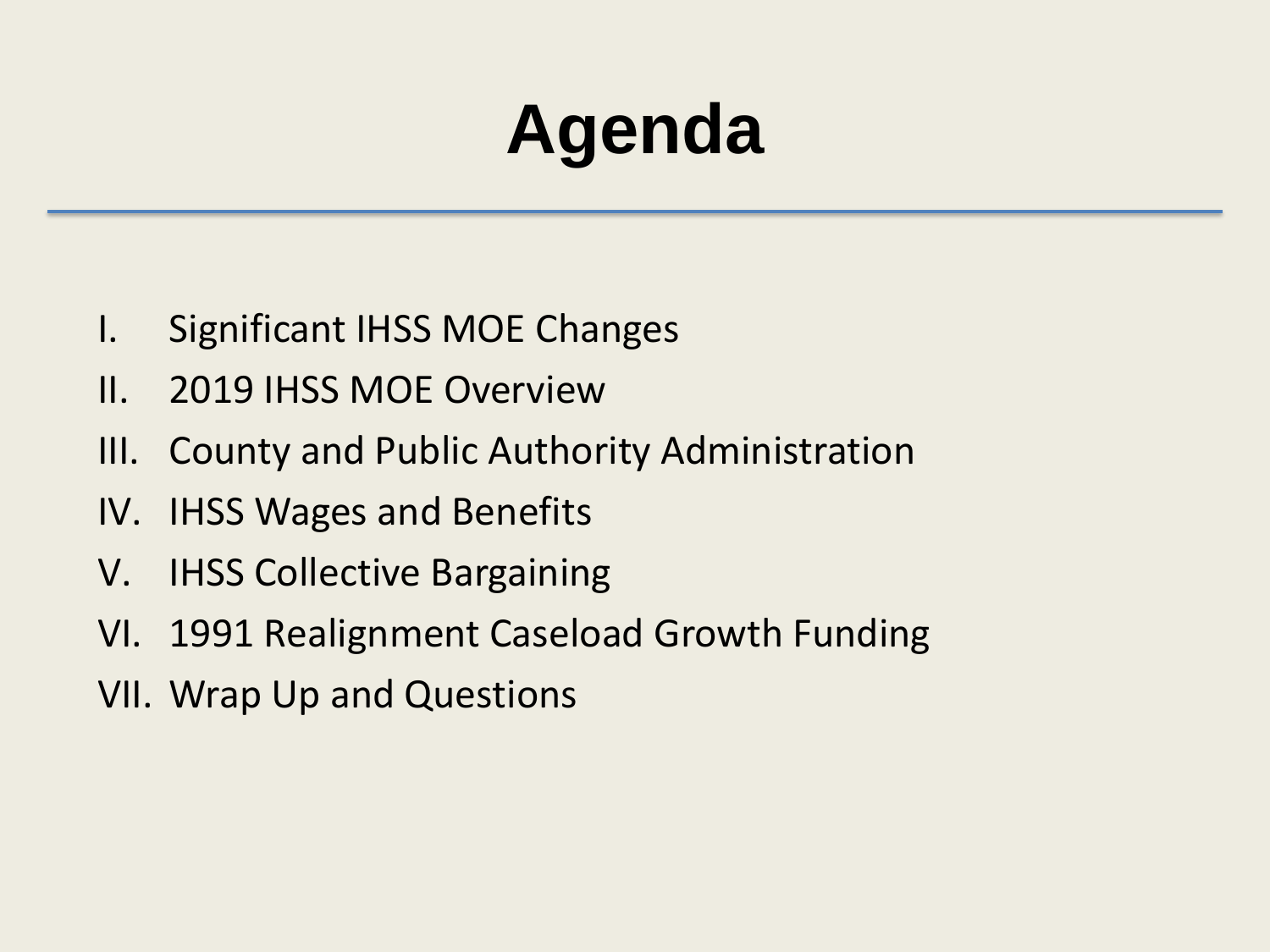## **I. Significant IHSS MOE Changes**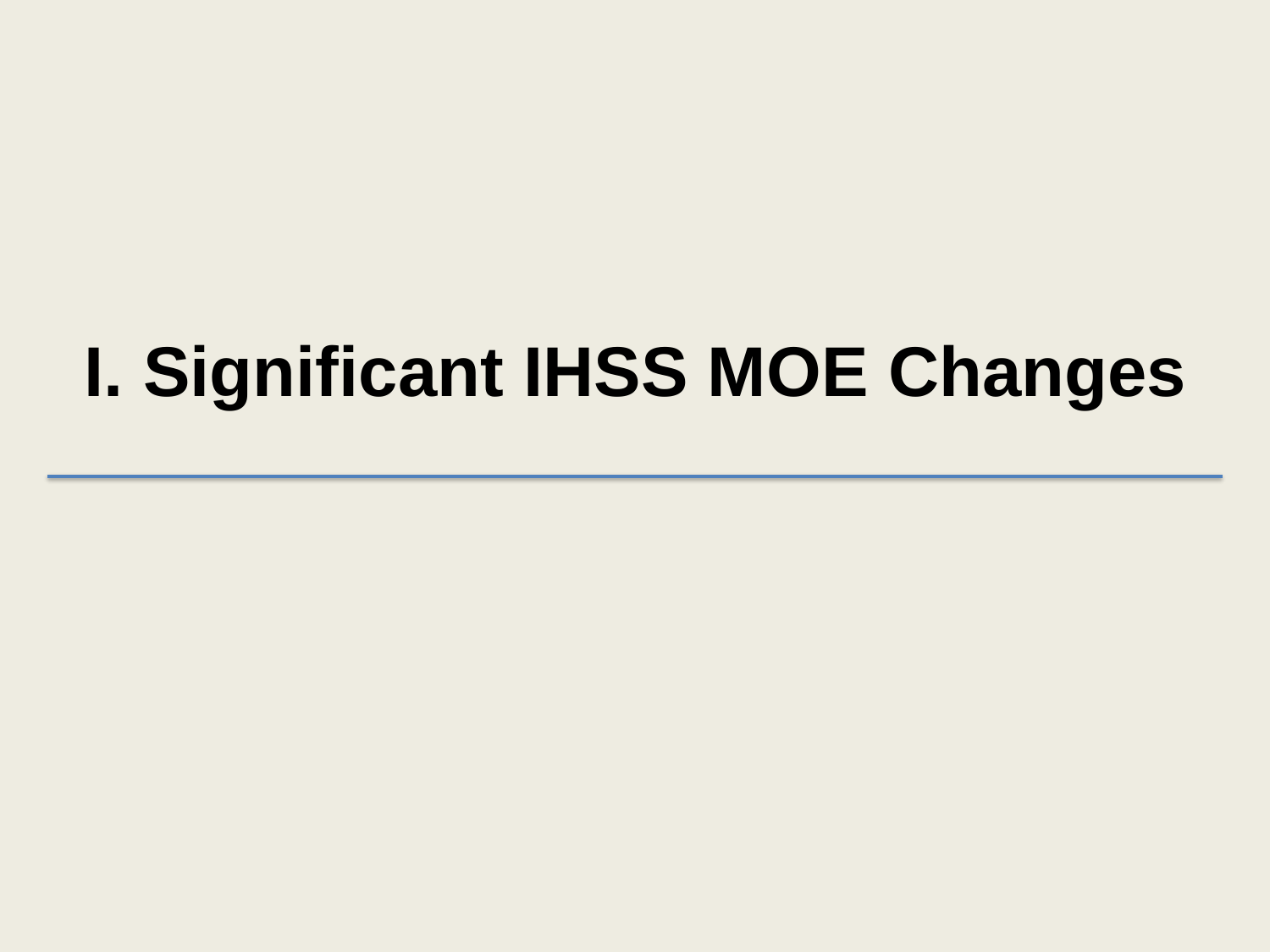## **Timeline of IHSS MOE Changes**

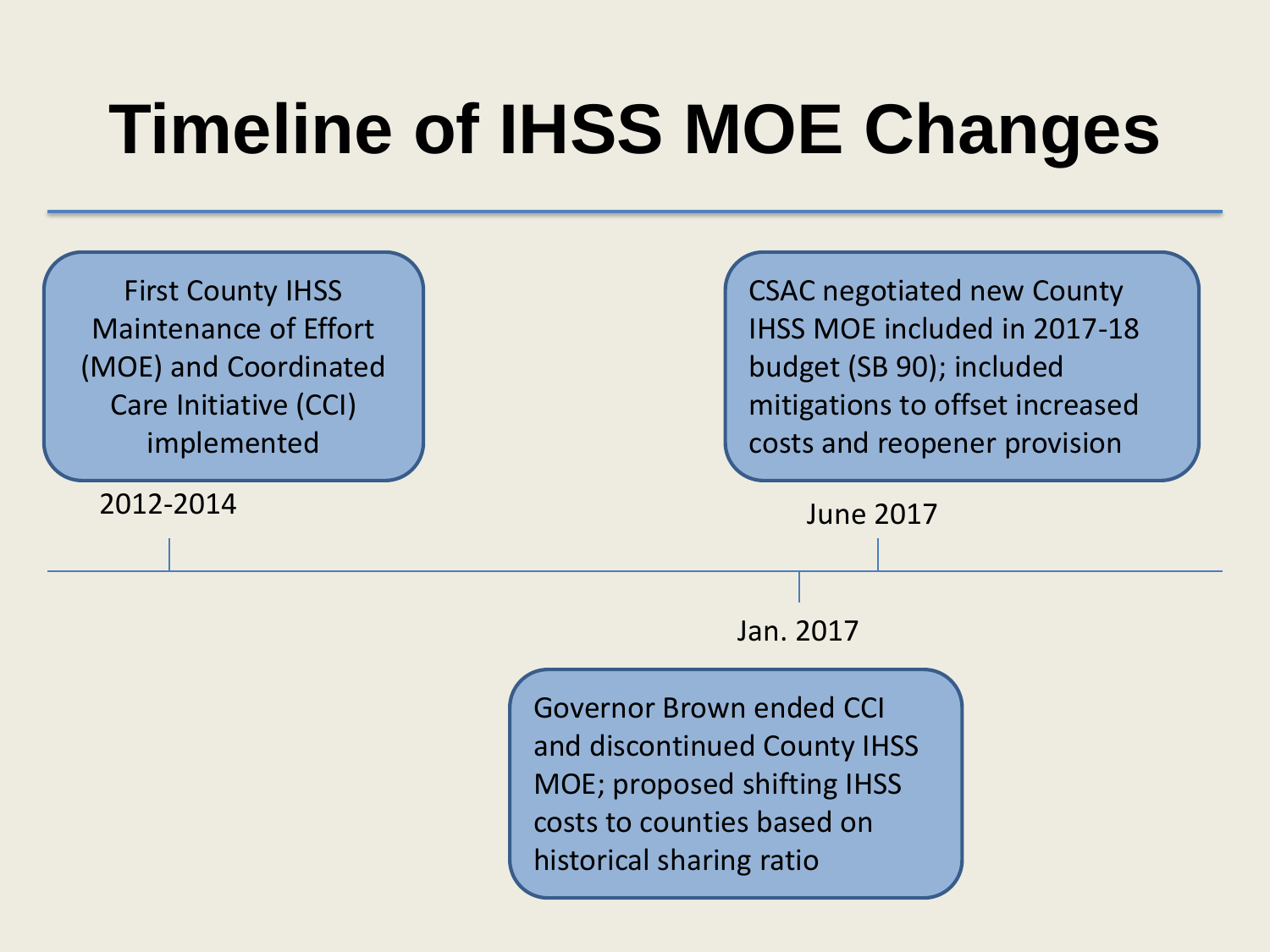#### **Advocacy for Sustainable Structure**

- Significant and sustained county advocacy with the Administration and the Legislature for two years
- Three key advocacy points for counties:
	- 1. Significant and growing gap between the IHSS costs that counties are responsible for and the available revenues
	- 2. Negative impacts on other Realignment programs, including public health and mental health, due to IHSS cost pressures
	- 3. Additional revenues are needed to ensure the sustainability of IHSS and other critical services that counties administer on behalf of the state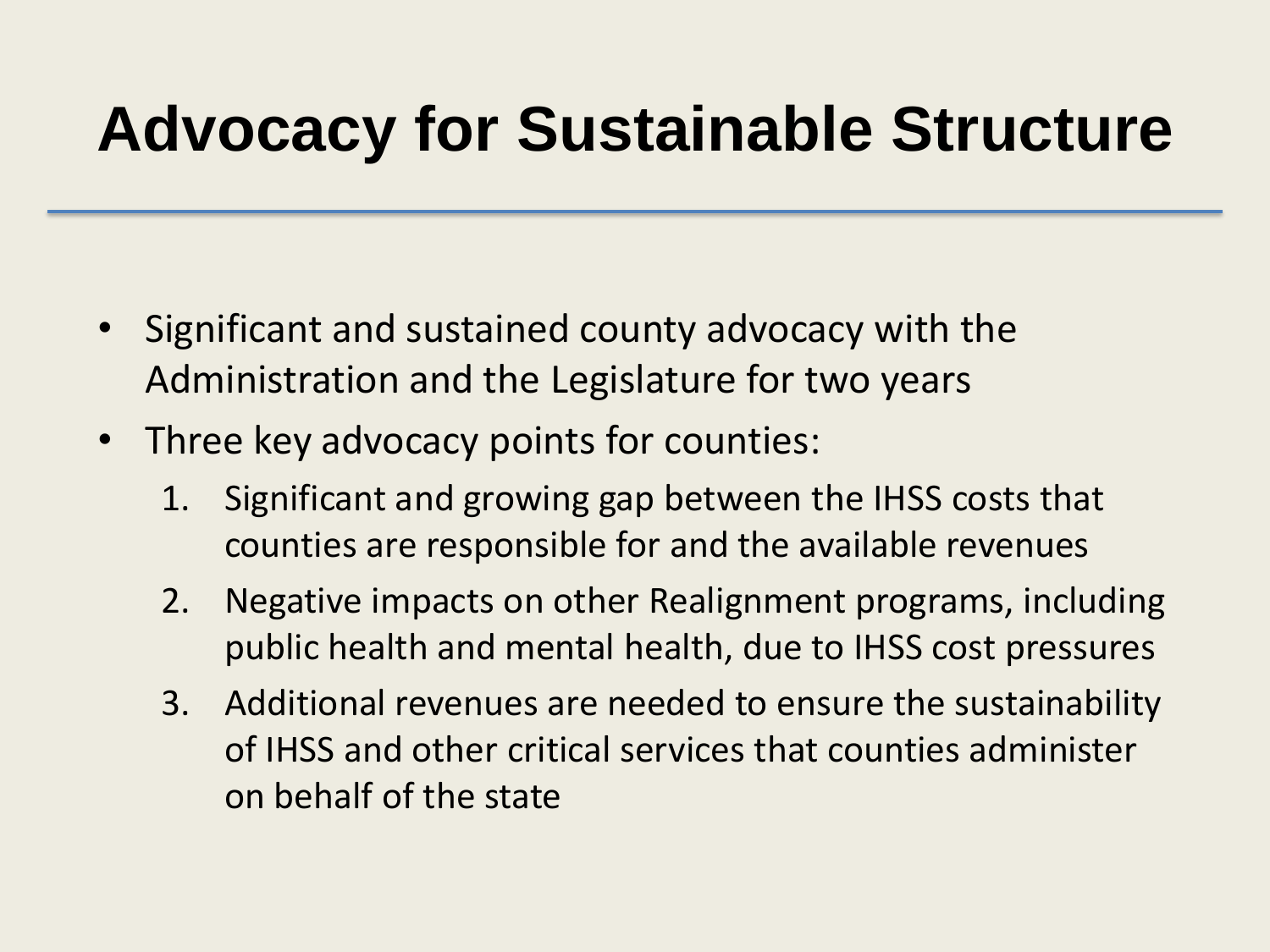# **1991 Realignment Report**

- Major finding that 1991 Realignment Revenues cannot support the costs of programs that are realigned
- Makes specific recommendations so that counties do not have to use significant county General Fund for IHSS costs and Health and Mental Health subaccounts can receive general growth



**Senate Bill 90:** 1991 Realignment Report

January 2019

www.dof.ca.gov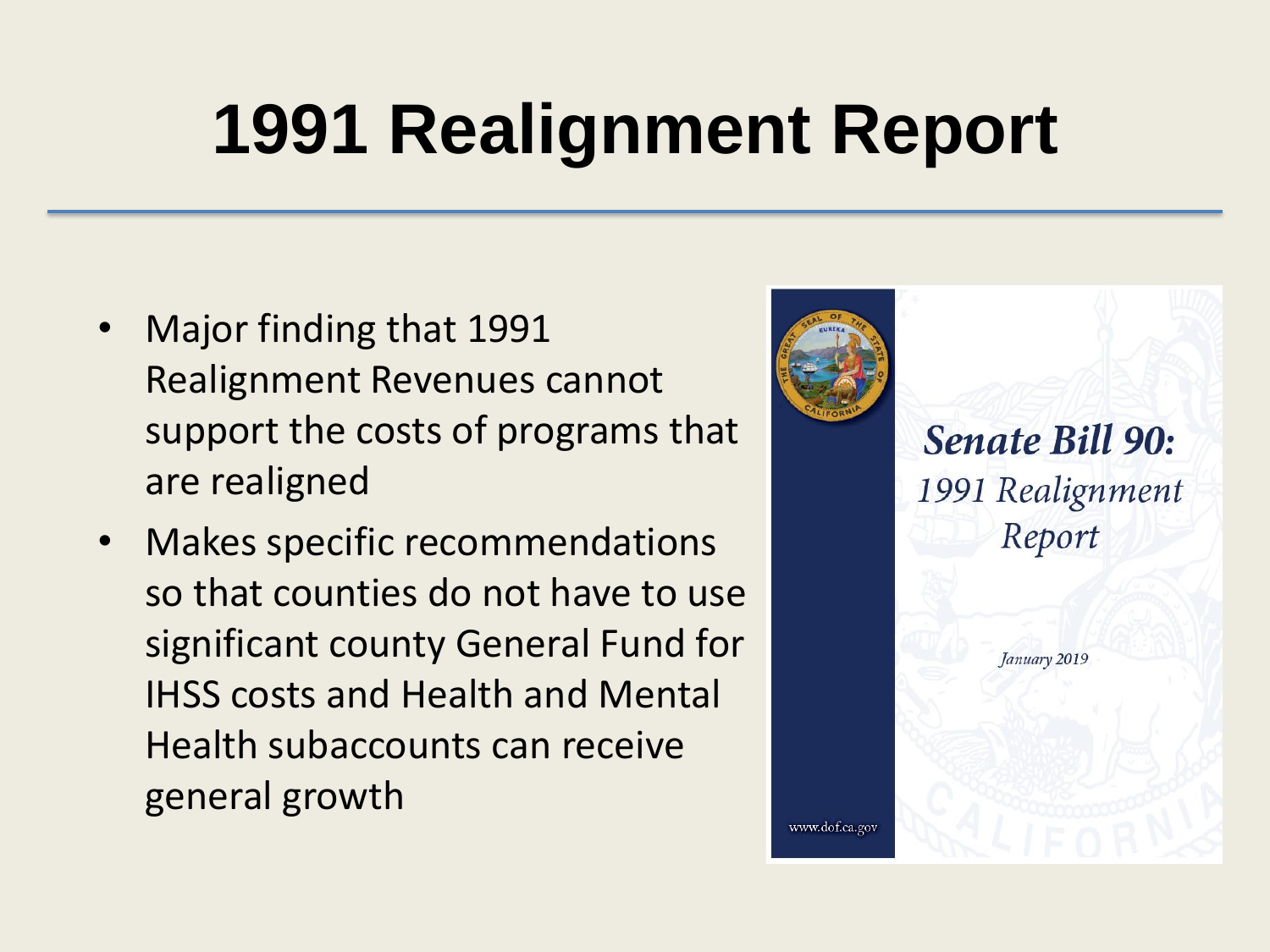## **Timeline of Major IHSS Changes**

Department of Finance released 1991 Realignment Report; Governor Newsom proposed new County IHSS MOE

Jan. 2019

Modifications to IHSS wages and bargaining provisions enacted in 2021-22 budget (AB 135)

July 2021

June 2019

New IHSS MOE enacted in 2019-20 budget (SB 80)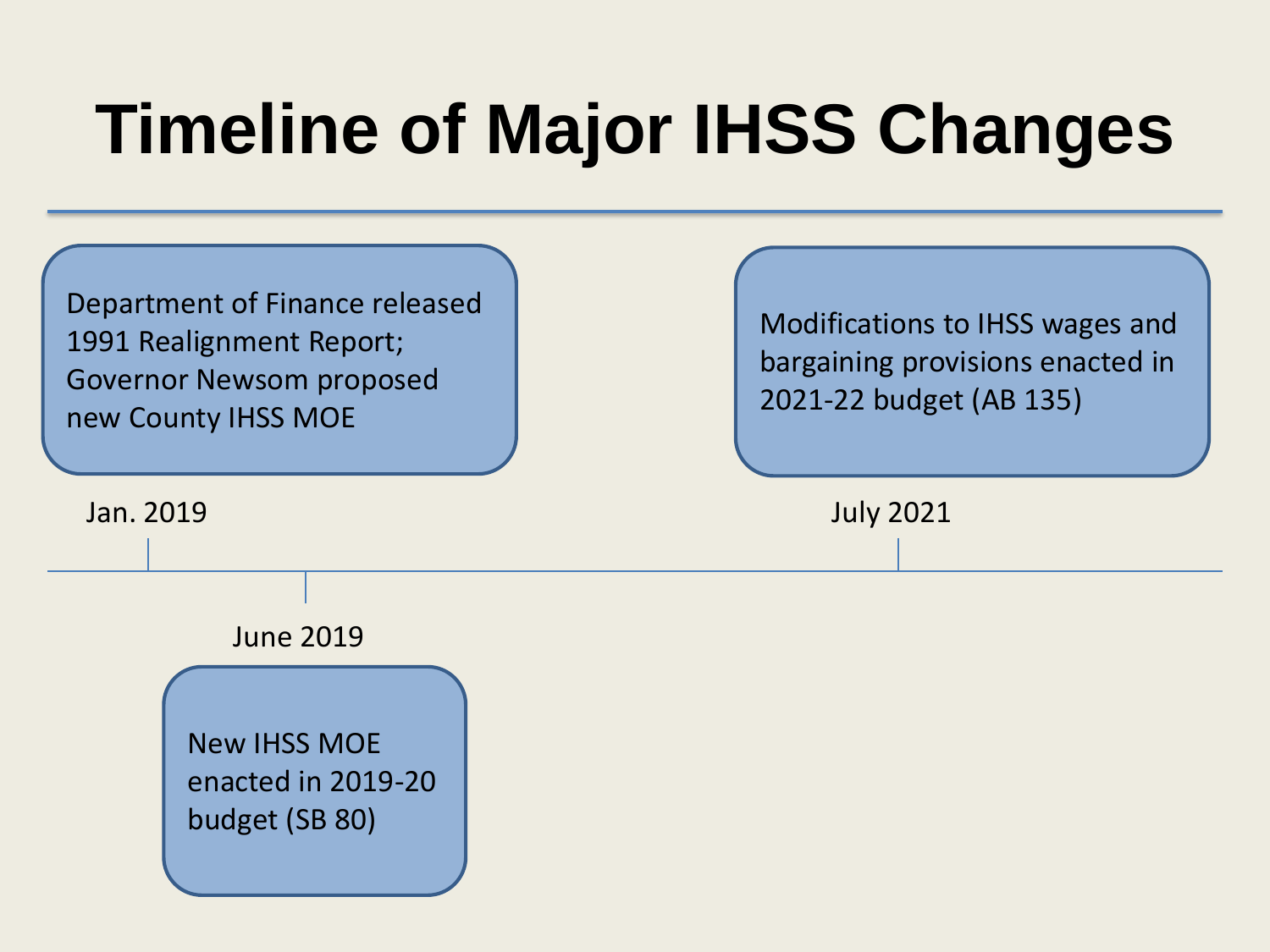#### **II. 2019 IHSS MOE Overview**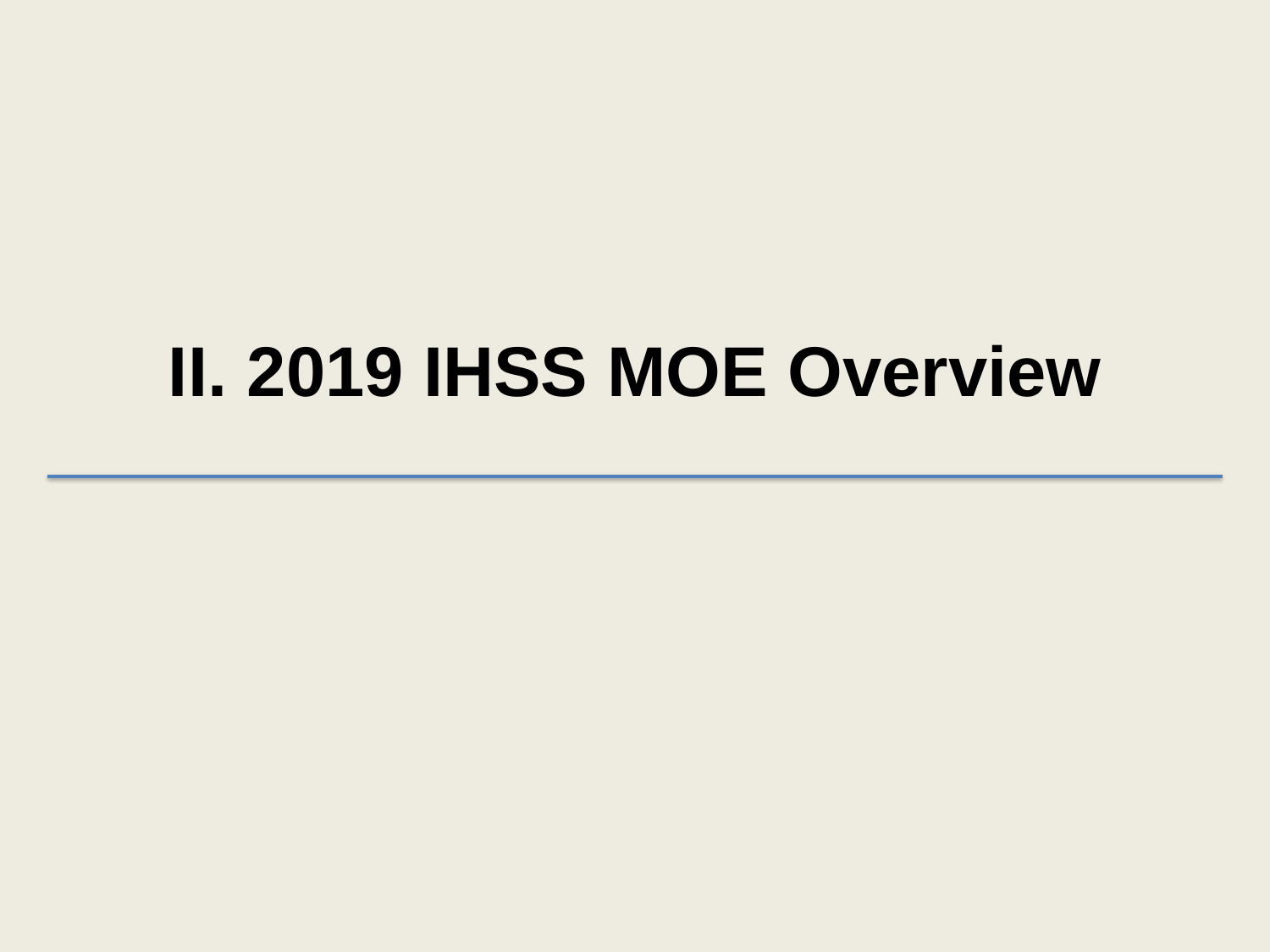## **2019-20 IHSS MOE Proposal**

- Followed recommendations of 1991 Realignment Report
- Significantly increased State General Fund (SGF) for IHSS costs by hundreds of millions of dollars per year and is ongoing and growing commitment
- Recognition that county IHSS costs were growing unsustainably by hundreds of millions of dollars per year and were negatively impacting other safety net programs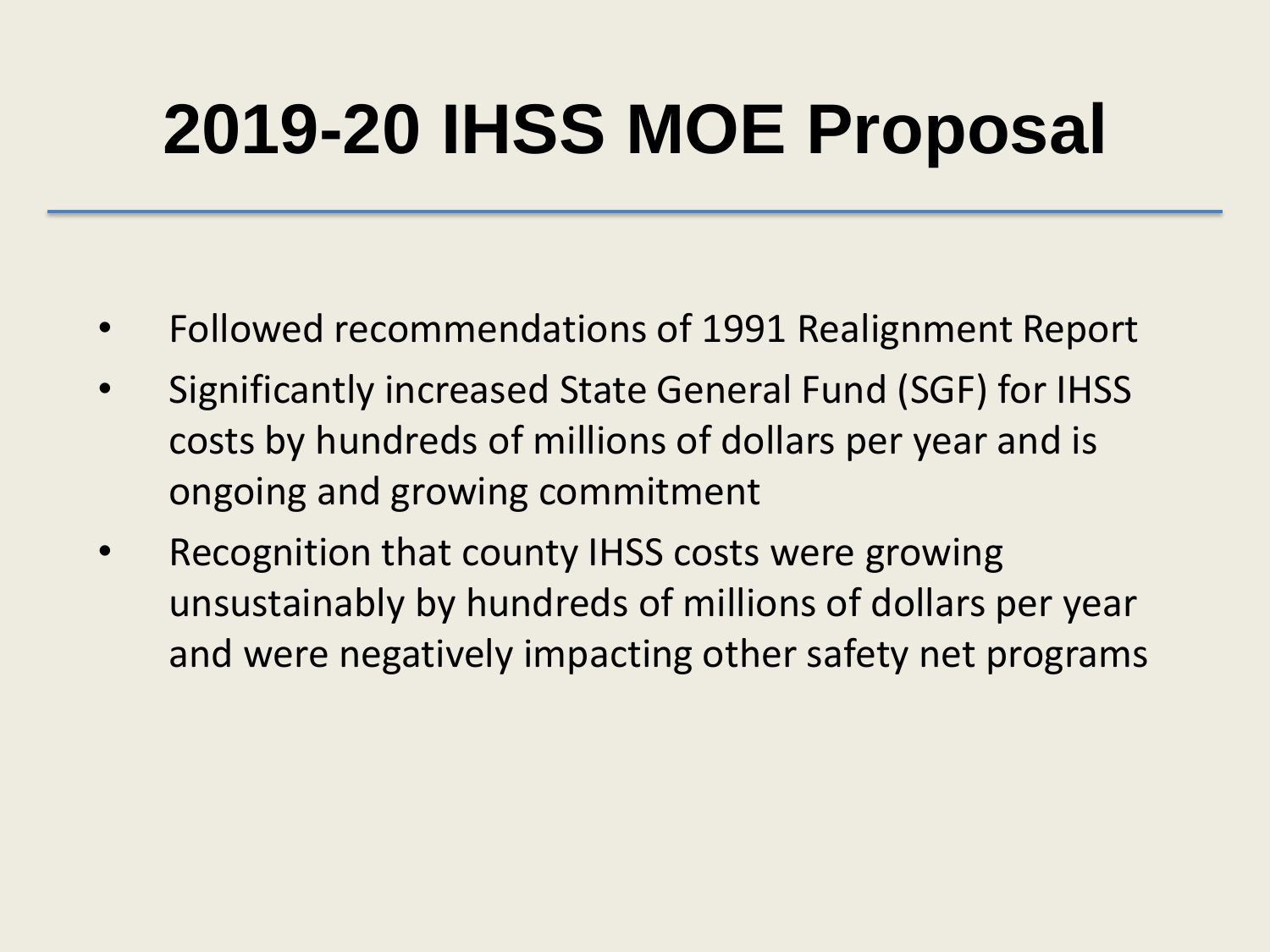## **2019-20 IHSS MOE Provisions**

- Lowered County IHSS MOE base to \$1.56 billion
	- Would have been \$2.06 billion with partial offsetting revenue
- Reduced MOE inflation factor from seven to four percent
	- Does not include a provision to suspend or reduce if Realignment revenues decline
- Enacted changes to wages/benefits/bargaining
- County MOE amount only increases by four percent inflation factor and county share of local wage and benefit increases
- Funded IHSS administration costs through GF allocation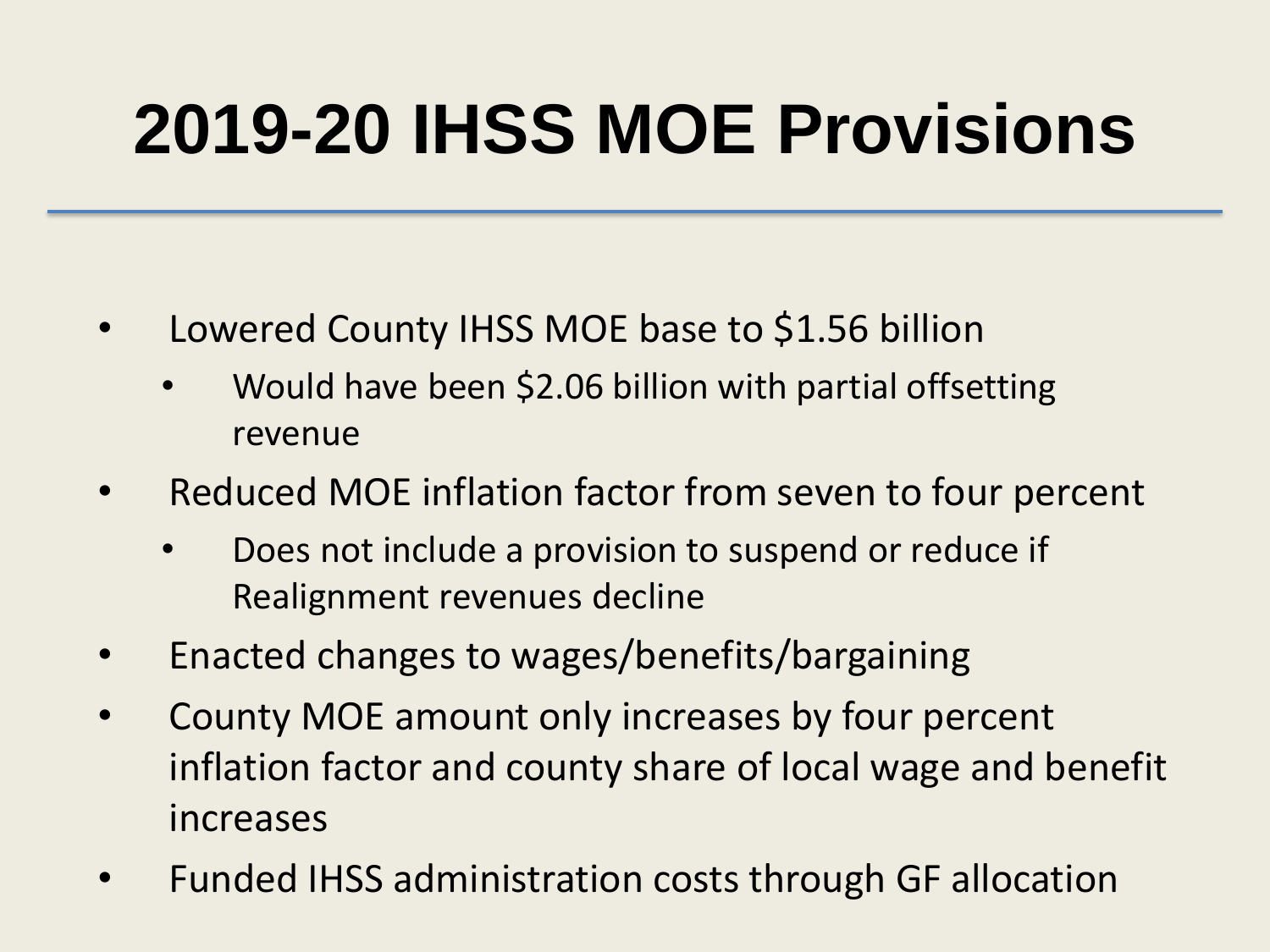## **2019-20 IHSS MOE Provisions**

- Ended all of the offsetting revenue complications that existed with the 2017 MOE
- Stopped redirection of VLF growth funds to social services from health, mental health, and CMSP
- Ended State General Fund mitigation
- Returned to original method of caseload growth for IHSS and no longer utilized accelerated caseload growth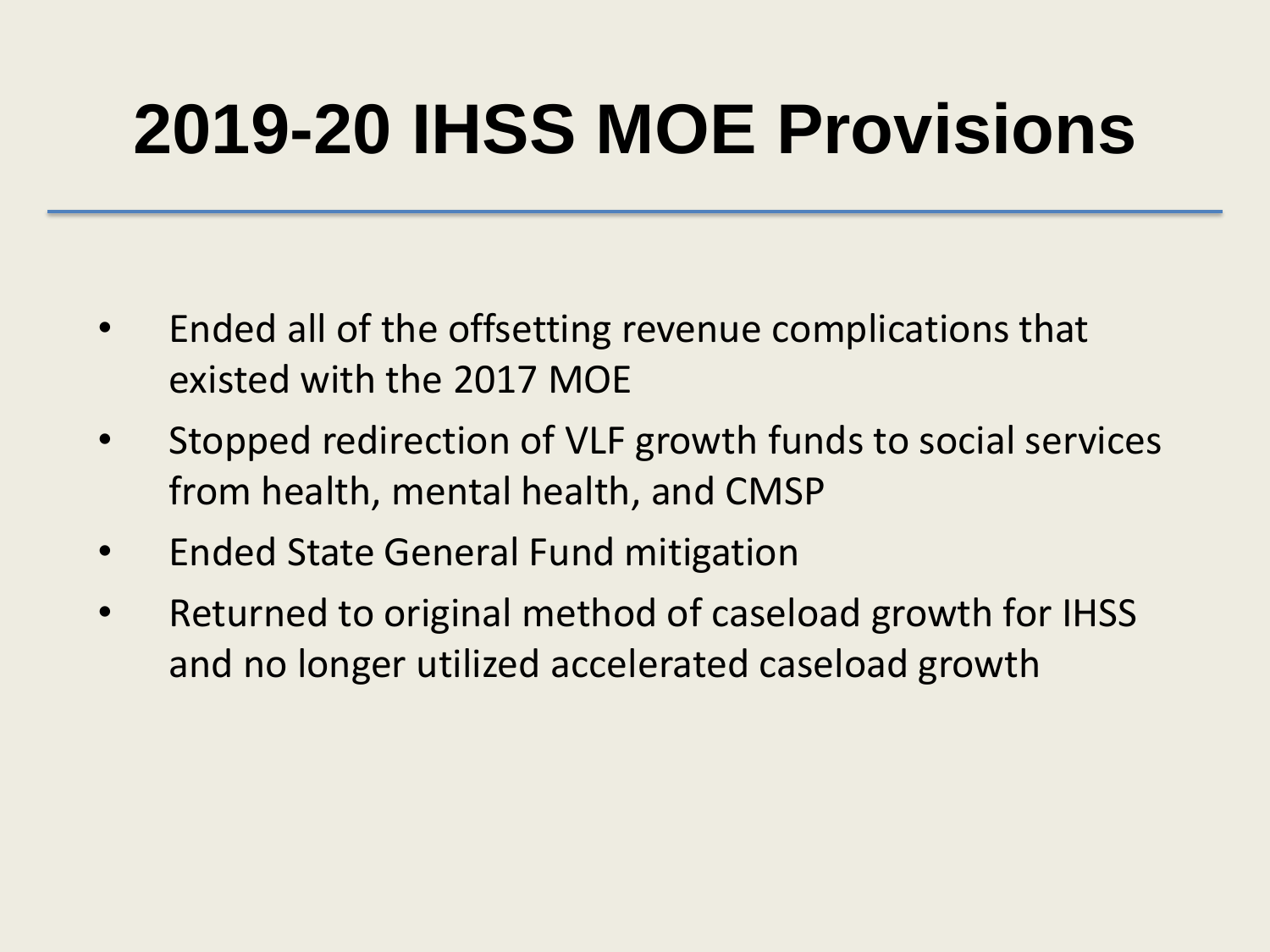## **IHSS MOE County Amounts Methodology**

- Developed by IHSS MOE Subcommittee of CSAC IHSS Working Group
- Consensus on methodology and county amounts by Subcommittee, CSAC officers, CAOs, Department of Finance and Department of Social Services
- Removed increases from end of SGF mitigation (\$330 million) and 7% inflation factor (\$134.8 million) in same county-by-county manner
- Provided every county with 2.01 percent decrease for remaining \$32.1 million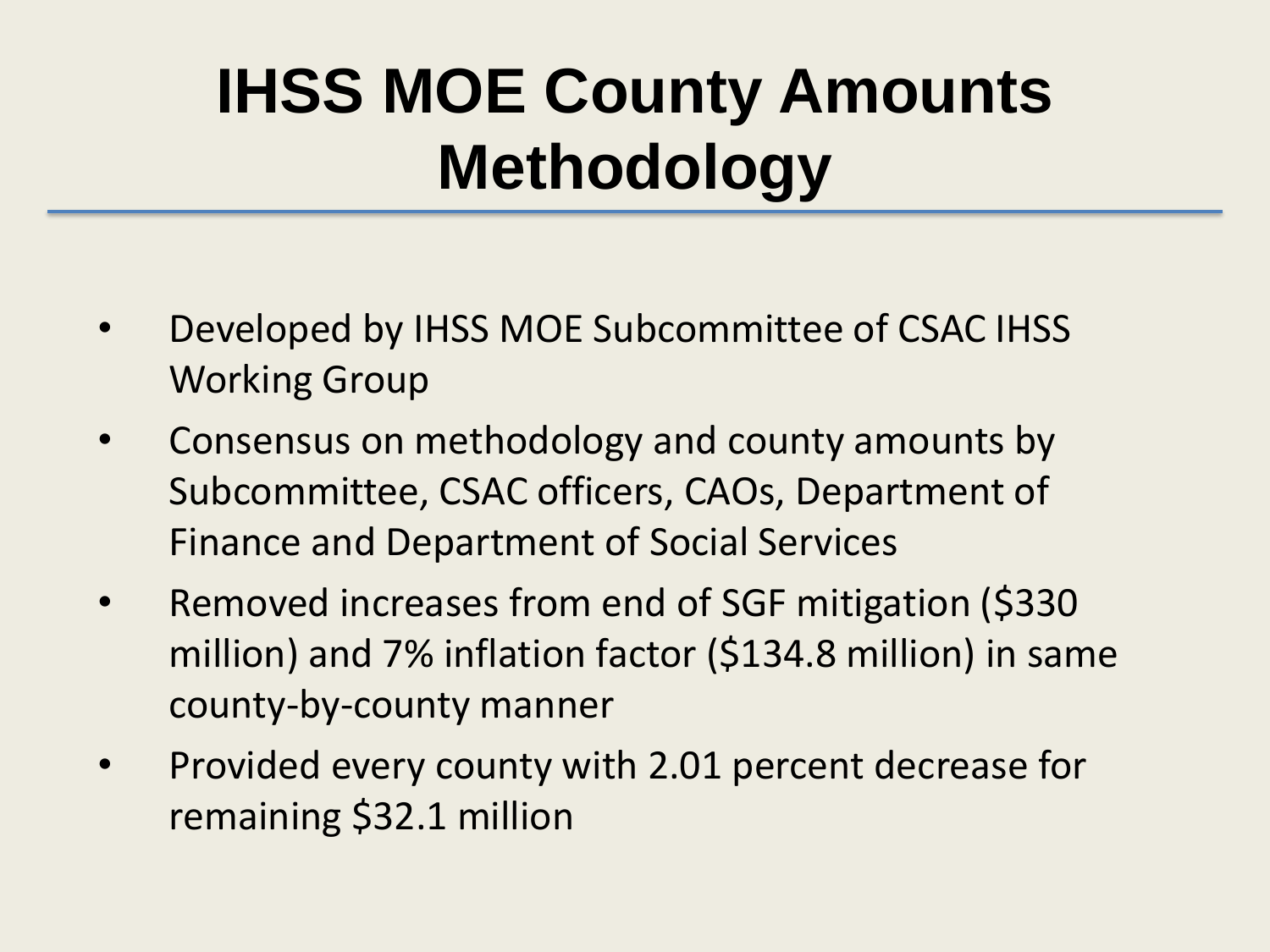#### **IHSS MOE County Amounts Methodology**

| 2018-19 MOE after GF Mitigation                       | \$1.523 billion  |
|-------------------------------------------------------|------------------|
| 2018-19 Annualized MOE Adjustments                    | \$72.4 million   |
| Increase to MOE from end of State GF Mitigation       | \$330 million    |
| Increase to MOE from 7% Inflation Factor              | \$134.8 million  |
| Total 2019-20 MOE Prior to Rebase                     | \$2.06 billion   |
| <b>Remove GF Mitigation Increase</b>                  | -\$330 million   |
| Remove Inflation Factor Increase                      | -\$134.8 million |
| <b>Starting Point for Determining Rebased Amounts</b> | \$1.595 billion  |
| 2.01 Percent Decrease to Rebased 2019-20 MOE          | -\$32.1 million  |
| Rebased 2019-20 MOE                                   | \$1.563 billion  |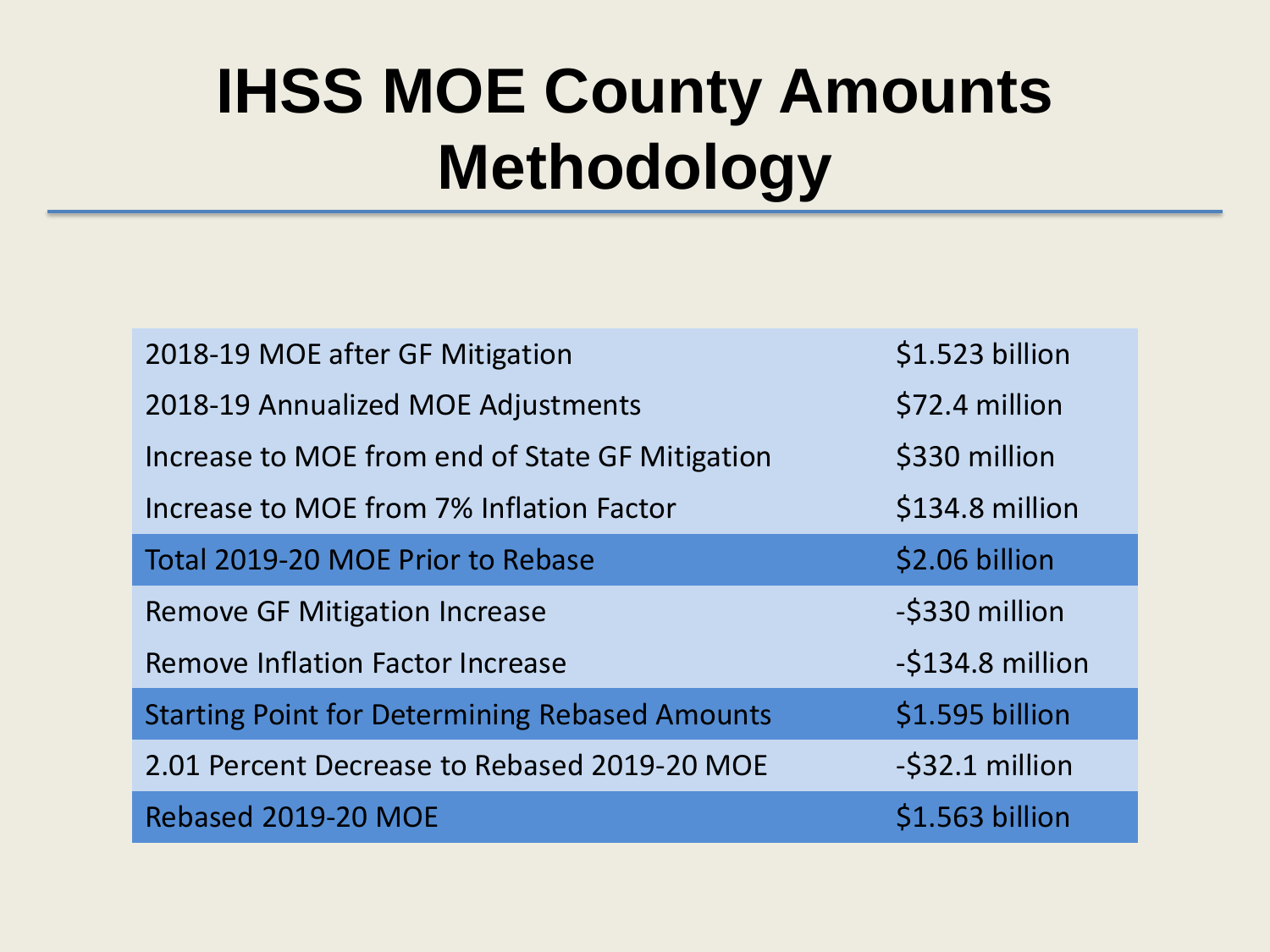#### **III. County and Public Authority Administration**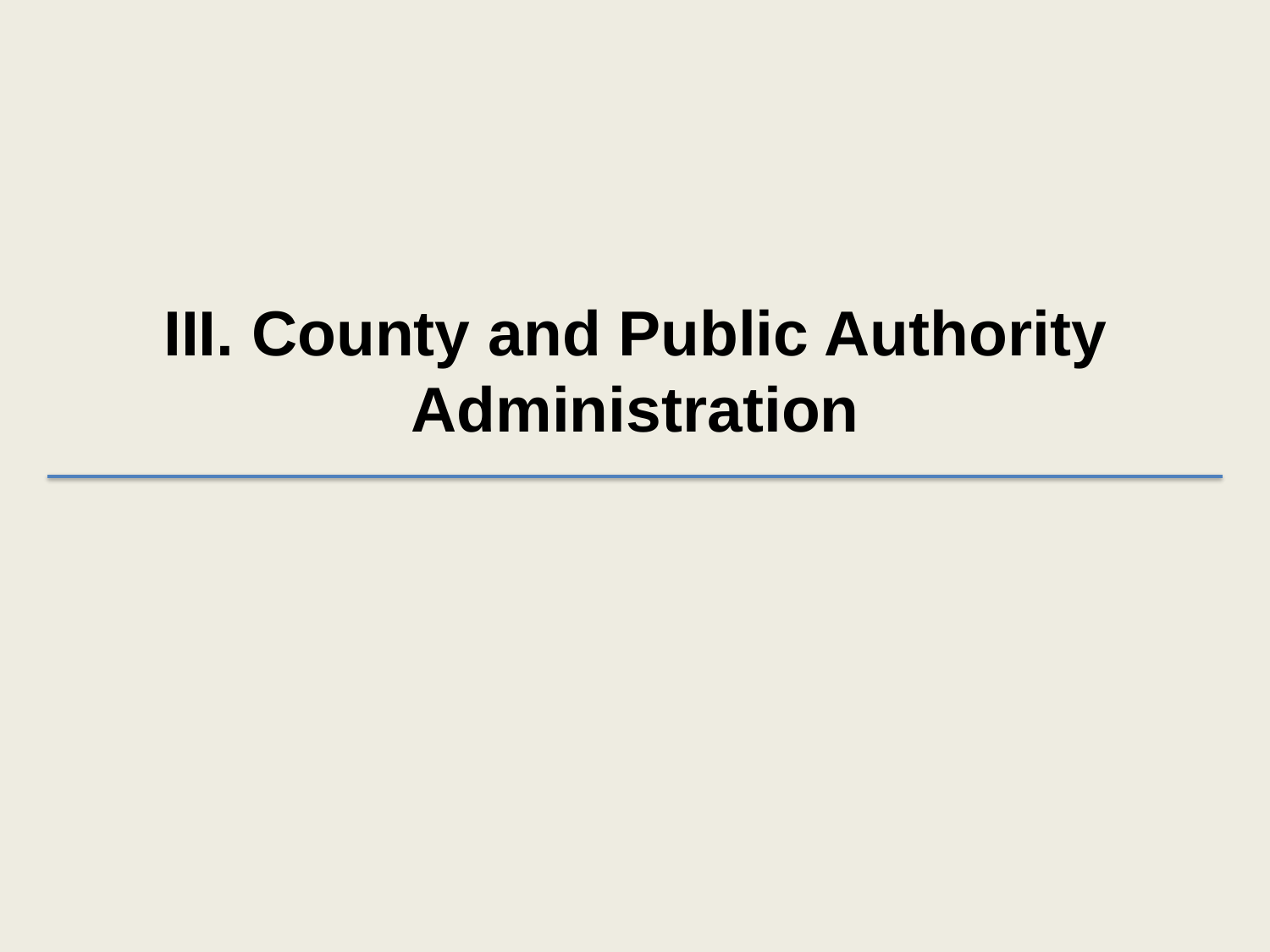## **Administration Funding Under IHSS MOE**

- County IHSS Administration and Public Authority (PA) Administration excluded from IHSS MOE beginning in 2019-20
- State General Fund (GF) provided to cover the total estimated nonfederal IHSS administrative costs – capped at amount appropriated in annual Budget Act
- No statutorily required county share of cost for County IHSS Administration or PA Administration
- BUT if county or PA spending exceeds capped allocation amount, then 100 percent county cost for nonfederal expenditures above county or PA allocation – this overspending does not count toward new IHSS MOE
- Annual state GF allocations for County IHSS Administration and PA Administration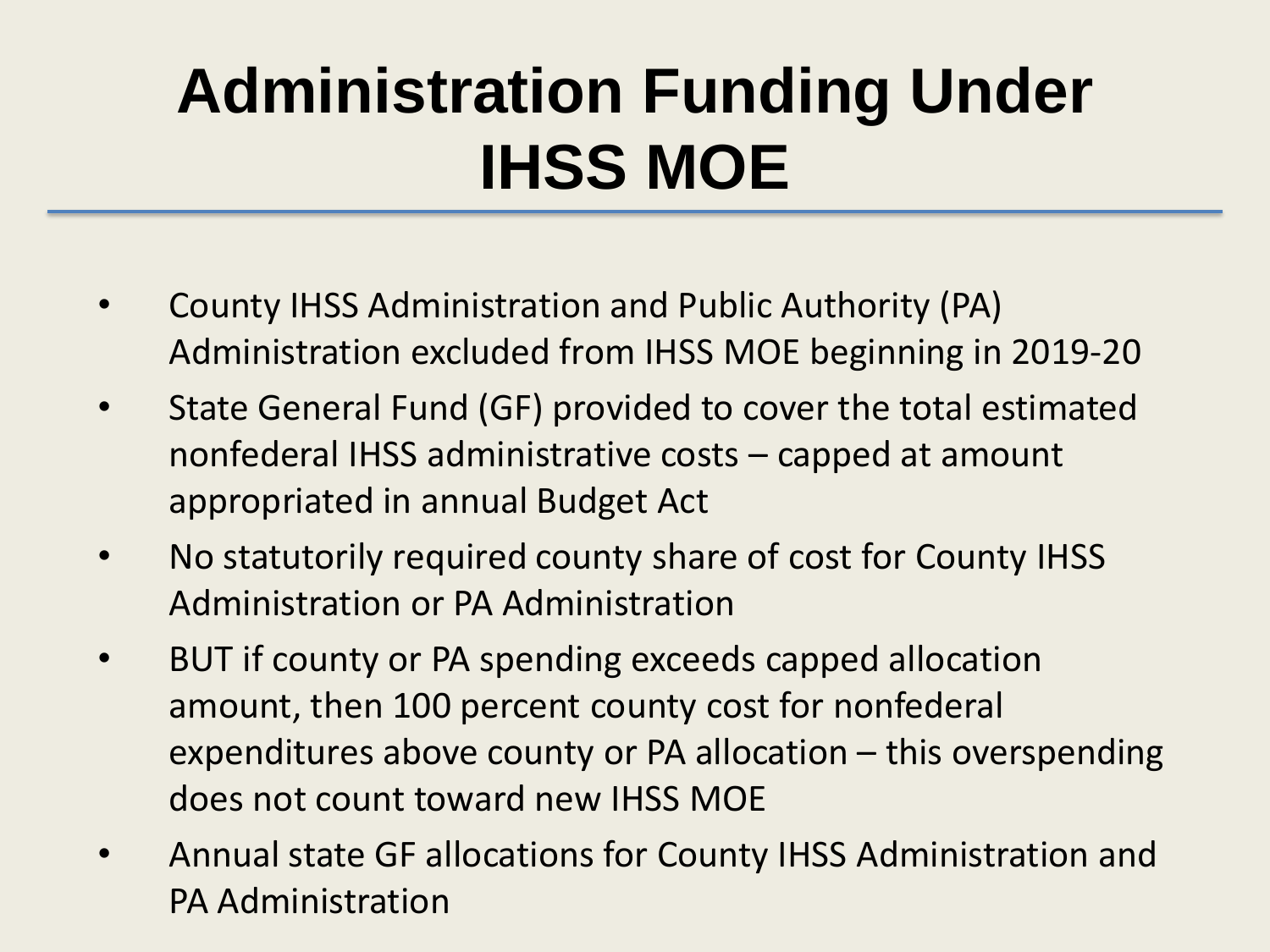## **2021-22 County IHSS Administration Funding**

- \$317.0 million state General Fund (GF) provided for County IHSS Administration for 2021-22 – this is \$14.5 million more than 2020-21
- Total County IHSS Administration funding covers estimated costs of the base plus estimated costs of new administrative activities imposed in recent years - funding for the base comprises the majority, \$314.4 million
- Increase in funding covers IHSS caseload growth for 2020-21 and projected for 2021-22
- County IHSS base administration costs are estimated based on a recently changed statewide budget methodology – that methodology accounts for caseload growth changes, but does not provide any funding increases for increases in counties' costs of doing business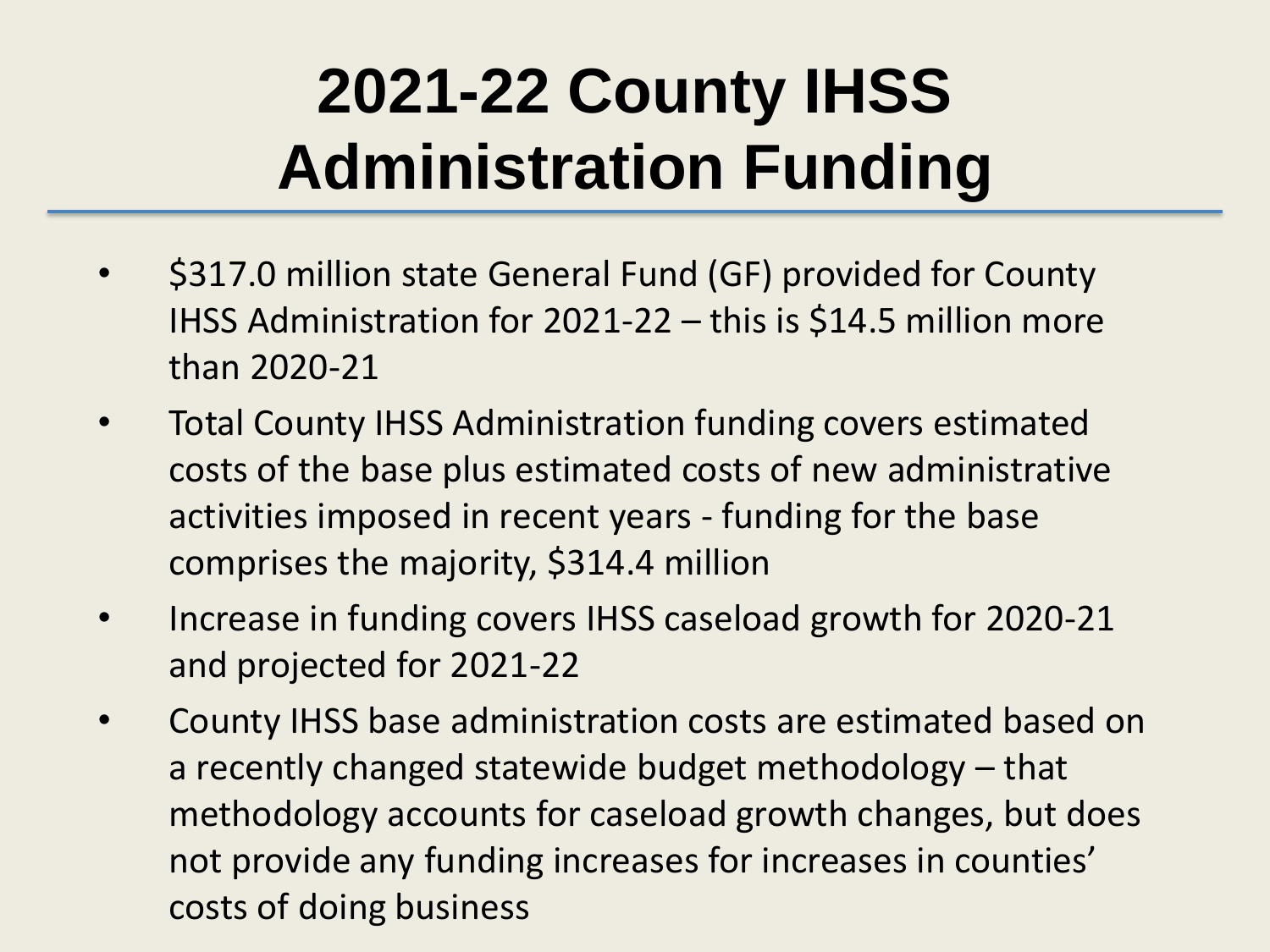### **2021-22 County IHSS Base Administration Allocation**

- Only the \$14.5 million of growth is subject to allocation methodology – every county's base funding amount for 2021-22 is equal to county's 2020-21 total nonfederal allocation
- One-half of the growth funding distributed to those counties that would have received higher allocations in 2021-22 based on the statewide budget methodology than they actually received in 2020-21
- The other half of the growth funding distributed to all counties based on the calculated amount of growth funding each county would otherwise have received based on the statewide budget methodology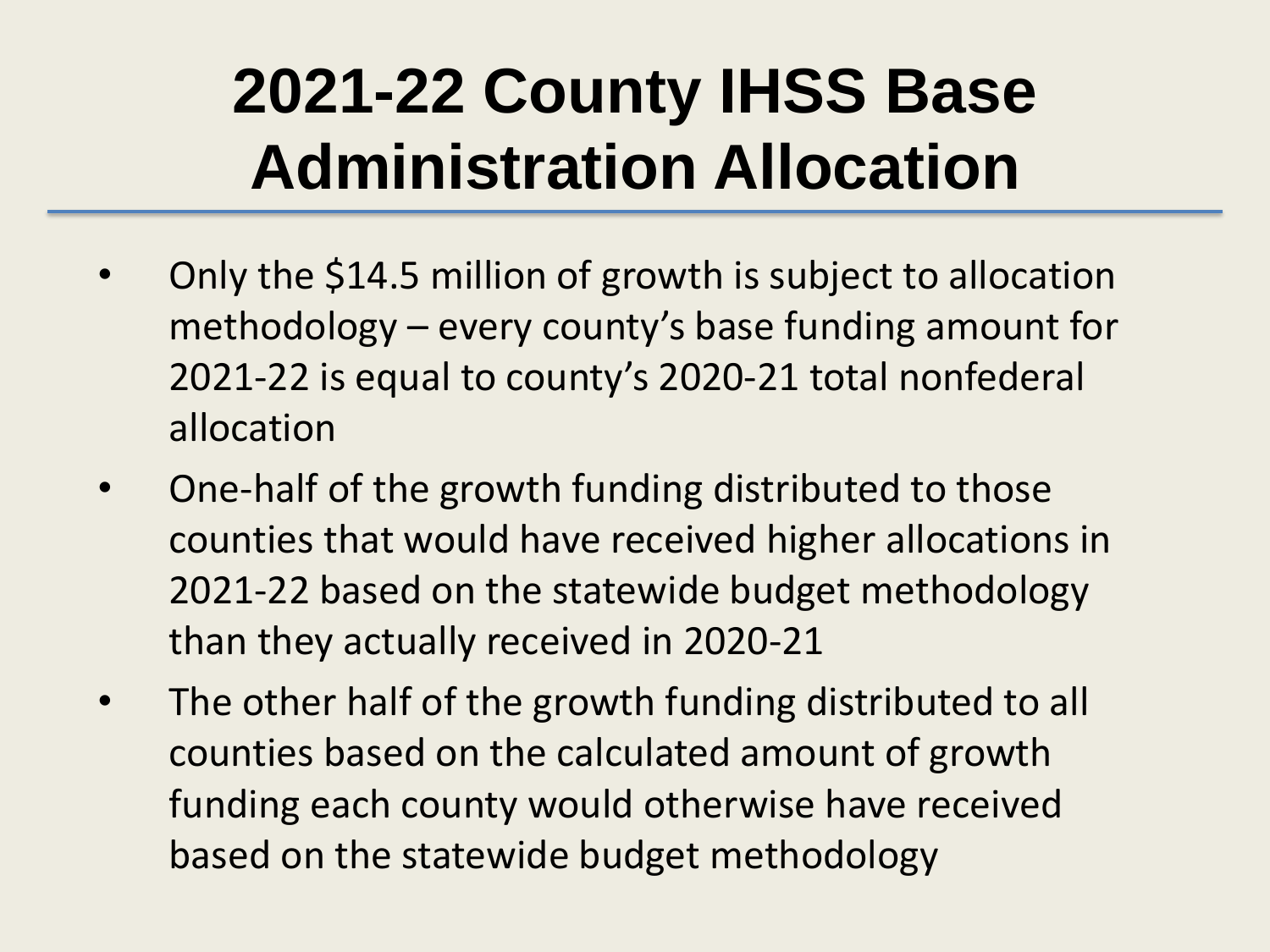## **2021-22 Public Authority Administration Funding**

- \$26.1 million state General Fund (GF) provided for Public Authority Administration for 2021-22 – this is \$1.2 million more than 2020-21
- Increase in funding covers IHSS caseload growth for 2020- 21 and projected for 2021-22
- As with County IHSS Administration, Public Authority administration costs are estimated based on a recently changed statewide budget methodology – that methodology accounts for caseload growth changes, but does not provide any funding increases for increases in counties' costs of doing business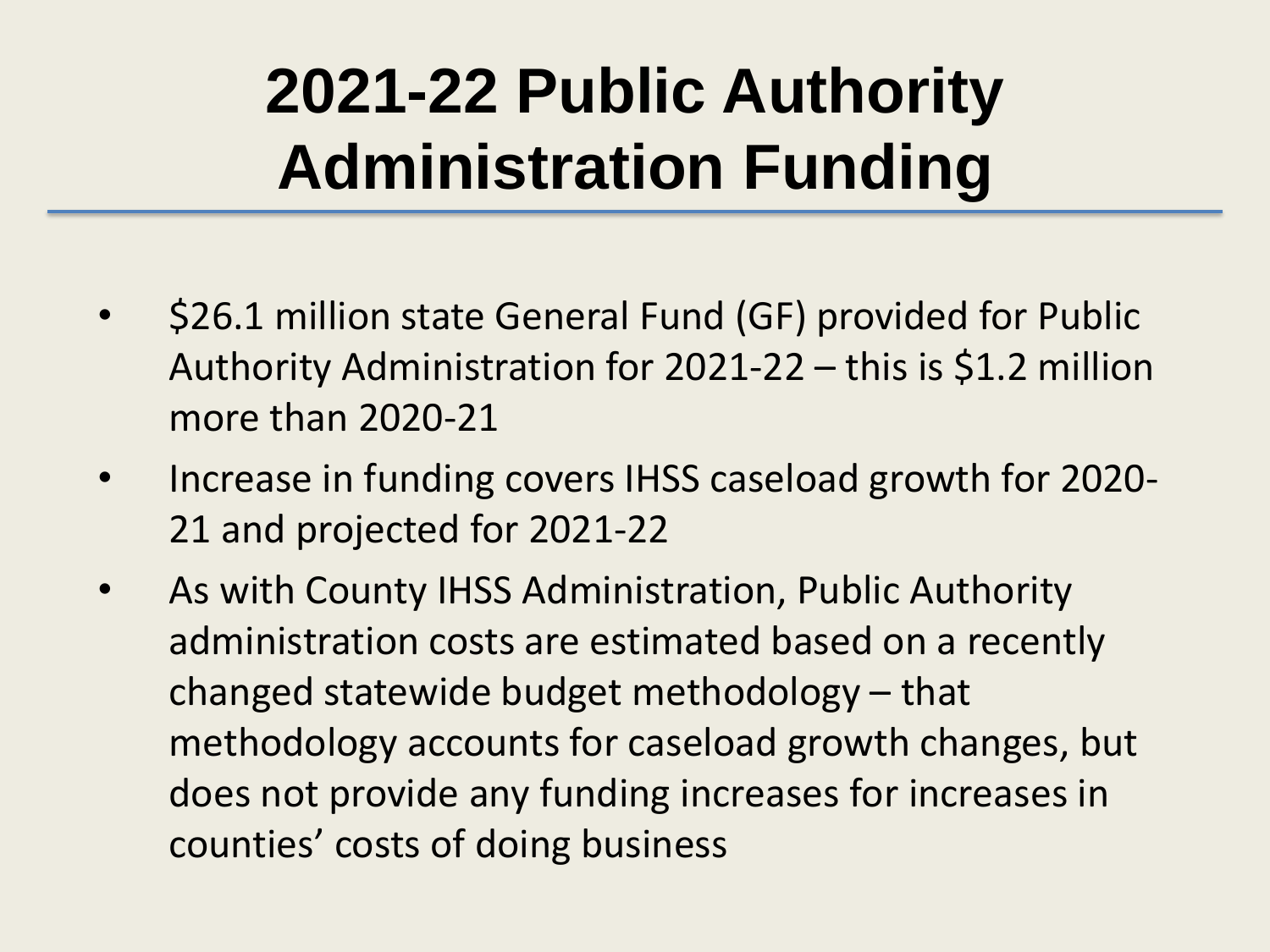## **2021-22 Public Authority Administrative Allocation**

- Only the \$1.2 million growth funding was allocated; every Public Authority's base funding amount for 2021-22 is equal to the nonfederal allocation for 2020-21.
- Public Authorities are grouped by caseload size to compare the distribution of 2020-21 nonfederal funds. The amount of growth funding is distributed based on these county groupings to address funding disparities among the Public Authorities within each grouping and continue making some progress towards equity.
- All Public Authorities received growth in their allocation for 2021-22 compared to their 2020-21 nonfederal allocation.
- Public Authority approved administrative rate needs to be sufficient to draw down full GF allocation – if administrative rate is too low, county will pay 100 percent of any Public Authority administration costs in excess of the rate approved by the state (even if there is still available GF allocation).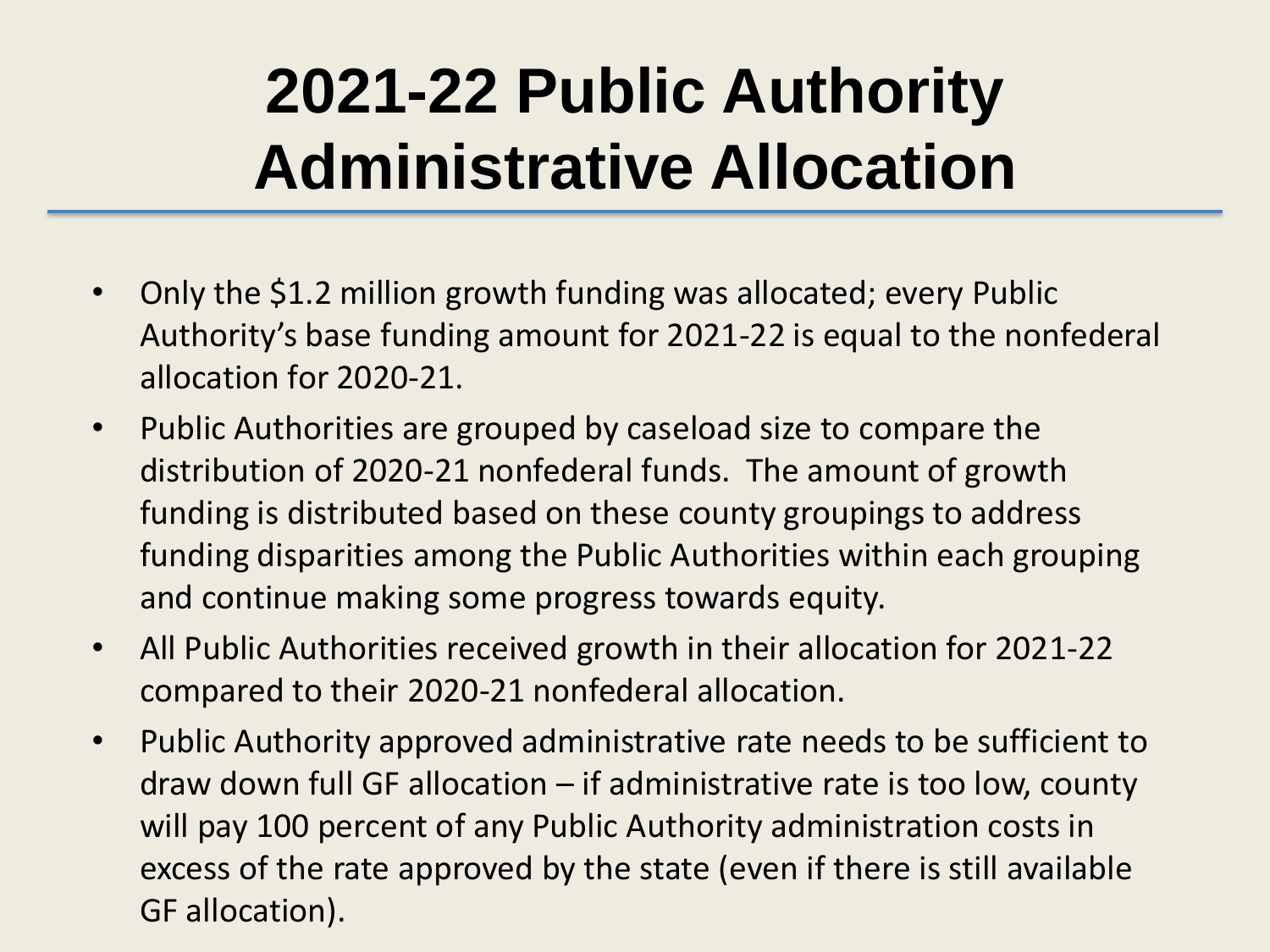#### **IV. IHSS Wages and Benefits**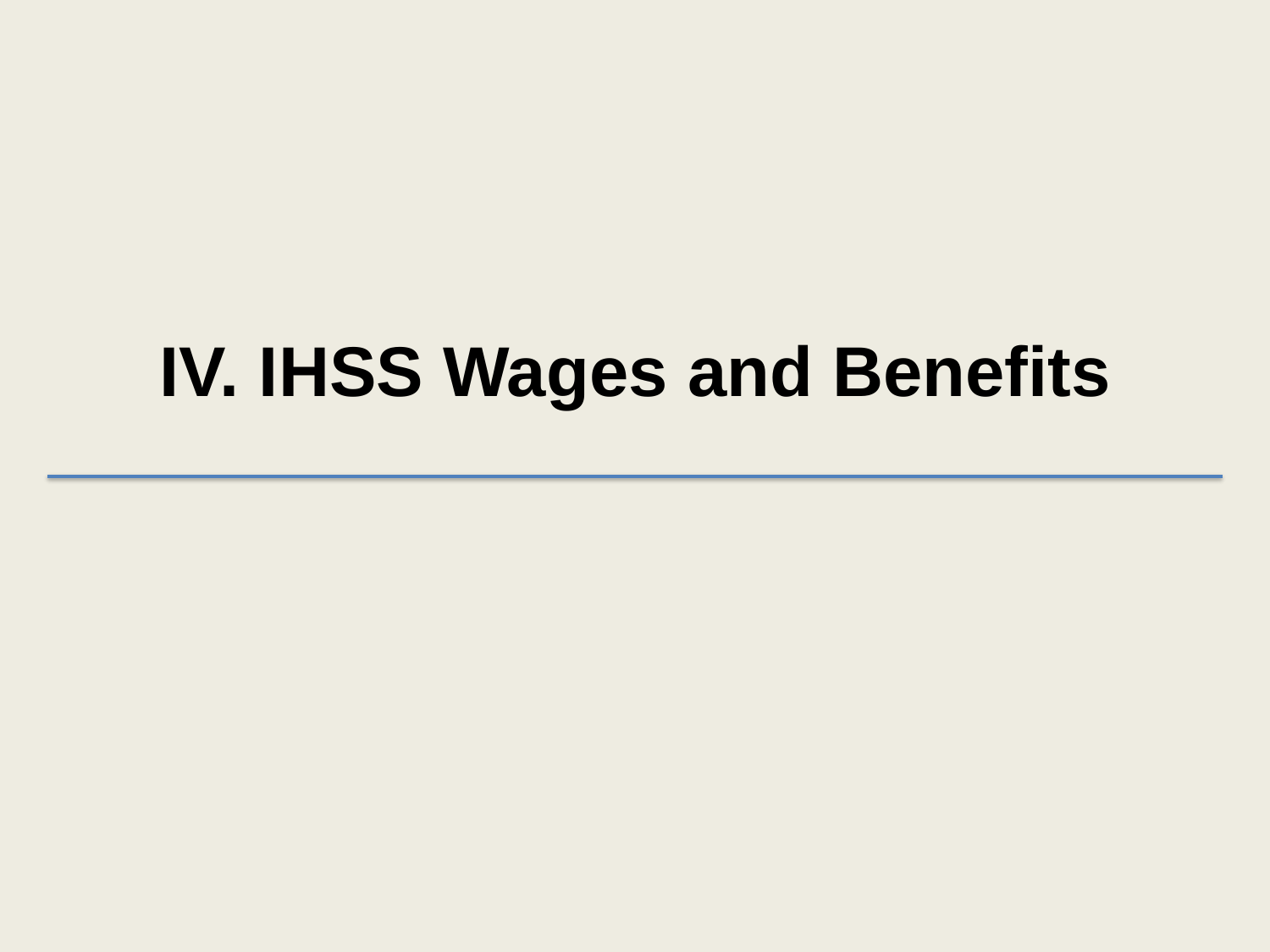## **Timeline of Significant Wage and Benefit Provisions**

| $2017 - SB$ 90  | Established wage supplement tool<br>$\bullet$<br>Established ten percent over three years tool<br>$\bullet$                                                                                                                        |
|-----------------|------------------------------------------------------------------------------------------------------------------------------------------------------------------------------------------------------------------------------------|
| $2019 - SB 80$  | • Enacted changes to sharing ratio and state participation<br>cap that would occur in 2022<br>Established health benefit premium MOE adjustment<br>$\bullet$<br>Determined state participation in non-health benefits<br>$\bullet$ |
| $2021 - AB$ 135 | • Eliminated changes to sharing ratio and state<br>participation cap that would have occurred in 2022<br>• Extended use of ten percent over three years tool                                                                       |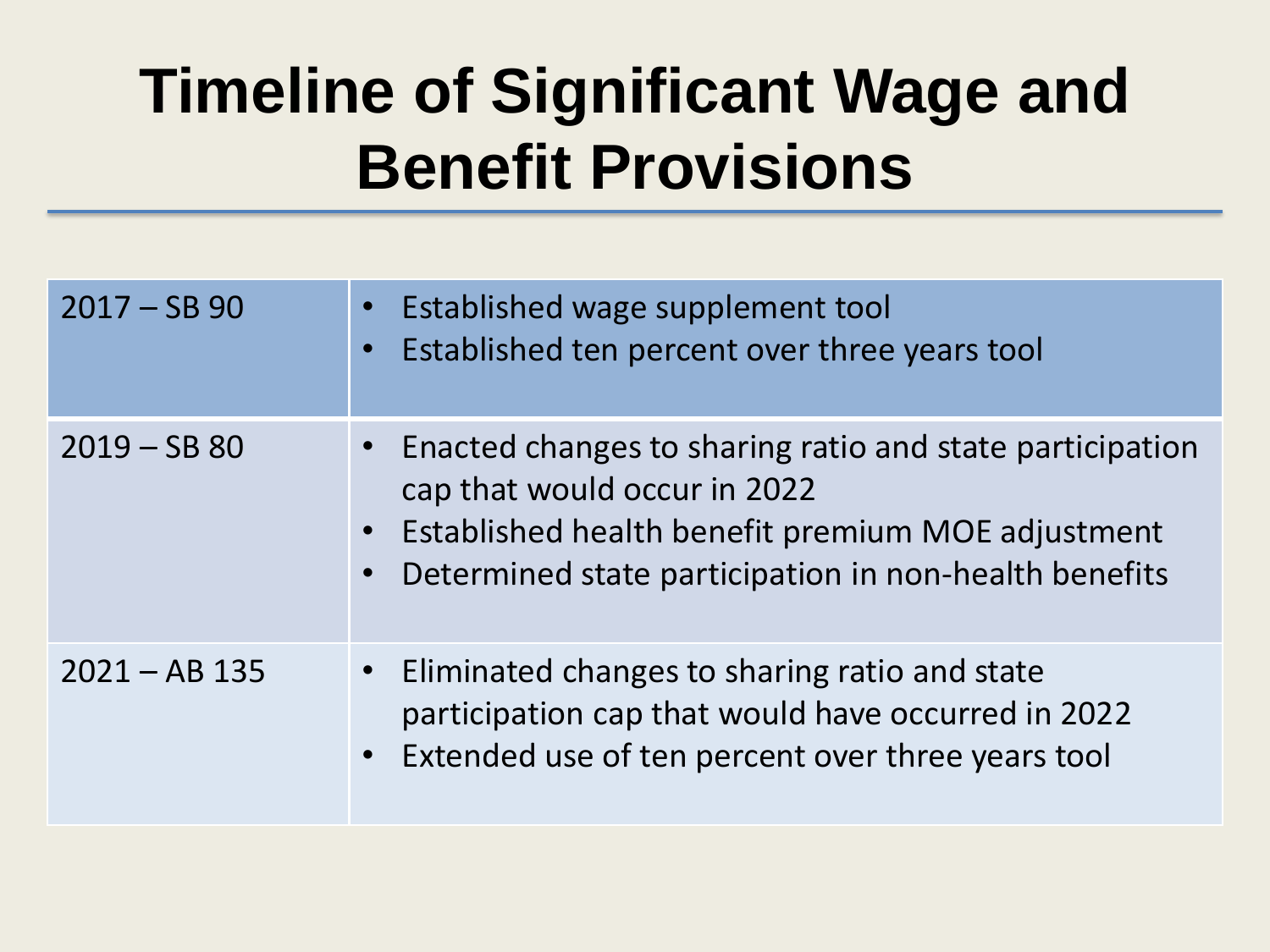## **State Approval of the Public Authority Rate**

- State Approval is required for any change to the Public Authority rate.
- The process for submitting PA rate change requests has not changed.
- Increases to the hourly wage and benefits will not take effect until both CDSS and DHCS have reviewed and approved the Public Authority rate.
- County is required to pay the full cost for any increase in wages or benefits if the state does not approve the rate change.
- A request to change the Public Authority rate must be made at least 60 calendar days prior to the requested effective date of the change.
- Changes go into effect on first day of the month after state approval.

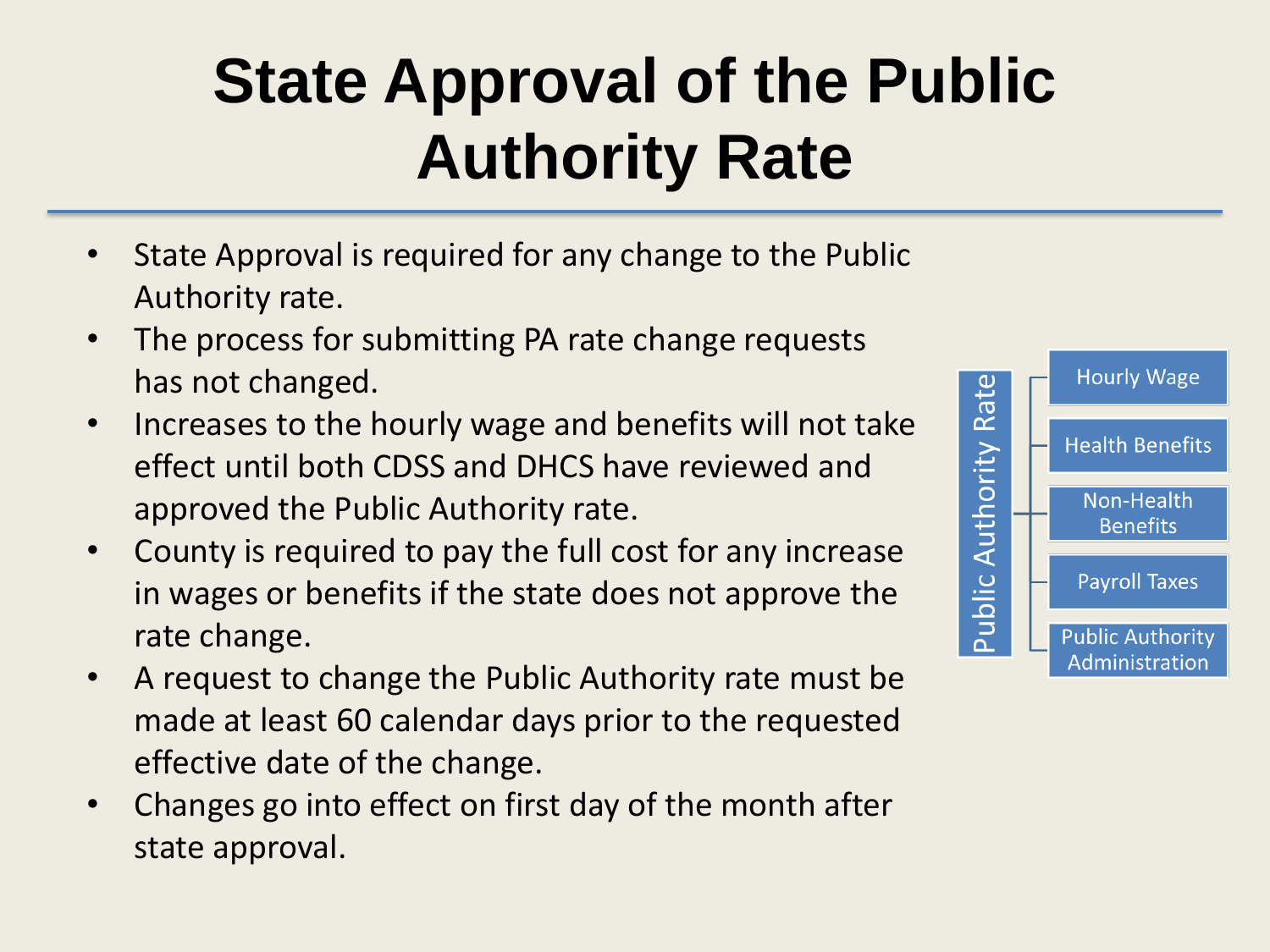## **State Participation Level**

- State participates in 65% of non-federal share of costs of wage and benefit increases that are locally negotiated, mediated, imposed, or adopted by ordinance
- State participates in all increases up to state participation cap for wages and health benefits
- Cap is \$1.10 above state minimum wage and remains \$1.10 above as state minimum wage increases (\$15.10 currently, rising to \$16.10 on January 1, 2022)
- Tool available for securing state participation in a limited amount of increases above the cap (ten percent over three years)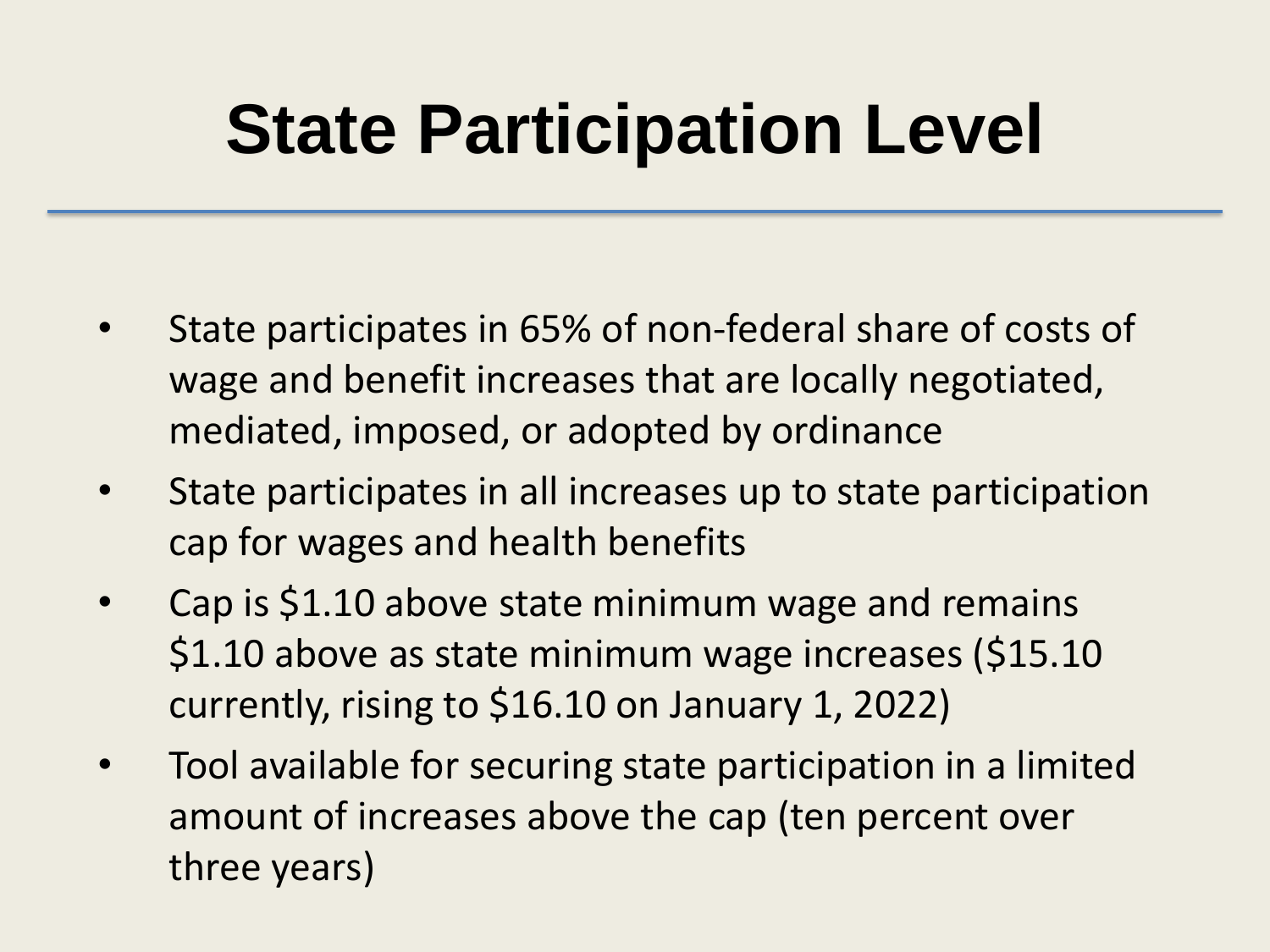# **Coalition Budget Proposal**

- Under 2019 IHSS MOE legislation, changes to the county share of costs for wage and benefit increases would have occurred on January 1, 2022
- This would have resulted in county costs for wage and benefit increases nearly doubling and would have stalled bargaining progress
- Our organizations sponsored a coalition budget proposal that included provider unions to prevent these changes from occurring and provide continuity for collective bargaining funding mechanisms
- Successfully included in AB 135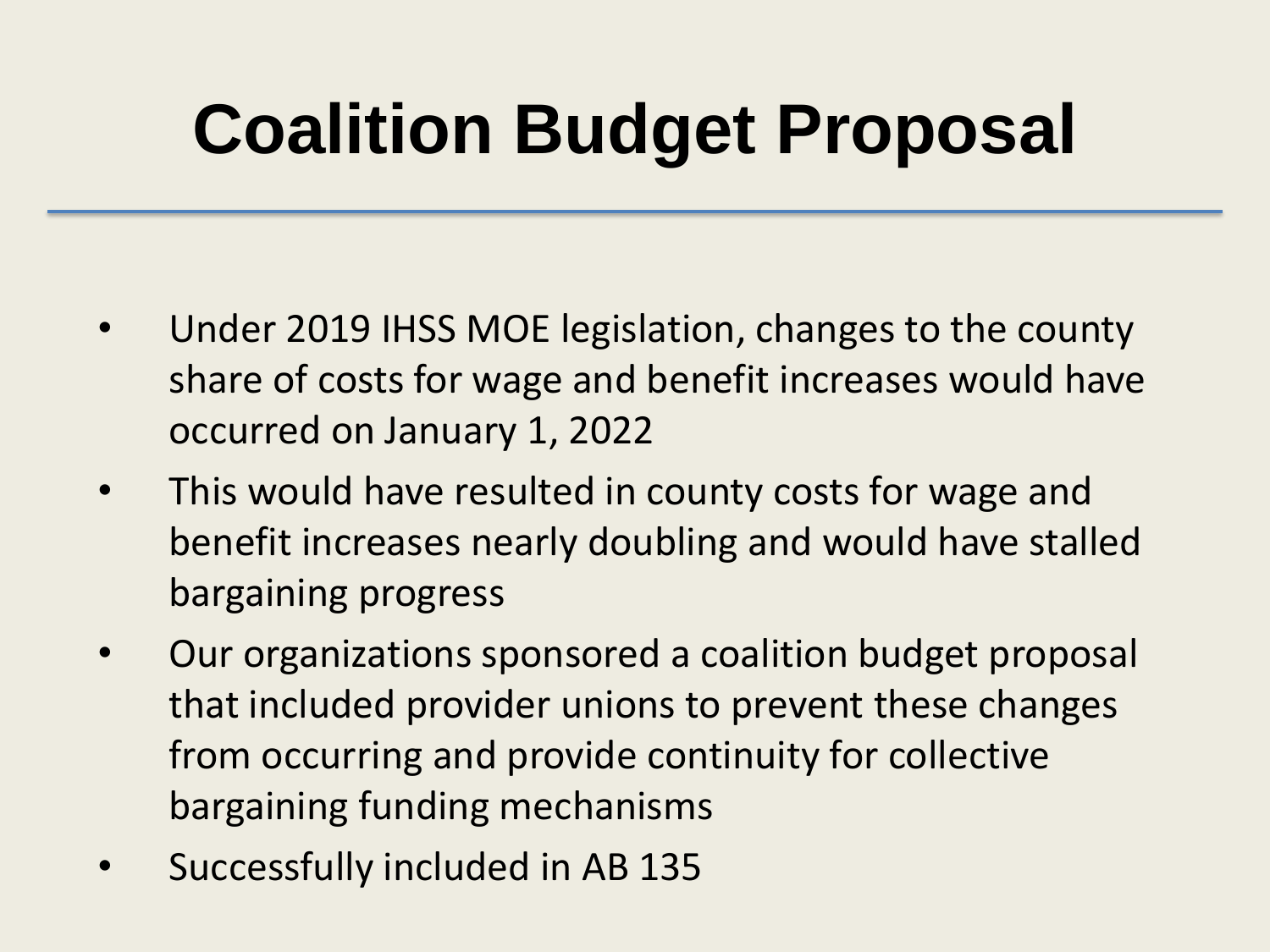# **AB 135 Wage and Benefit Details**

|                                                                                       | <b>What would have</b><br>happened on Jan. 1, 2022<br>(SB 80)                                            | What will occur on Jan.<br>1, 2022 (AB 135)                                    |
|---------------------------------------------------------------------------------------|----------------------------------------------------------------------------------------------------------|--------------------------------------------------------------------------------|
| <b>Sharing Ratio</b>                                                                  | 65% county/35% state for<br>wages, health benefits,<br>and non-health benefits                           | 35% county/65% state for<br>wages, health benefits,<br>and non-health benefits |
| <b>State Participation Cap</b>                                                        | Ended                                                                                                    | Continue at \$1.10 above<br>state minimum wage                                 |
| Ten Percent Over Three<br><b>Years Tool (State</b><br>Participation Above the<br>Cap) | Tool no longer effective as<br>state would have<br>participated in all<br>increases but at lower<br>rate | Extended with two new<br>uses starting on or after<br>Jan. 1, 2022             |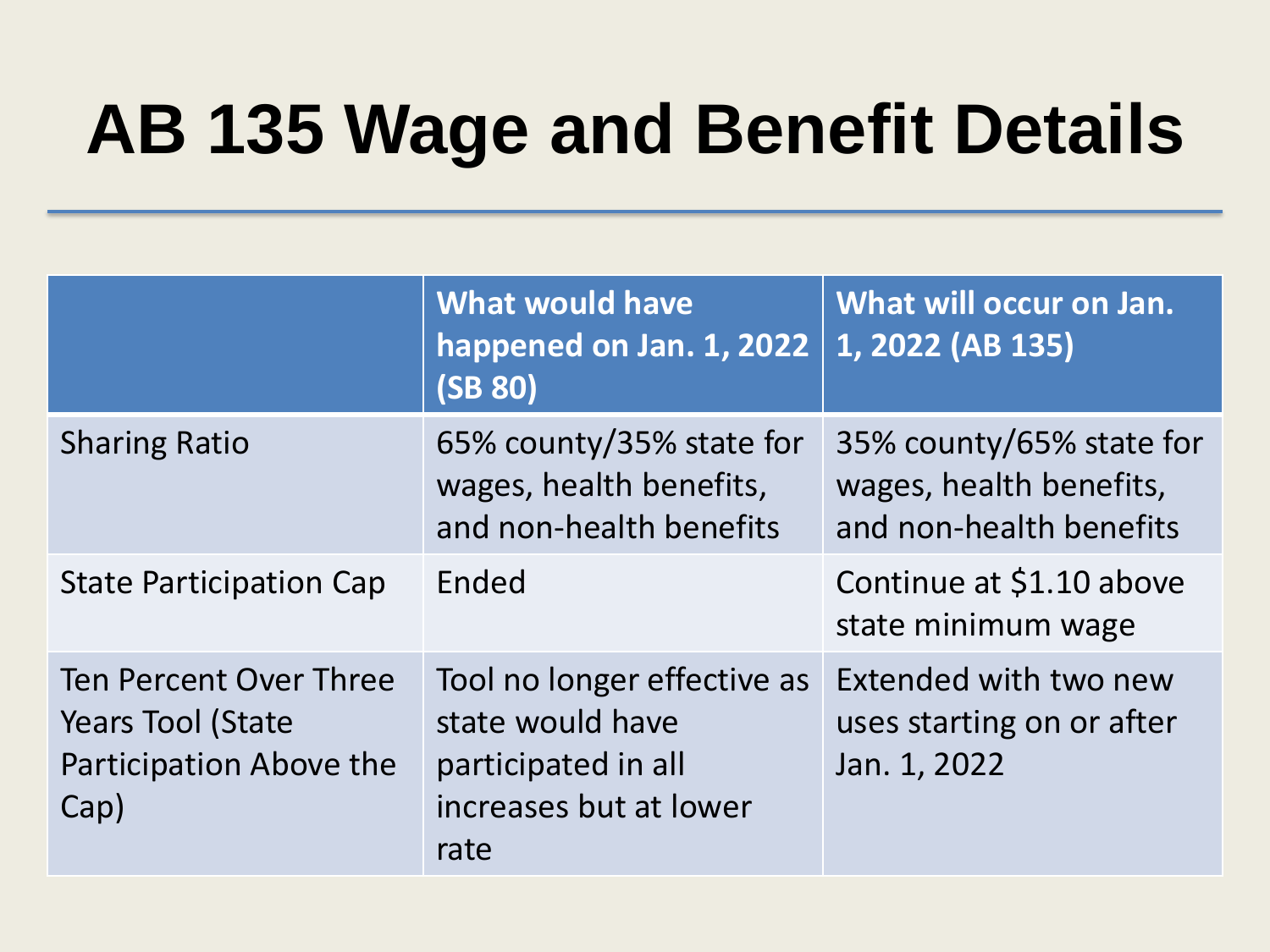# **Wage Supplement Overview**

- No changes since established by 2017 IHSS MOE legislation
- All wage increases can be done as wage supplement
- All counties can utilize the wage supplement whether at minimum wage, above minimum wage, or above state participation cap
- Can be used in conjunction with ten percent over three years/state participation above the cap tool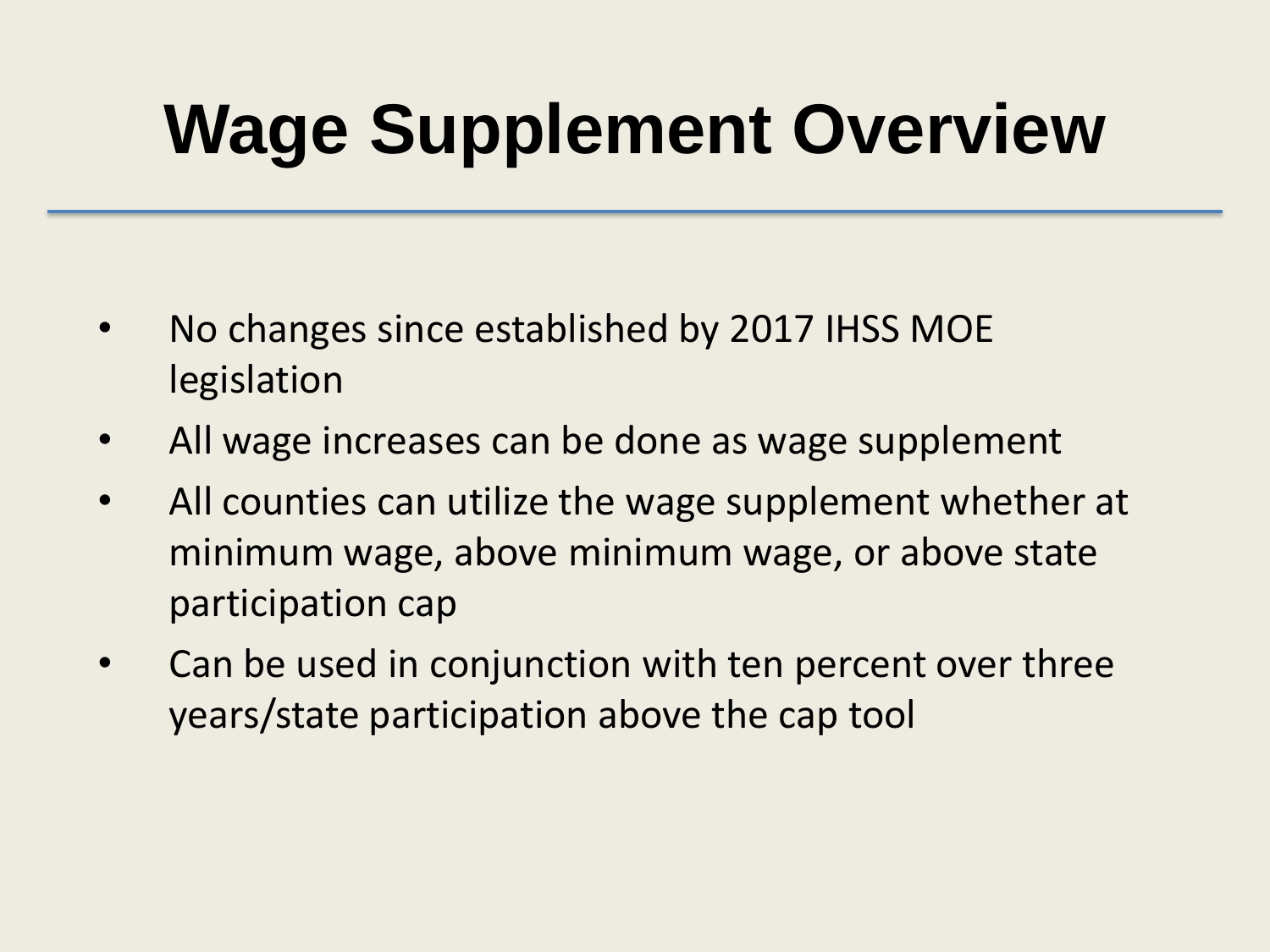## **Wage Supplement MOE Adjustment**

- Indicate wage increase is a wage supplement when submitting rate change
- County MOE will be adjusted for the county share of the wage increase
- County share determined by whether county is below the state participation cap and whether county is utilizing tool to secure state participation above the cap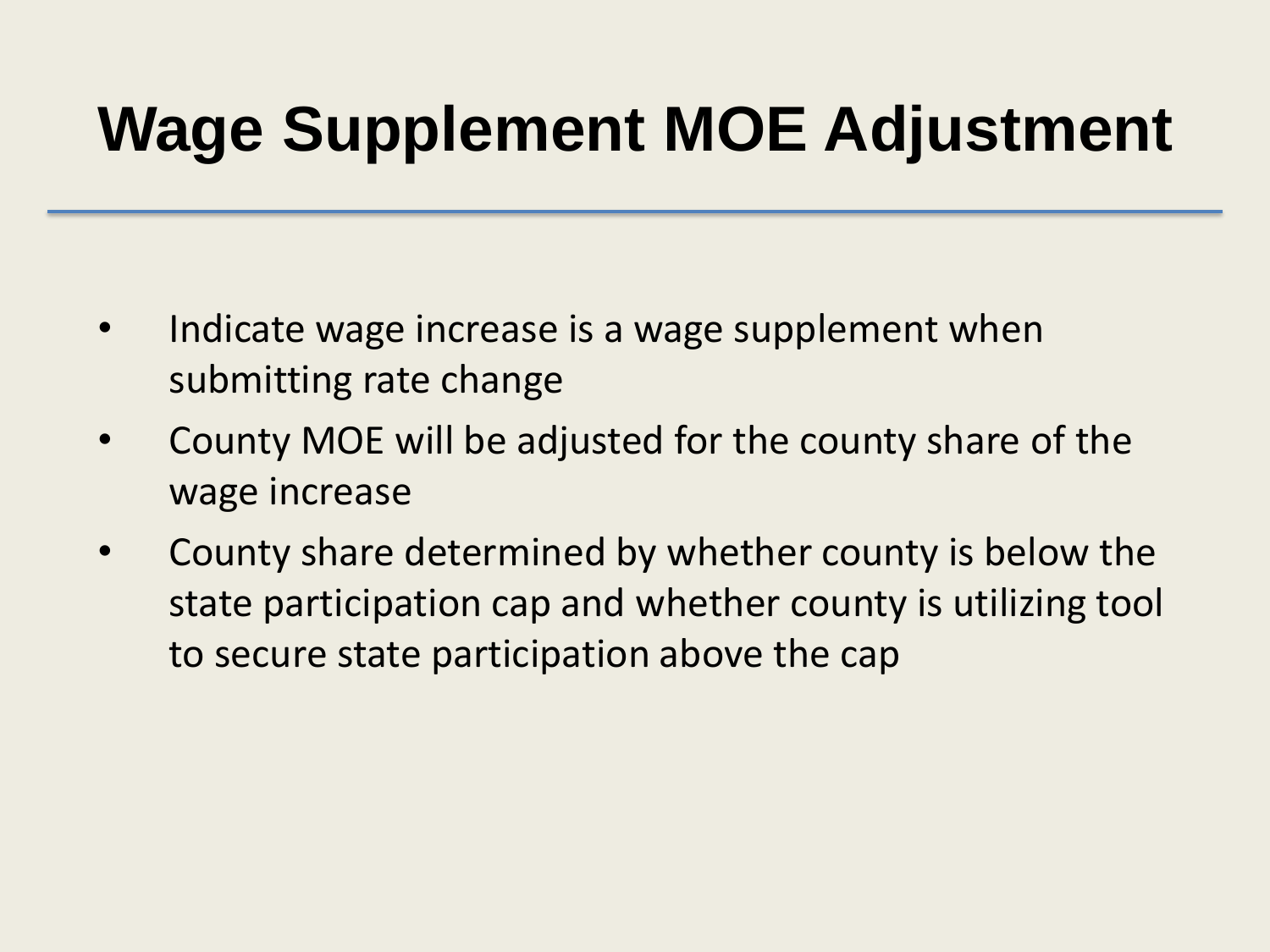### **Wage Supplement Subsequent Applications**

- Wage supplement subsequently applied when state minimum wage equals or exceeds county wage absent the wage supplement amount
- No new MOE adjustments for subsequent applications
- No limit or end date on subsequent applications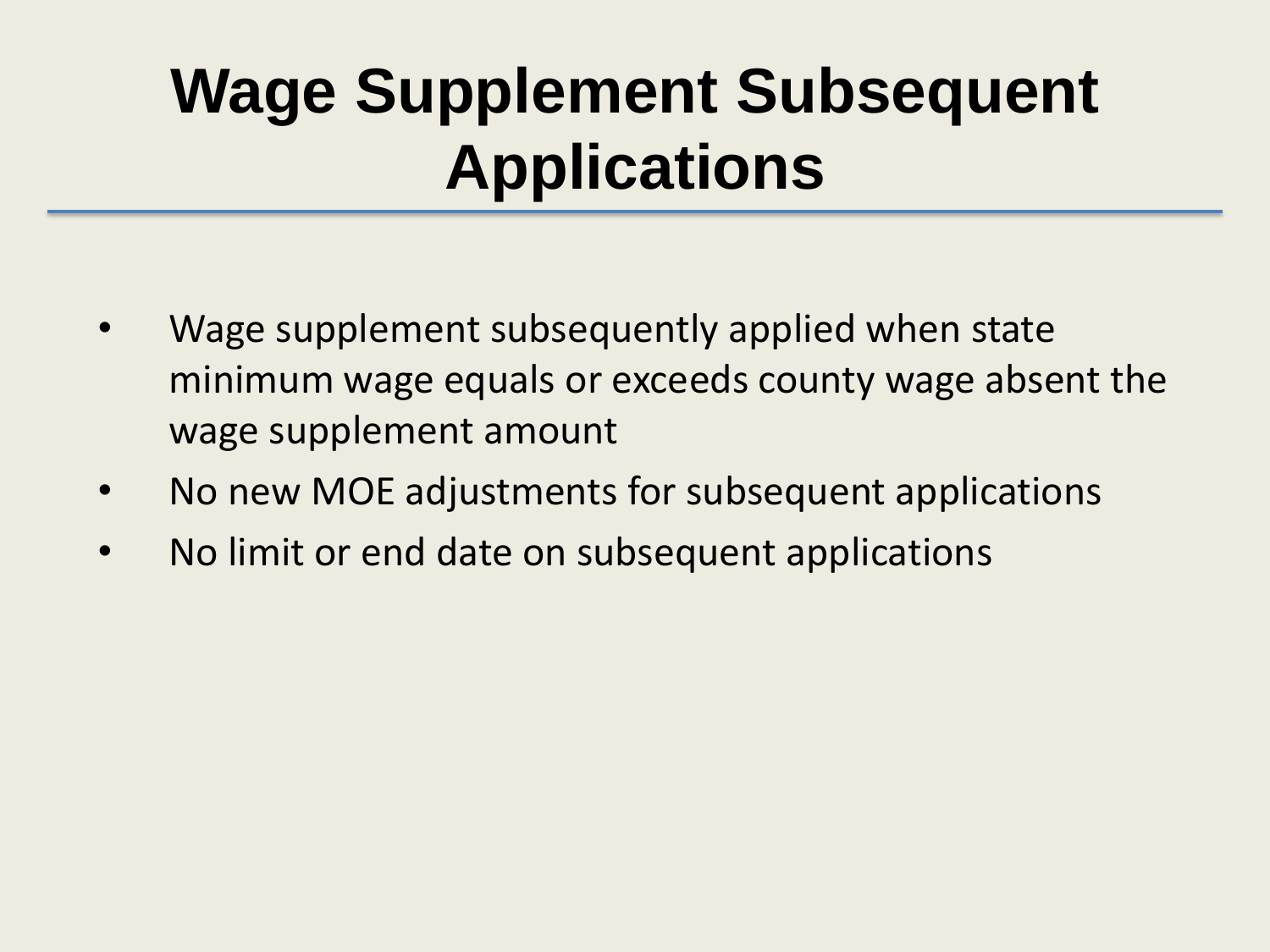# **Wage Supplement Example #1**

#### County at minimum wage

|                                                  | <b>January 1, 2021</b> | <b>January 1, 2022</b> |
|--------------------------------------------------|------------------------|------------------------|
| <b>State Minimum</b><br>Wage                     | \$14.00                | \$15.00                |
| <b>County Provider</b><br><b>Wage</b>            | \$14.00                | \$15.00                |
| <b>Wage Supplement</b>                           | \$0.50                 | \$0.50                 |
| <b>Total Amount IHSS</b><br><b>Provider Paid</b> | \$14.50                | \$15.50                |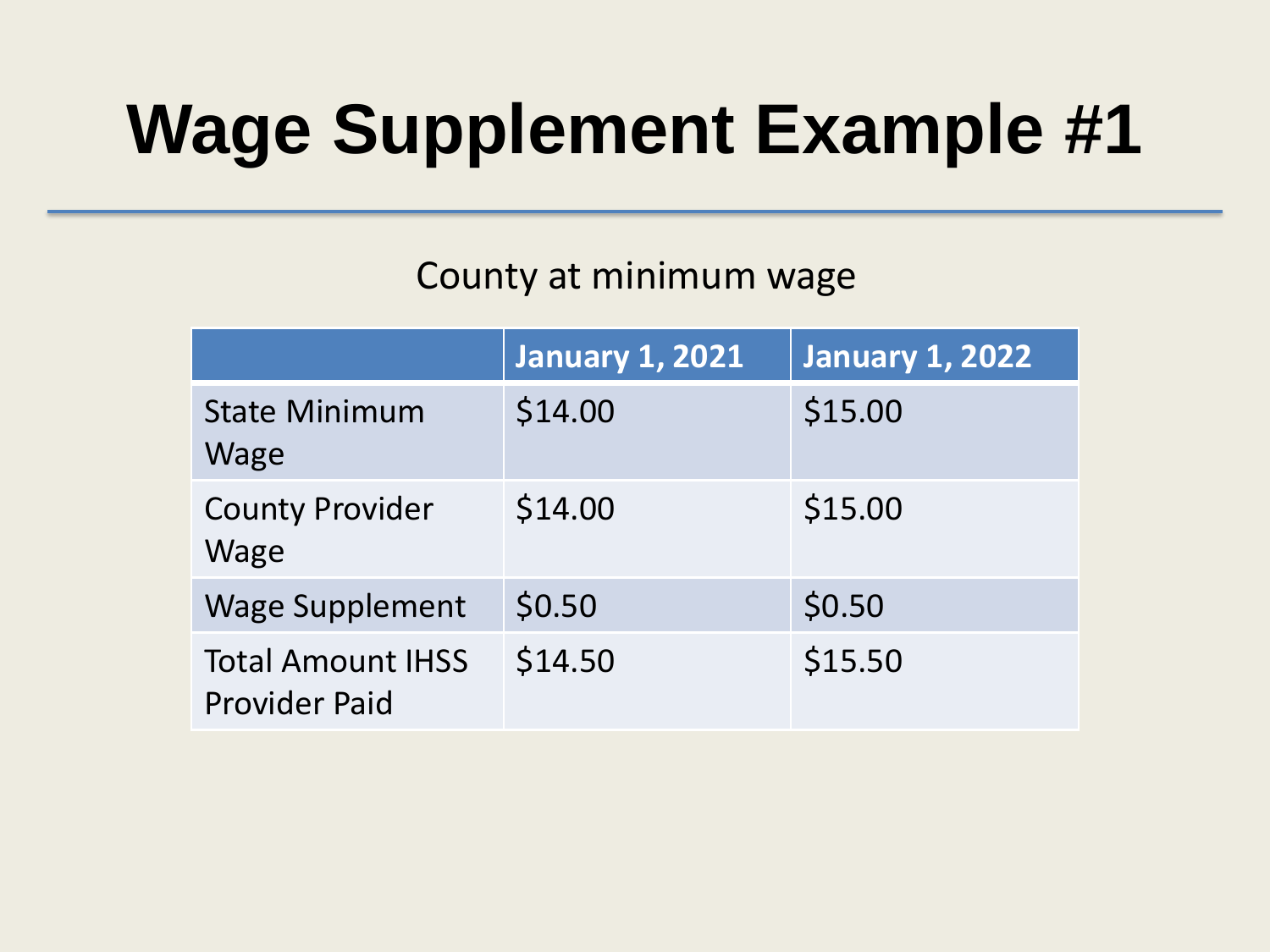# **Wage Supplement Example #2**

#### County above minimum wage

|                                                  | <b>January 1, 2021</b> | <b>January 1, 2022</b> |
|--------------------------------------------------|------------------------|------------------------|
| <b>State Minimum</b><br>Wage                     | \$14.00                | \$15.00                |
| <b>County Provider</b><br><b>Wage</b>            | \$14.25                | \$15.00                |
| <b>Wage Supplement</b>                           | \$0.75                 | \$0.75                 |
| <b>Total Amount IHSS</b><br><b>Provider Paid</b> | \$15.00                | \$15.75                |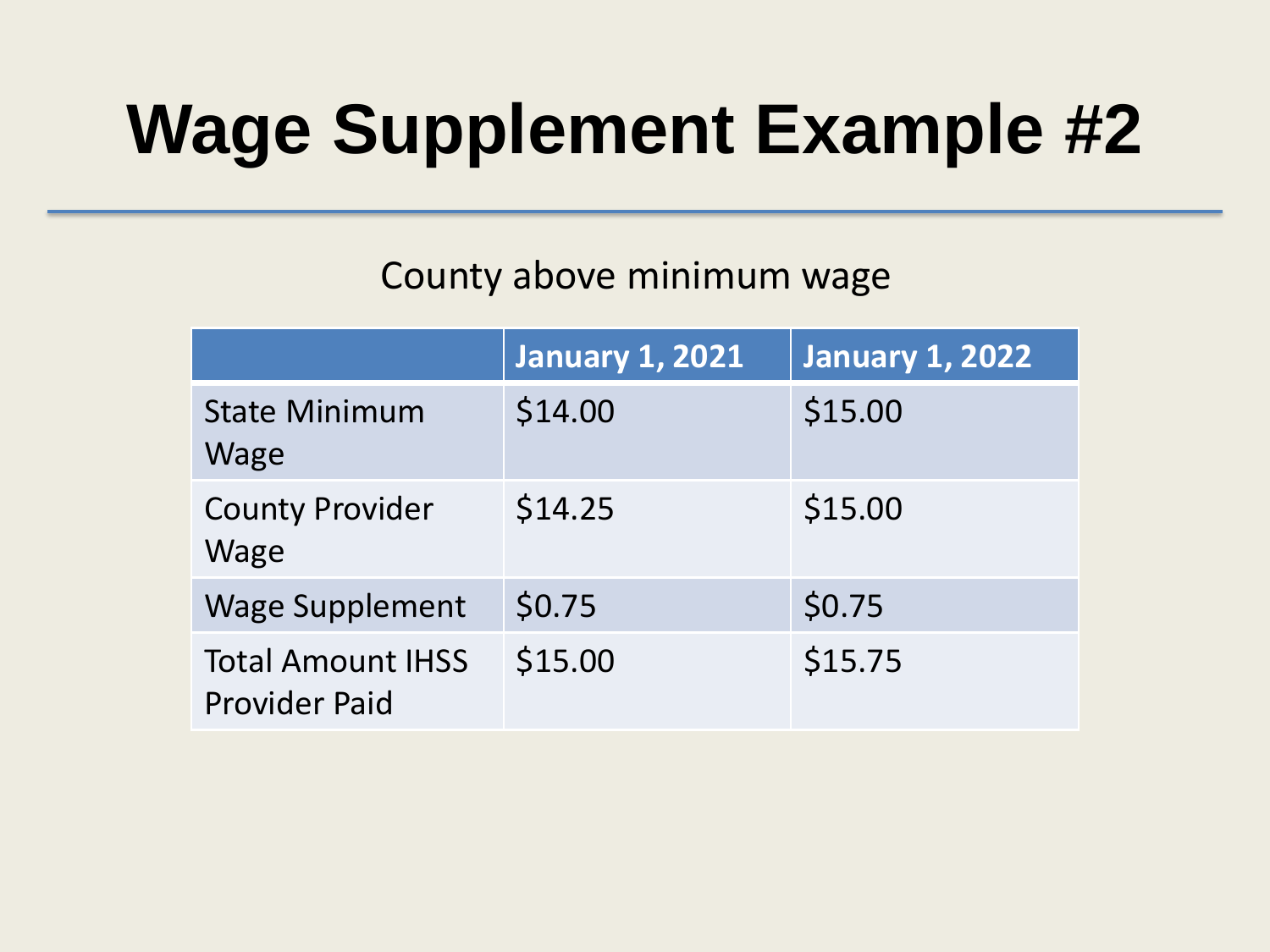## **Ten Percent Over Three Years/ State Participation Above the Cap**

- Tool established by 2017 IHSS MOE legislation
- Can be utilized in conjunction with wage supplement
- County must indicate using tool when submitting rate change
- All counties can utilize once total of wages and health benefits reaches state participation cap
- Allows for state participation of 65% of the non-federal share of costs for increases up to a maximum ten percent amount over a three-year period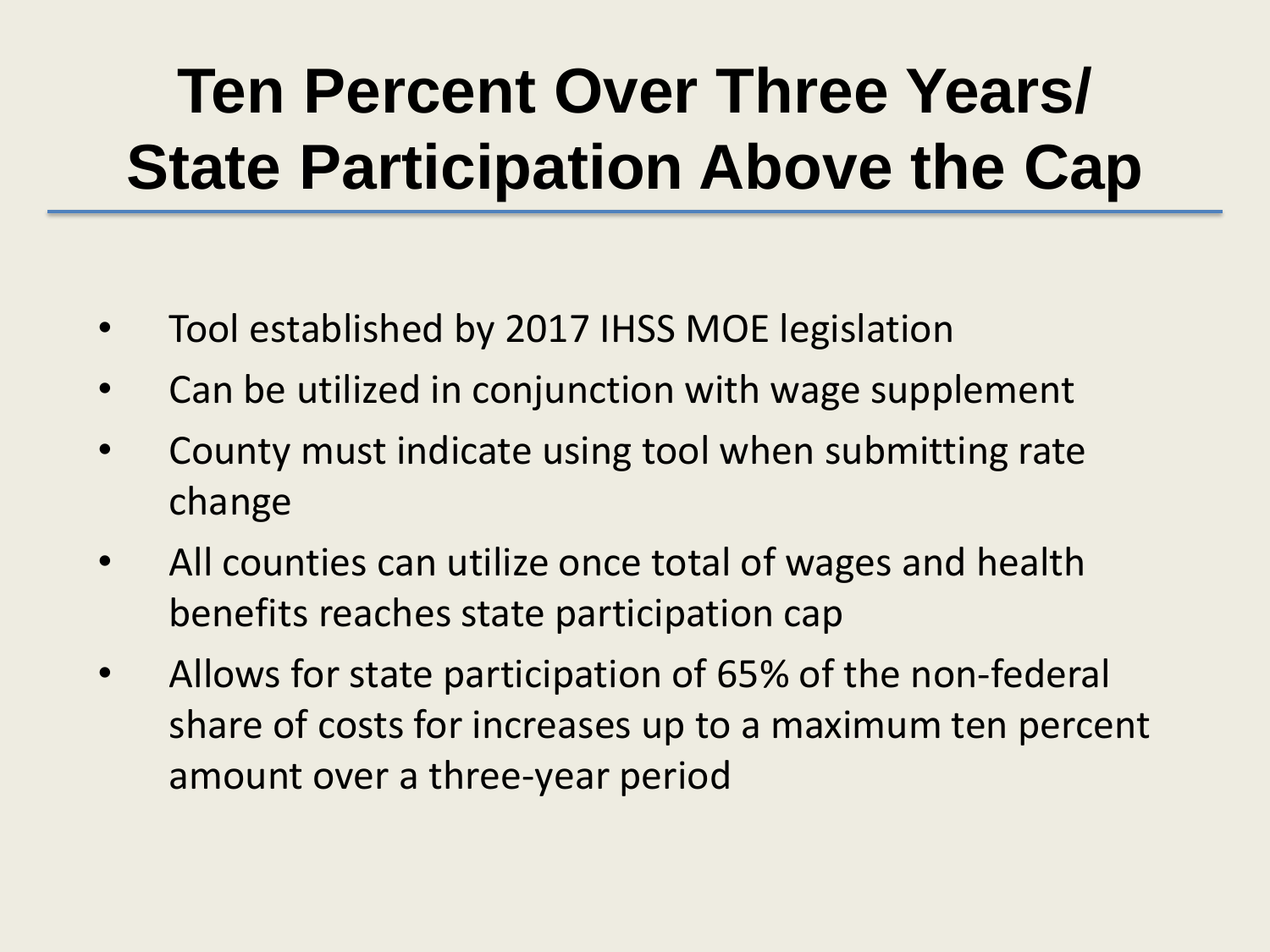## **Ten Percent Over Three Years/ State Participation Above the Cap**

- Ten percent amount can be used at one time or over multiple increases
- Ten percent amount is for wages and health benefits
- County responsible for any amount of increase above ten percent amount within that three years
- Ten percent amount is ten percent of total of county wages and health benefits at time the tool is used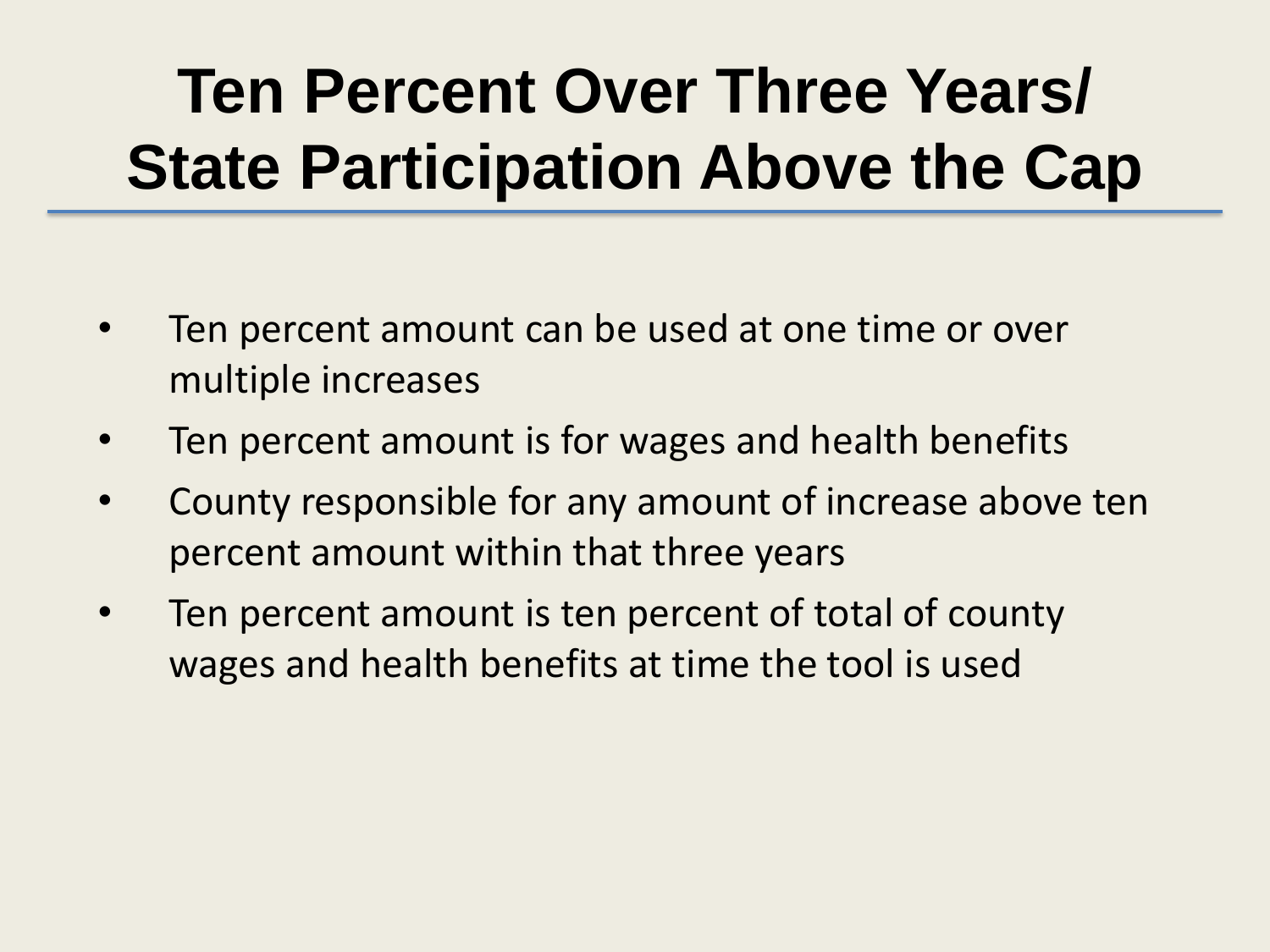## **Ten Percent Over Three Years/ State Participation Above the Cap**

- Two uses allowed for three-year periods that begin prior to January 1, 2022 per 2017 IHSS MOE legislation
- All counties can utilize the tool for two additional threeyear periods that begin on or after January 1, 2022 per AB 135
	- It does not matter how many times a county utilized tool prior to January 1, 2022
- A subsequent three-year period can only begin after a prior three-year period has ended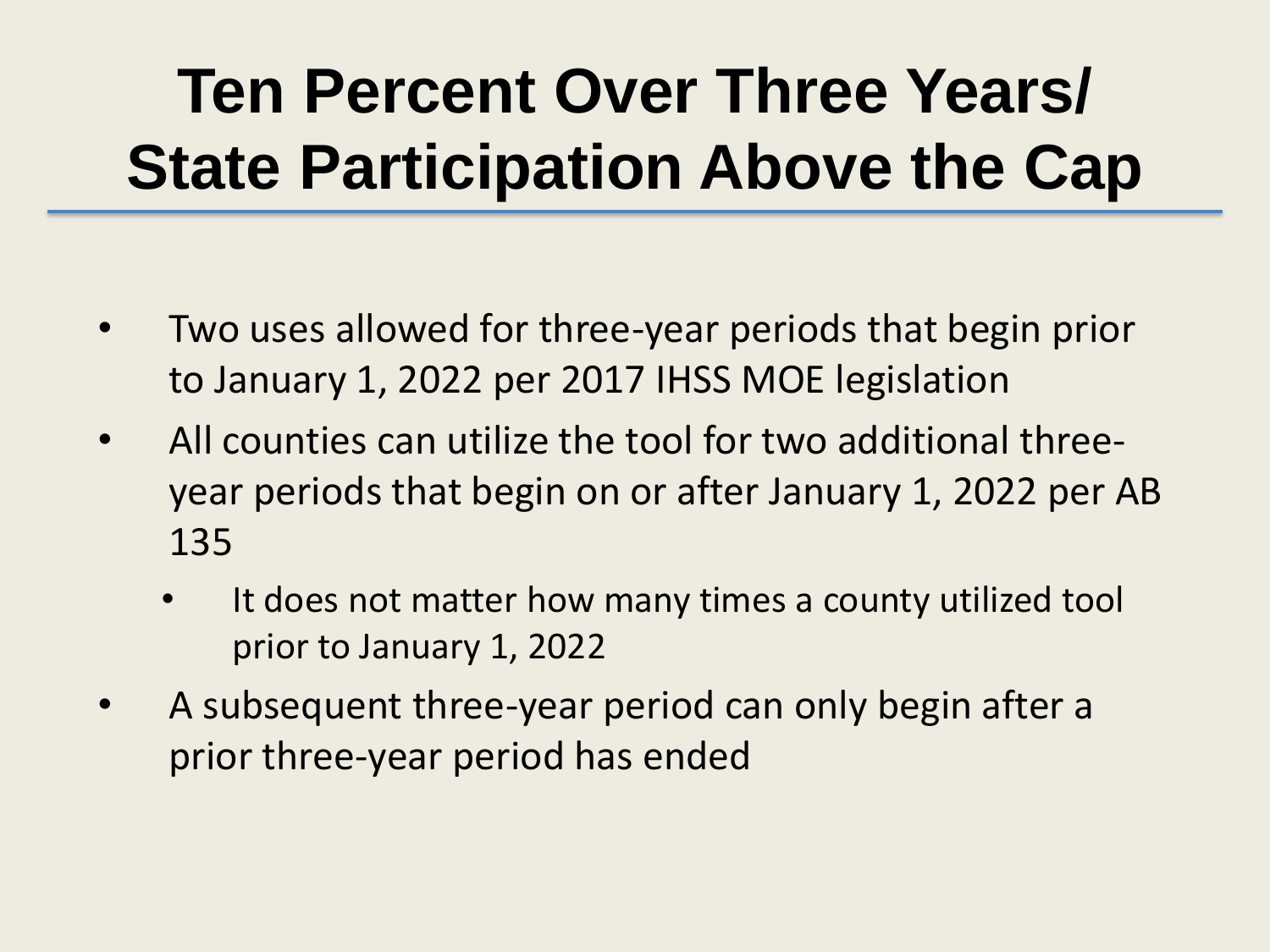## **10% Over 3 Years Example #1**

#### County below state participation cap

| <b>State Participation Cap in 2021</b>                                             | \$15.10 |
|------------------------------------------------------------------------------------|---------|
| County Wage in 2021                                                                | \$14.00 |
| <b>County Health Benefits in 2021</b>                                              | \$0.75  |
| <b>County Total</b>                                                                | \$14.75 |
| Amount Available for State Participation from Being<br><b>Under the Cap</b>        | \$0.35  |
| Amount Available for State Participation from Ten<br>Percent over Three Years Tool | \$1.51  |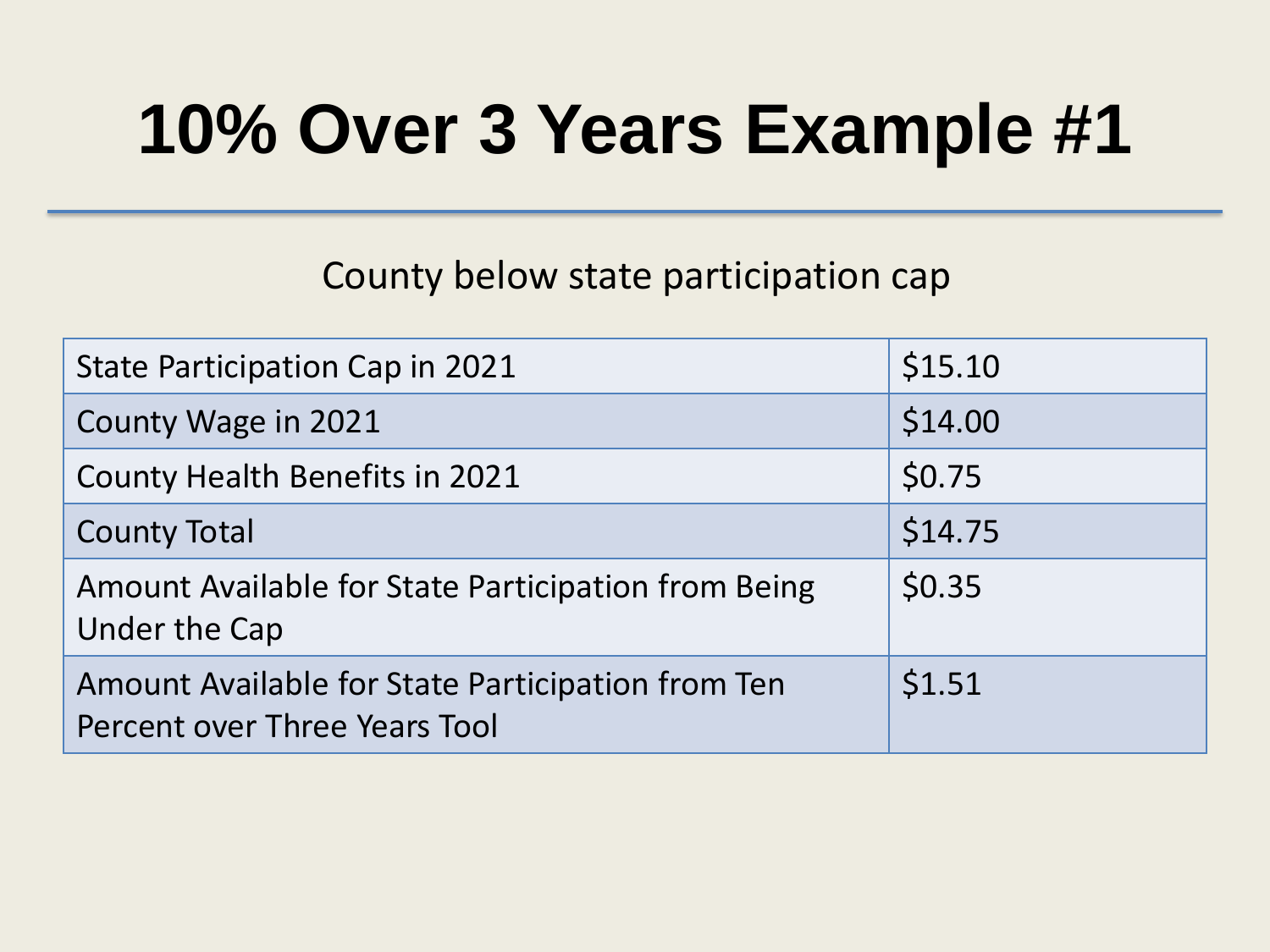## **10% Over 3 Years Example #2**

#### County above state participation cap

| <b>State Participation Cap in 2022</b>                                             | \$16.10 |
|------------------------------------------------------------------------------------|---------|
| County Wage in 2022                                                                | \$16.50 |
| <b>County Health Benefits in 2022</b>                                              | \$0.50  |
| <b>County Total</b>                                                                | \$17.00 |
| Amount Available for State Participation from Ten<br>Percent over Three Years Tool | \$1.70  |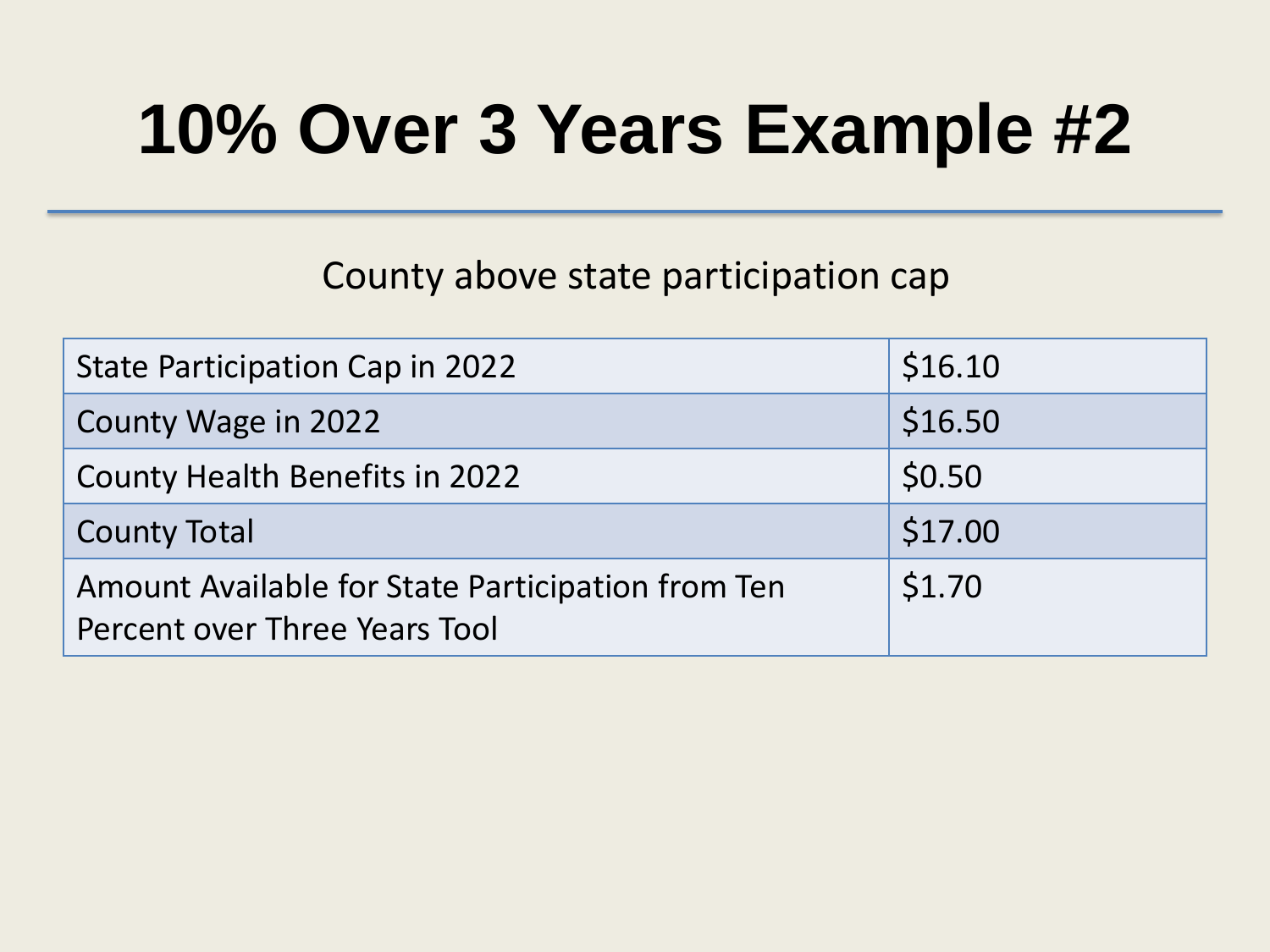## **MOE Adjustments**

- MOE adjustment calculations use same formula as 2017 **MOE**
- Applies to all wage increases including wage supplements any increases done with ten percent over three years tool
- 2019-20 paid IHSS hours will be used
- For increases after first year, applicable inflation factors will be applied to 2019-20 hours
- Cost for overtime hours for wage increase is 1.5 times increase amount
- County share becomes permanent addition to county MOE and subject to annual inflation factor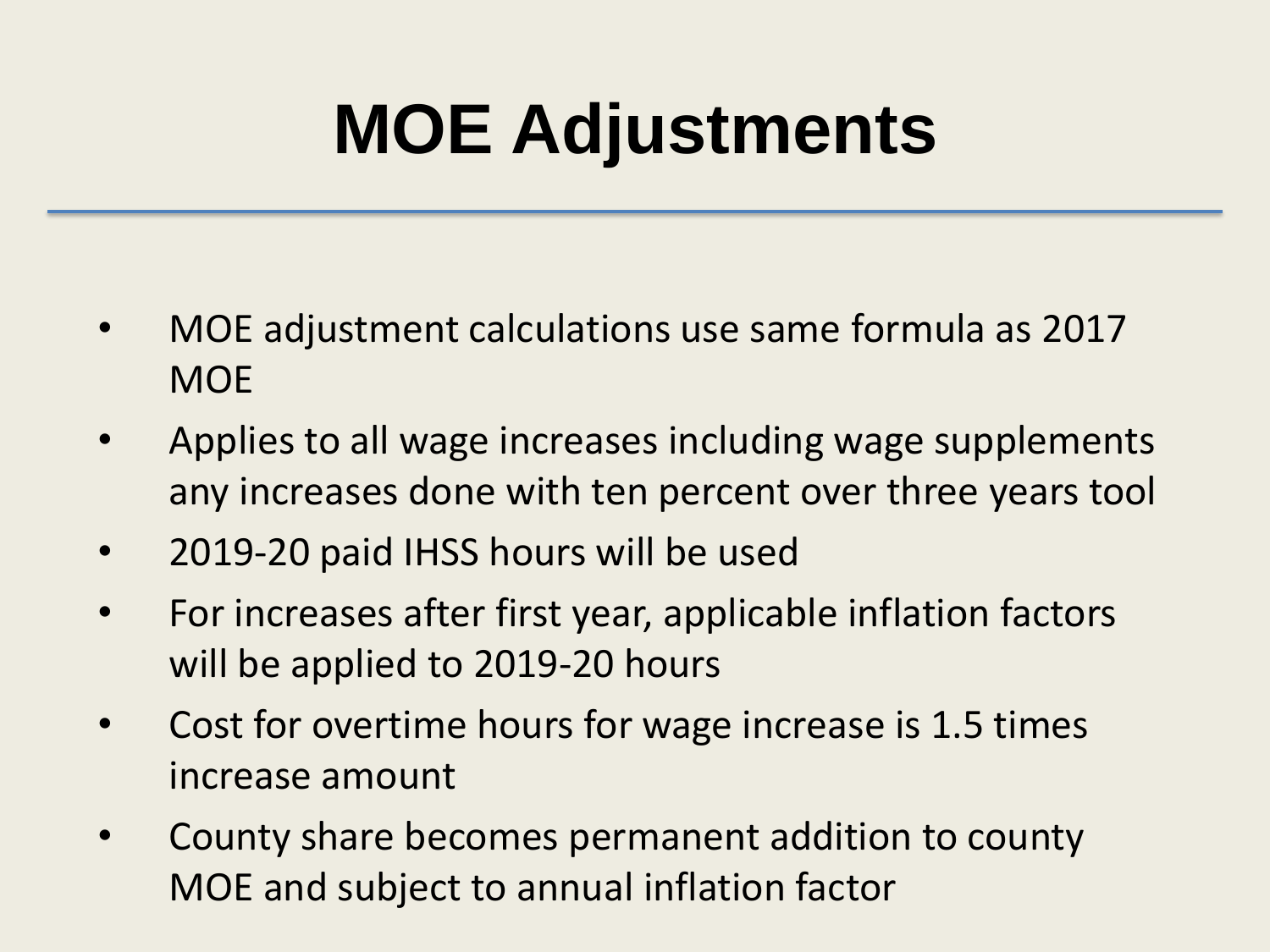## **MOE Adjustments Calculation**

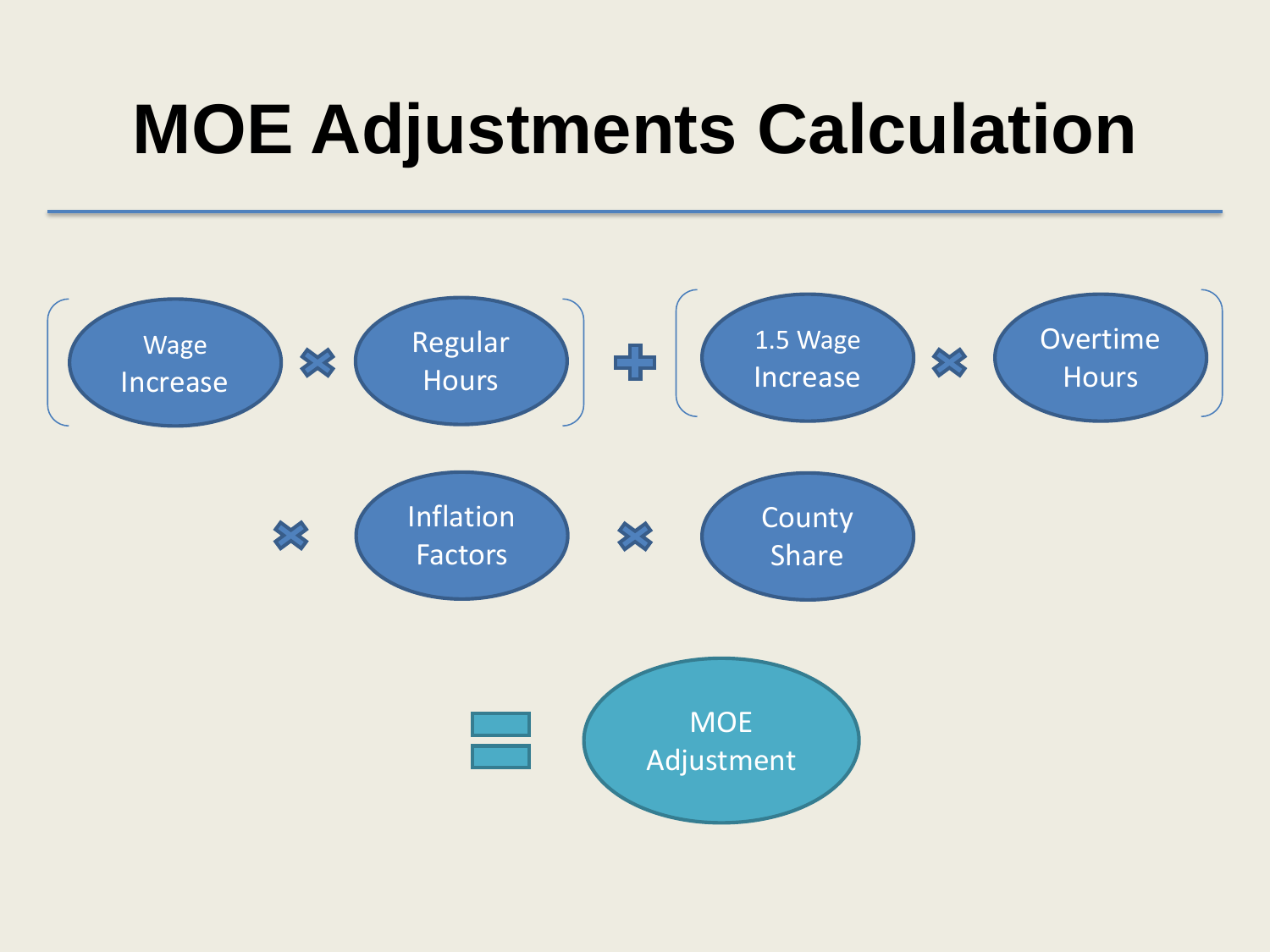## **Health Benefits**

- Under the IHSS MOE, if a county locally negotiates, mediates, imposes, or adopts by ordinance an IHSS provider health benefit increase, then the county will have an IHSS MOE adjustment for the county's share of the cost of the health benefit increase
- The state pays 65 percent of the nonfederal costs of a health benefit increase up to the state participation cap; a county will pay for an increase to IHSS provider health benefits above the state participation cap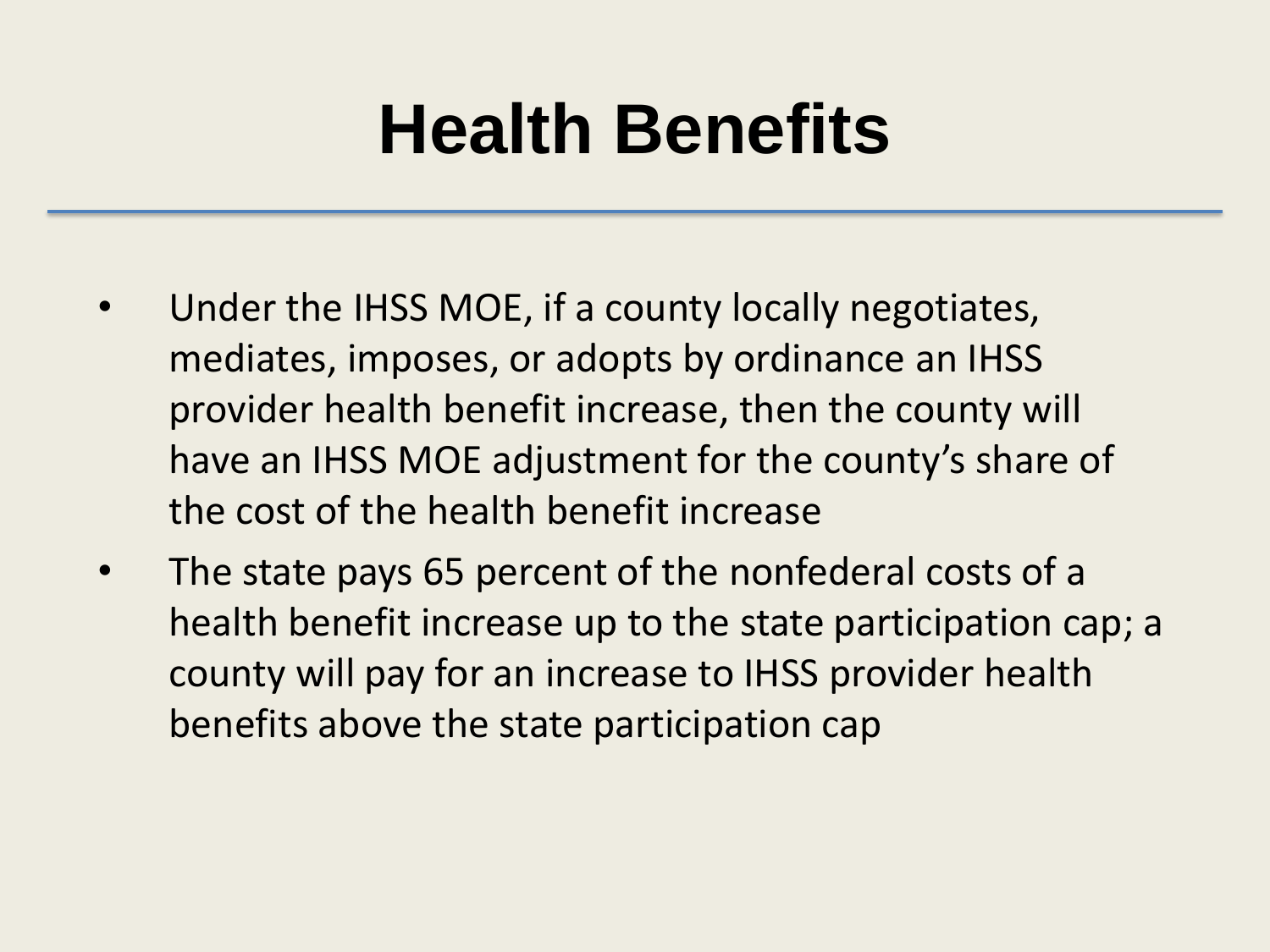# **Health Benefit Premium Costs**

- The IHSS MOE also includes an MOE adjustment for increased IHSS provider health benefit premium costs
- The state pays 65 percent of the nonfederal costs of a health benefit premium increase
- Health benefit premium cost increases are outside of the state participation cap (i.e., there is no cap on the amount of the premium increase in which the state will participate)
- MOUs or collective bargaining agreements that were submitted to the California Department of Social Services prior to July 1, 2019 are "grandfathered in" with no IHSS MOE adjustments for health benefit premium increases until the MOU or collective bargaining agreement expires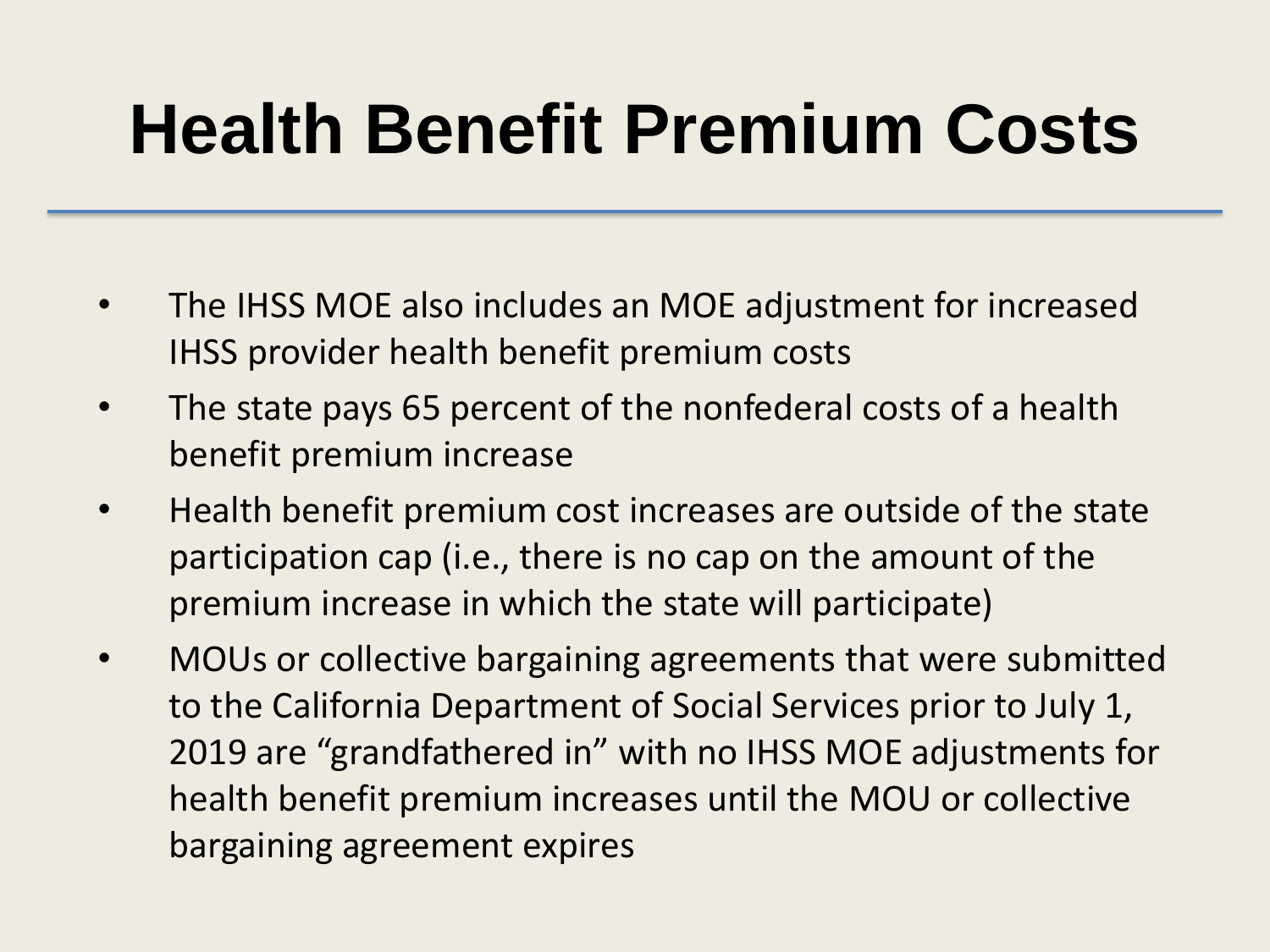## **Non-Health Benefit Costs**

- ACL 21-29 contains the most recent guidance from CDSS about non-health benefits and includes information on which benefits are eligible for state and/or federal financial participation.
- CDSS has the authority to determine that the state will not participate in certain non-health benefits but must do so in consultation with CSAC.
- The county IHSS MOE is adjusted one-time by 35% of the nonfederal cost of approved non-health benefit increases.
- Non-health benefits are not included in the state participation cap.
- Counties/PAs receive reimbursement for non-health benefit costs through the PA claim (SOC 448). The state will not reimburse claimed costs that exceed the approved non-health benefit rate.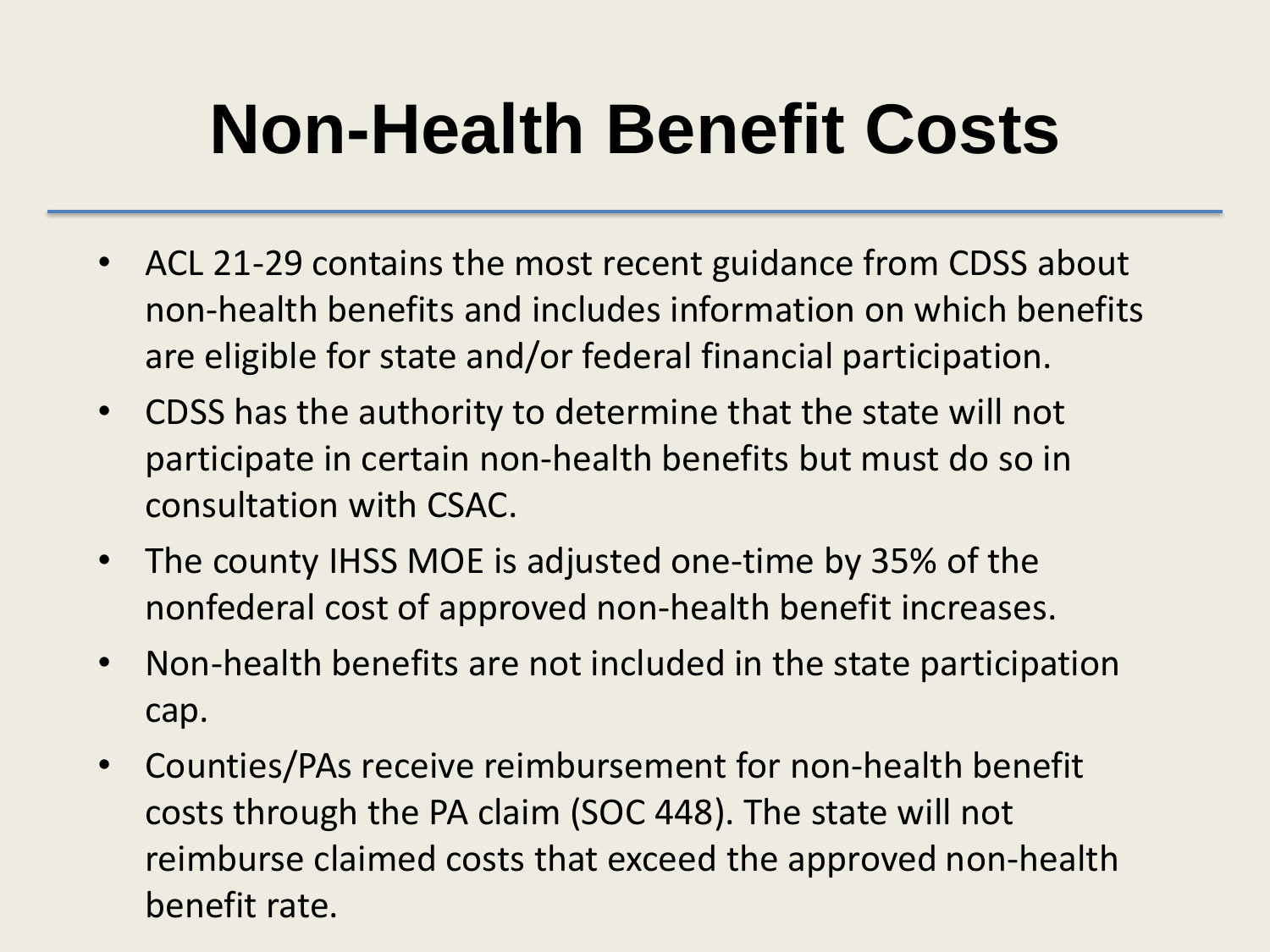## **Allowable Non-Health Benefits**

**State and Federal participation allowed MOE adjusted for 35% of the annualized nonfederal new costs Claim as a service cost on PA claim (like health benefits)**

Job Related Safety Equipment (e.g. gloves, masks, sanitizer)

Transportation Vouchers

Life Insurance

Tuberculosis Testing

Vacation/Holiday Pay *Note: CDSS cannot currently implement vacation/holiday pay benefits through CMIPS and the county would have to manually administer the benefit until CMIPS changes are made*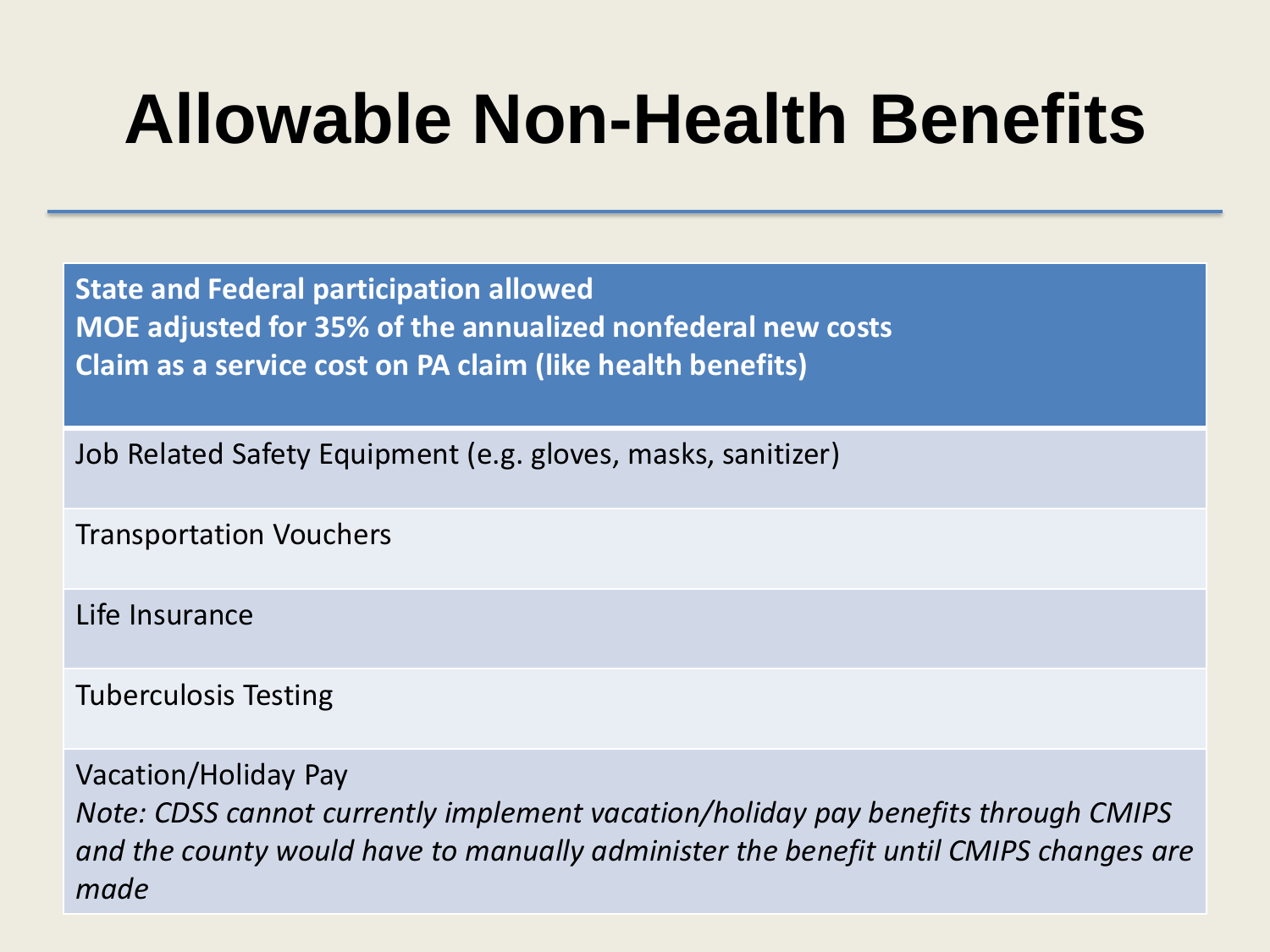#### **Non-Allowable Non-Health Benefits**

**State and federal participation not allowed**

Paid Union Release Time

Pensions

*Exception for any county currently providing a negotiated pension benefit identified in their current collective bargaining agreement*

Provider Training Stipends *Exception for county PAs that included stipends for provider training in collective bargaining agreements negotiated between March 22, 2018 and March 11, 2021*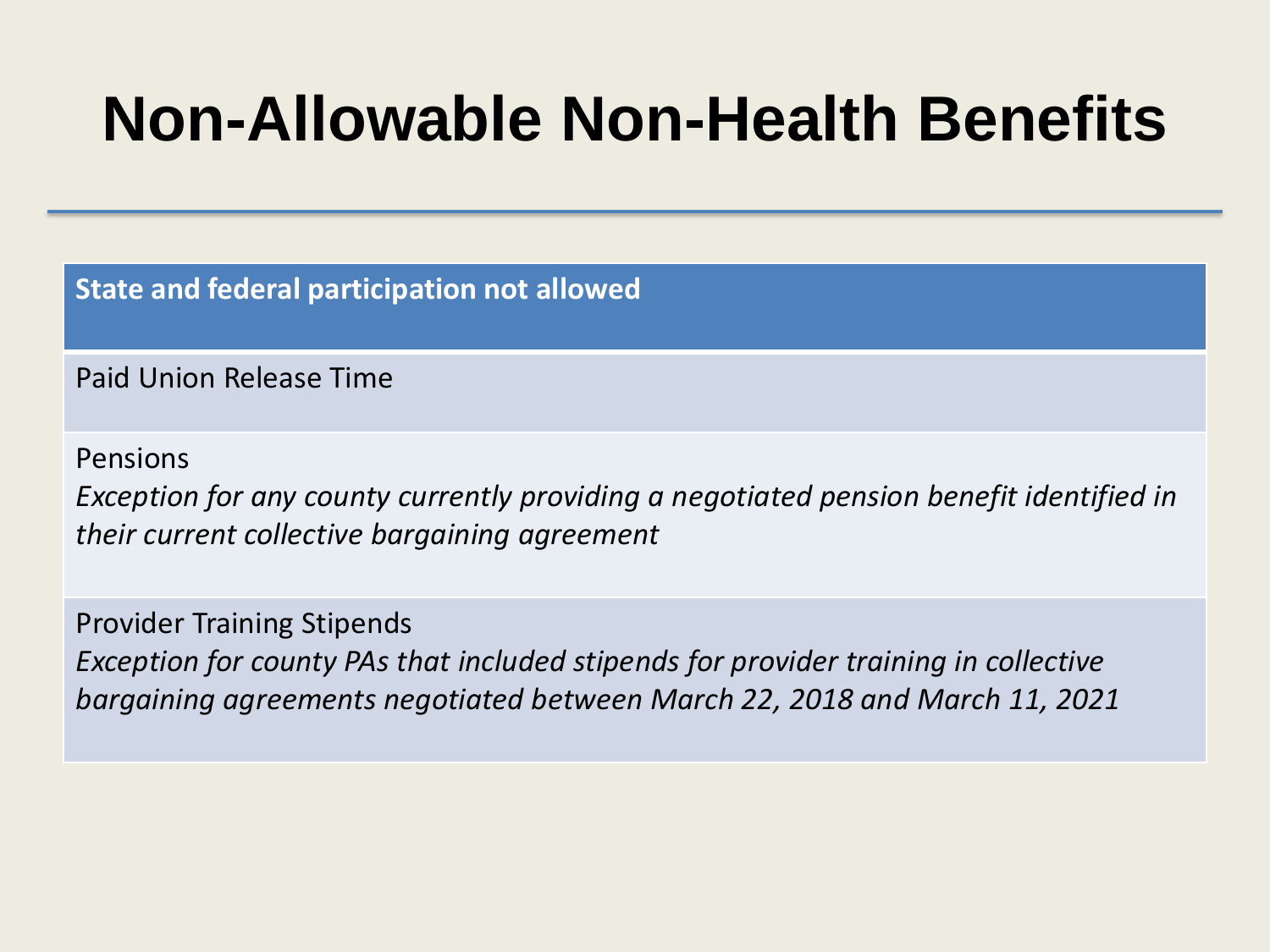#### **V. IHSS Collective Bargaining**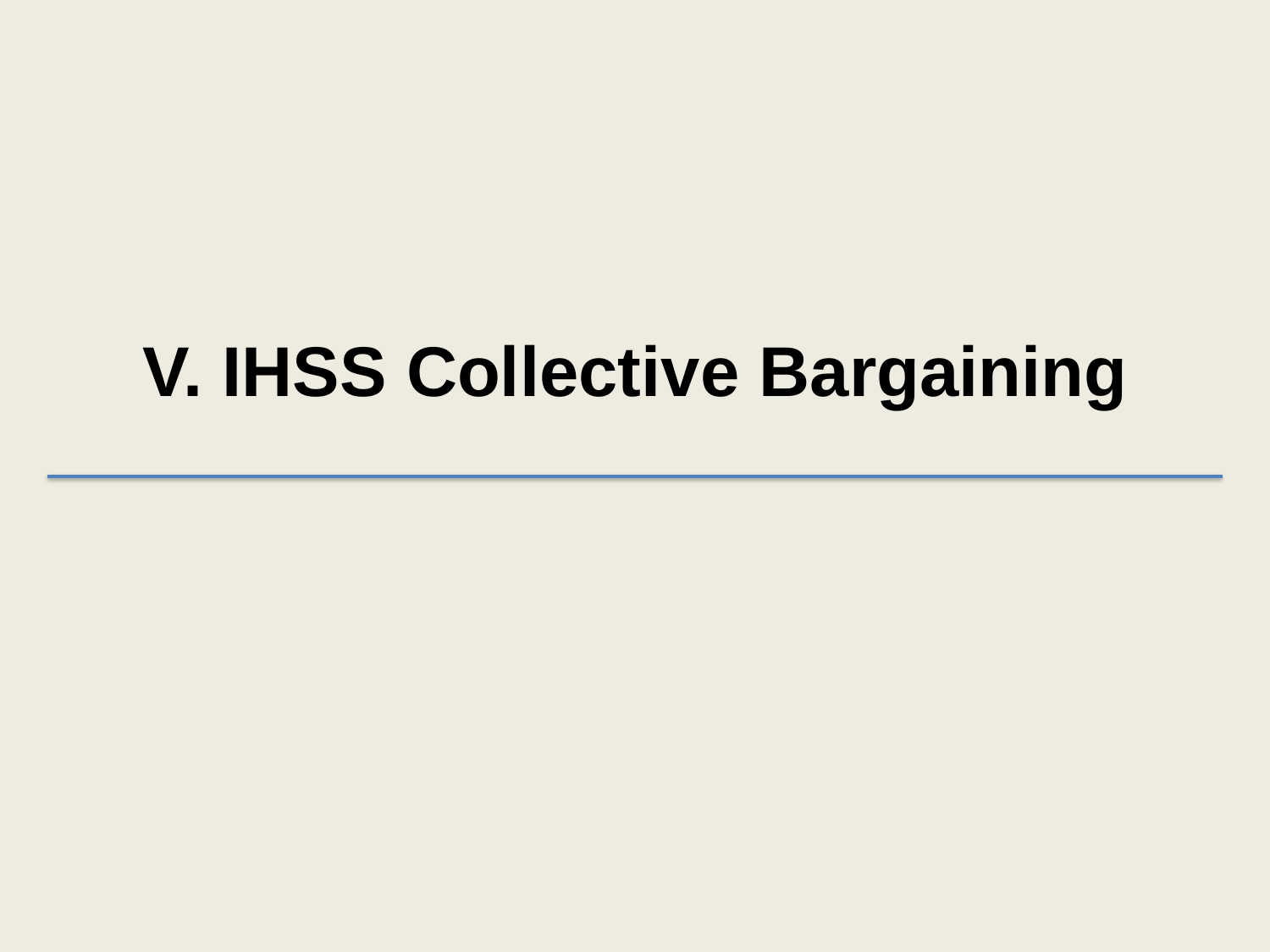#### **Timeline of Significant Bargaining Provisions**

| $2017 - SB$ 90  | • Enacted impasse procedures with sunset date                                                         |
|-----------------|-------------------------------------------------------------------------------------------------------|
| $2019 - SB 80$  | • Reenacted impasse procedures with sunset date<br>• Enacted Realignment withholding with sunset date |
| $2021 - AB$ 135 | • Reenacted impasse procedures<br>• Reenacted modified Realignment withholding                        |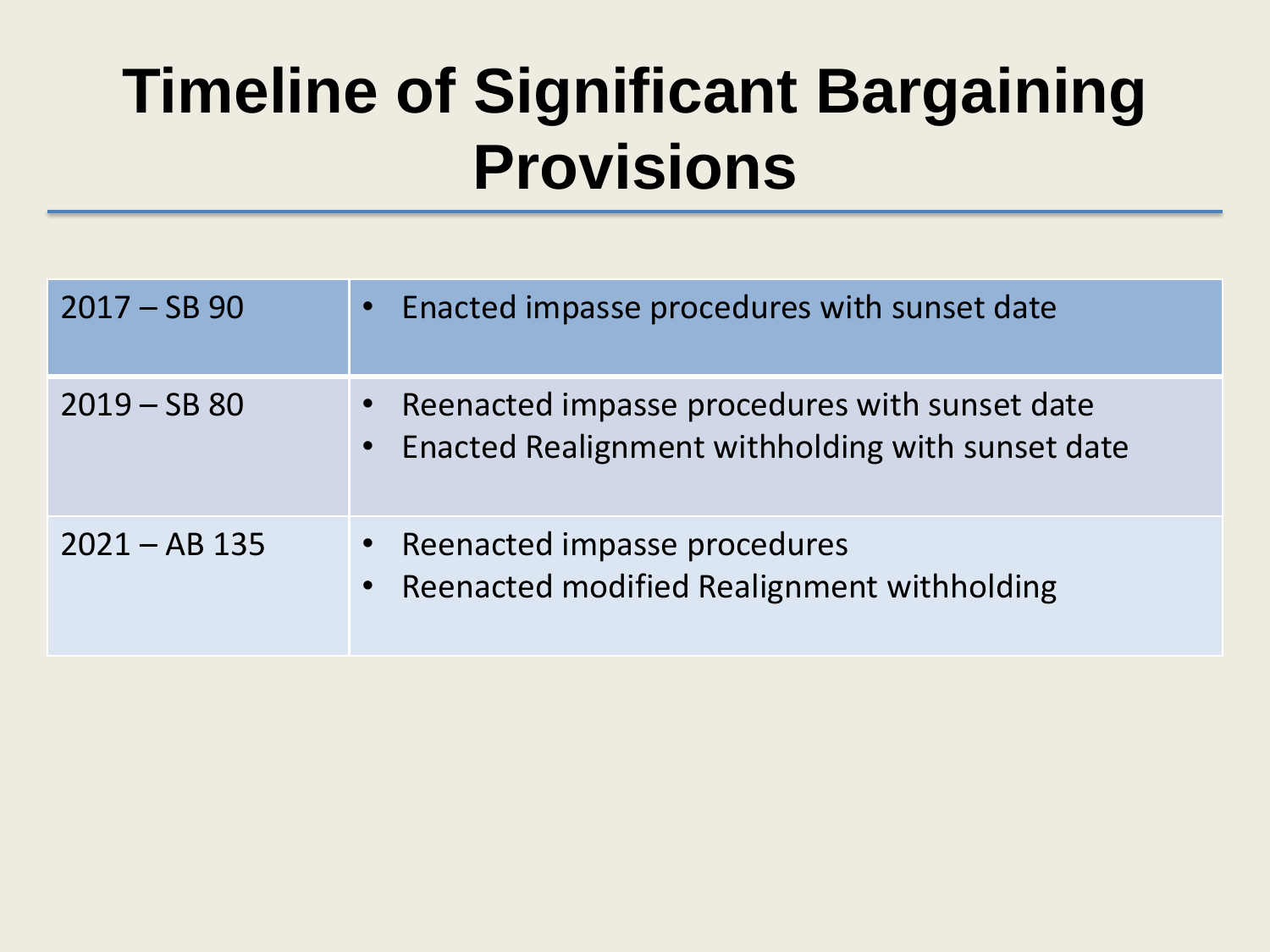## **Procedures to Resolve Differences in Collective Bargaining**

#### Mediation

- Either party can request mediation from State Mediation & Conciliation Services
- Mediation must take place no later than 15 days after the request is submitted
- Can be waived by mutual consent

#### Factfinding

- If no agreement is reached in mediation or mediation is waived, the parties move on to factfinding
	- The factfinding panel must prepare a report within 30 days of being appointed by the Public Employment Relations Board



#### Release of Factfinding Report & Board of Supervisors Hearing

If no agreement is achieved in post factfinding mediation, the BOS is required to hold a public hearing on the factfinding report within 30 days of the release of the report.

#### Post Factfinding Mediation

- Either party can request post factfinding mediation after the report is prepared
- Post factfinding mediation must be held within 15 days from the date request is submitted
- Factfinding report is not made public if the parties proceed to post factfinding mediation.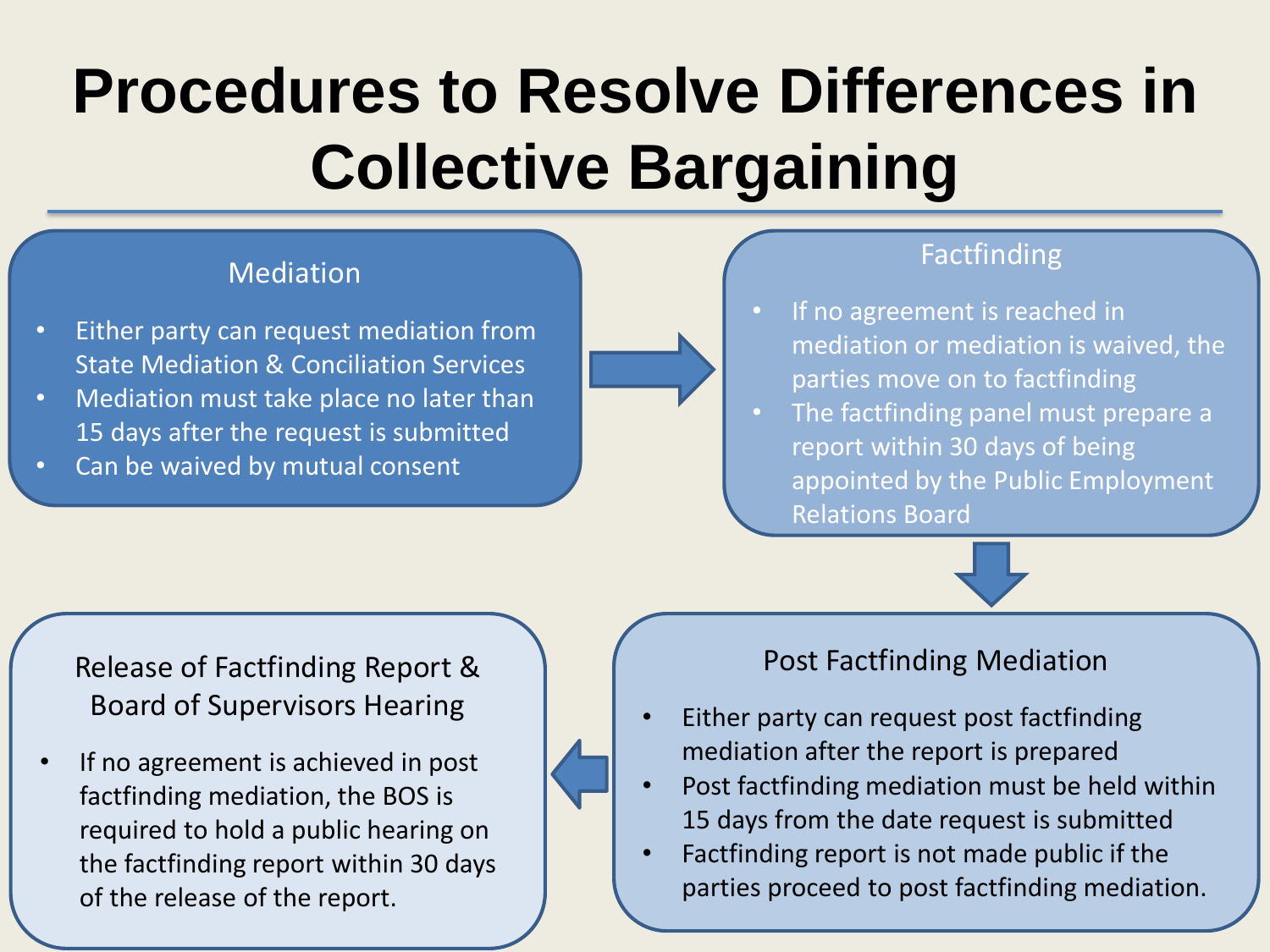#### **Realignment Withholding Overview**

- AB 135 contains a provision for a one-time Realignment withholding that could potentially apply to counties without a collective bargaining agreement in place
- CSAC opposed this provision given the significant progress on reaching new collective bargaining agreements and hundreds of millions of dollars in county investments for IHSS wage and benefit increases in recent years
- Were successful in ensuring the withholding is one-time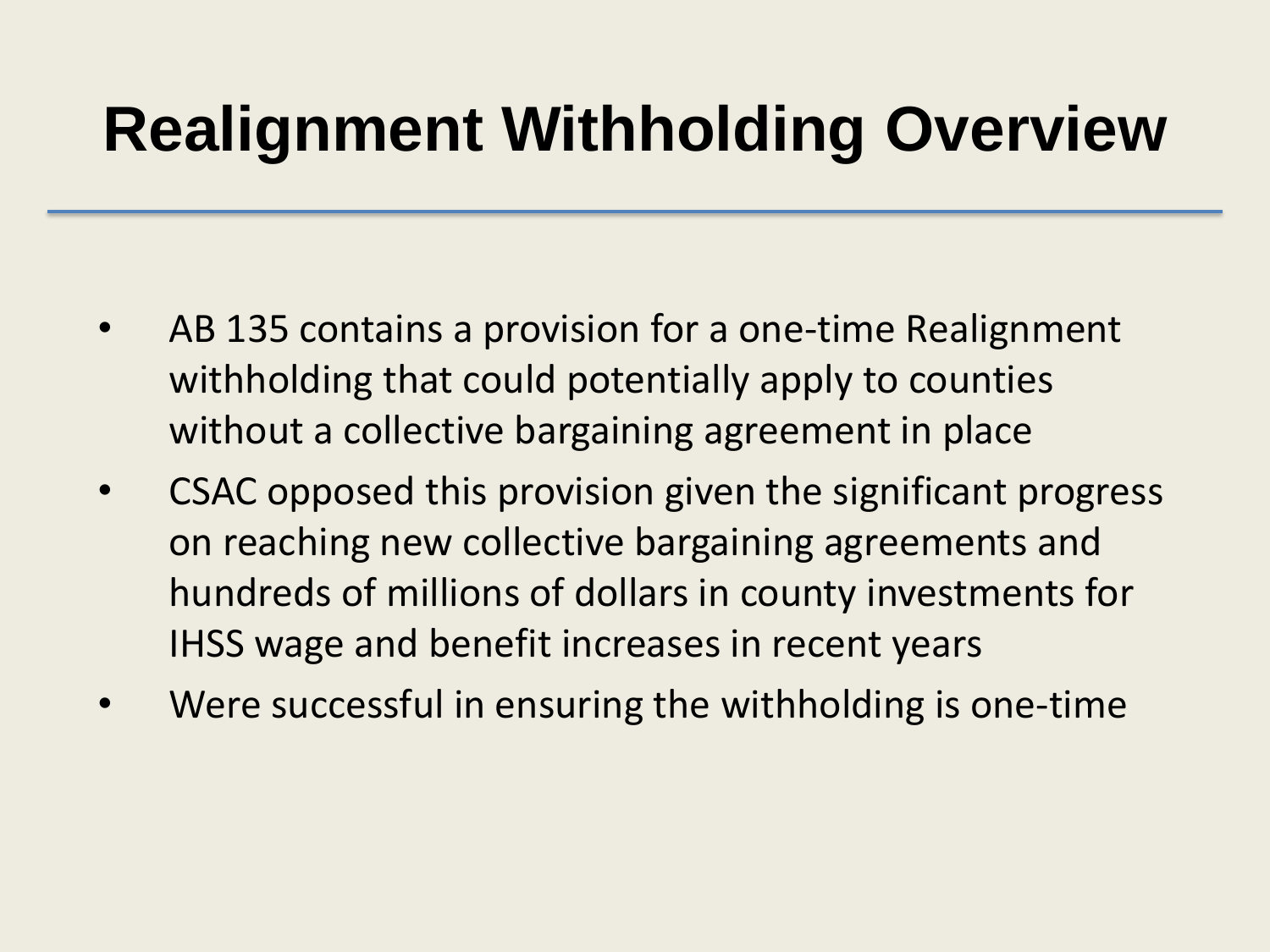## **Realignment Withholding Overview**

- Effective, October 1, 2021, all of the following must occur prior to any withholding:
	- 1. County and provider union complete full mediation and factfinding process
	- 2. Factfinding recommendations are more favorable to union
	- 3. Expired IHSS collective bargaining agreement
	- 4. No agreement within 90 days after release of factfinding recommendations
- Any county that met #1-#3 prior to June 30 had 90 days to reach agreement prior to withholding on October 1, 2021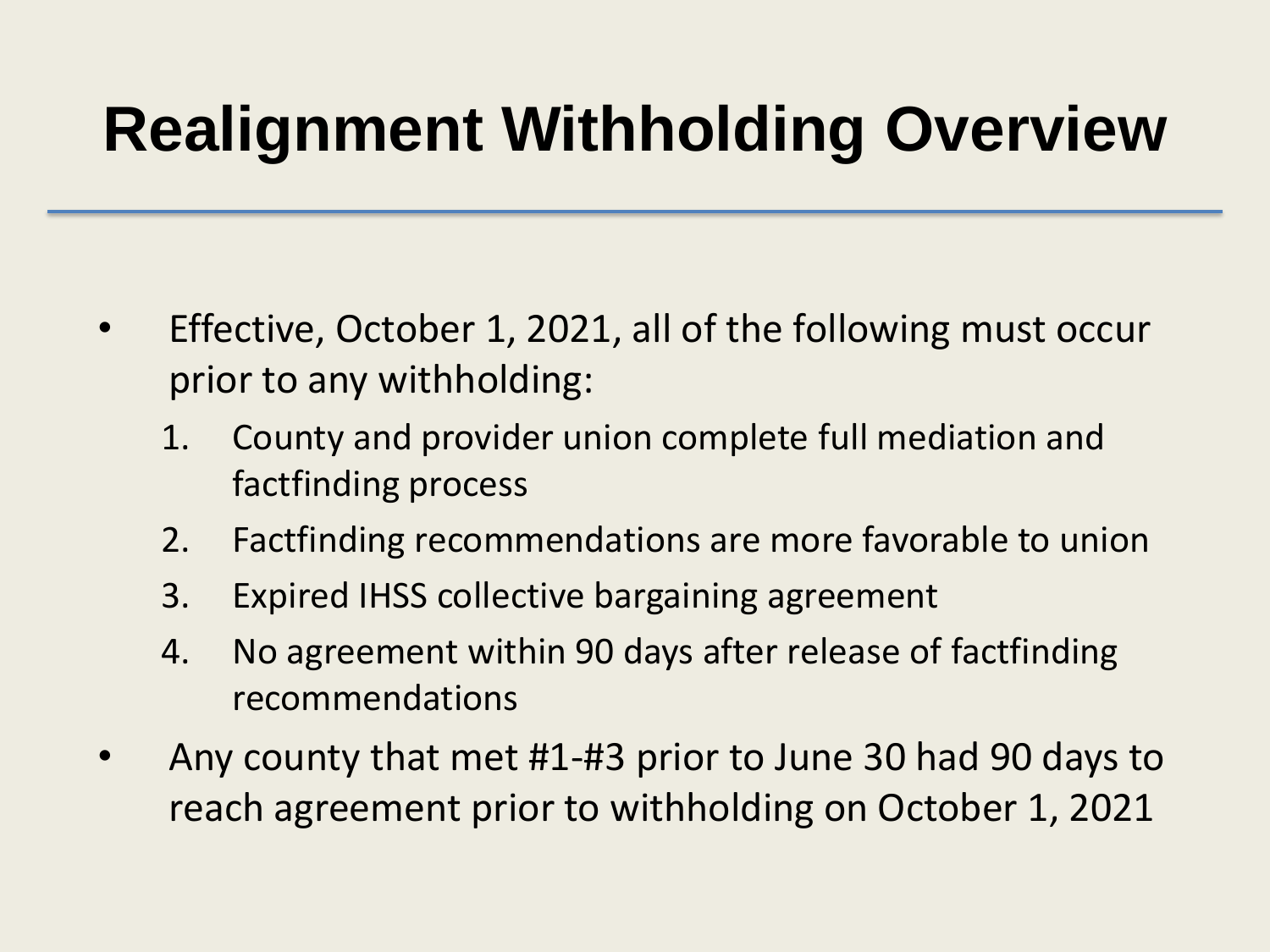# **Realignment Withholding Details**

- Withholding is seven percent of County 2020-21 MOE
- Adjustment to social services subaccount base
- Withholding amount distributed as one-time general growth to other subaccounts
- Social services subaccount base restored following year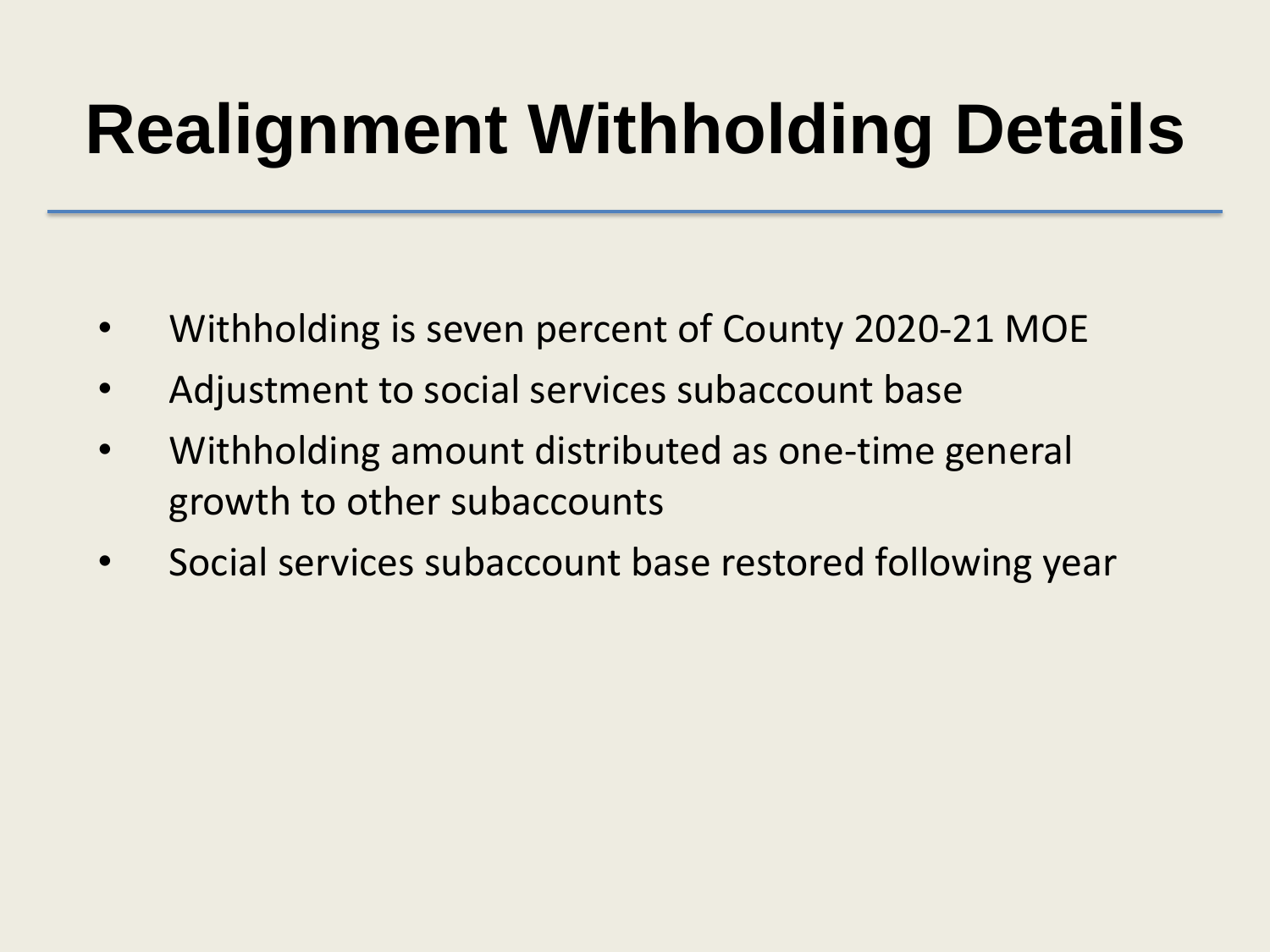## **PERB Process for Withholding**

- PERB must receive written request from union, who also must notify the county
- PERB will make a determination if all four conditions were met
- This includes evaluating if factfinding recommendations are more favorable to union
- PERB is required to notify county, union, Department of Finance and Controller of a withholding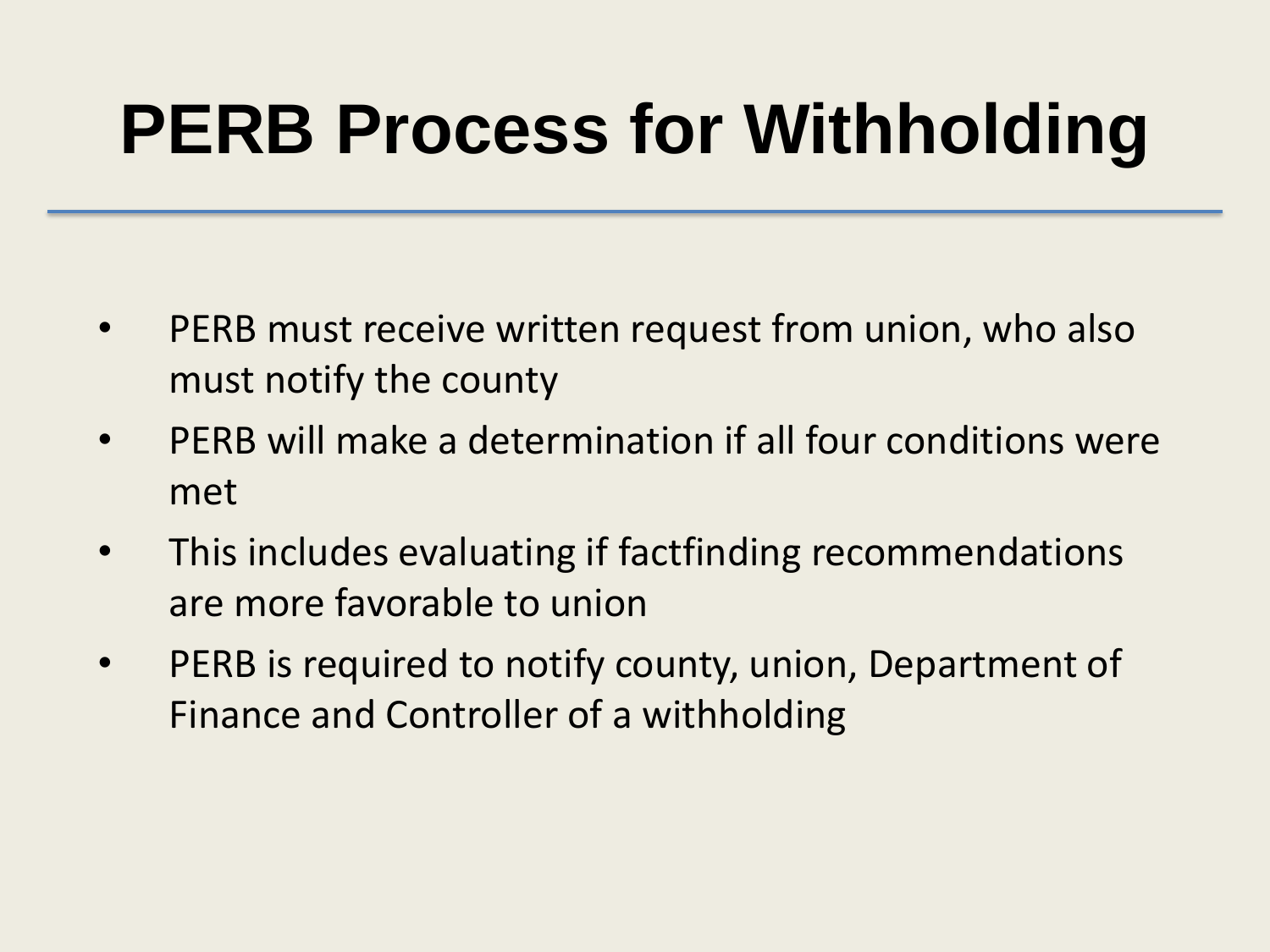#### **VI. 1991 Realignment Caseload Growth Funding**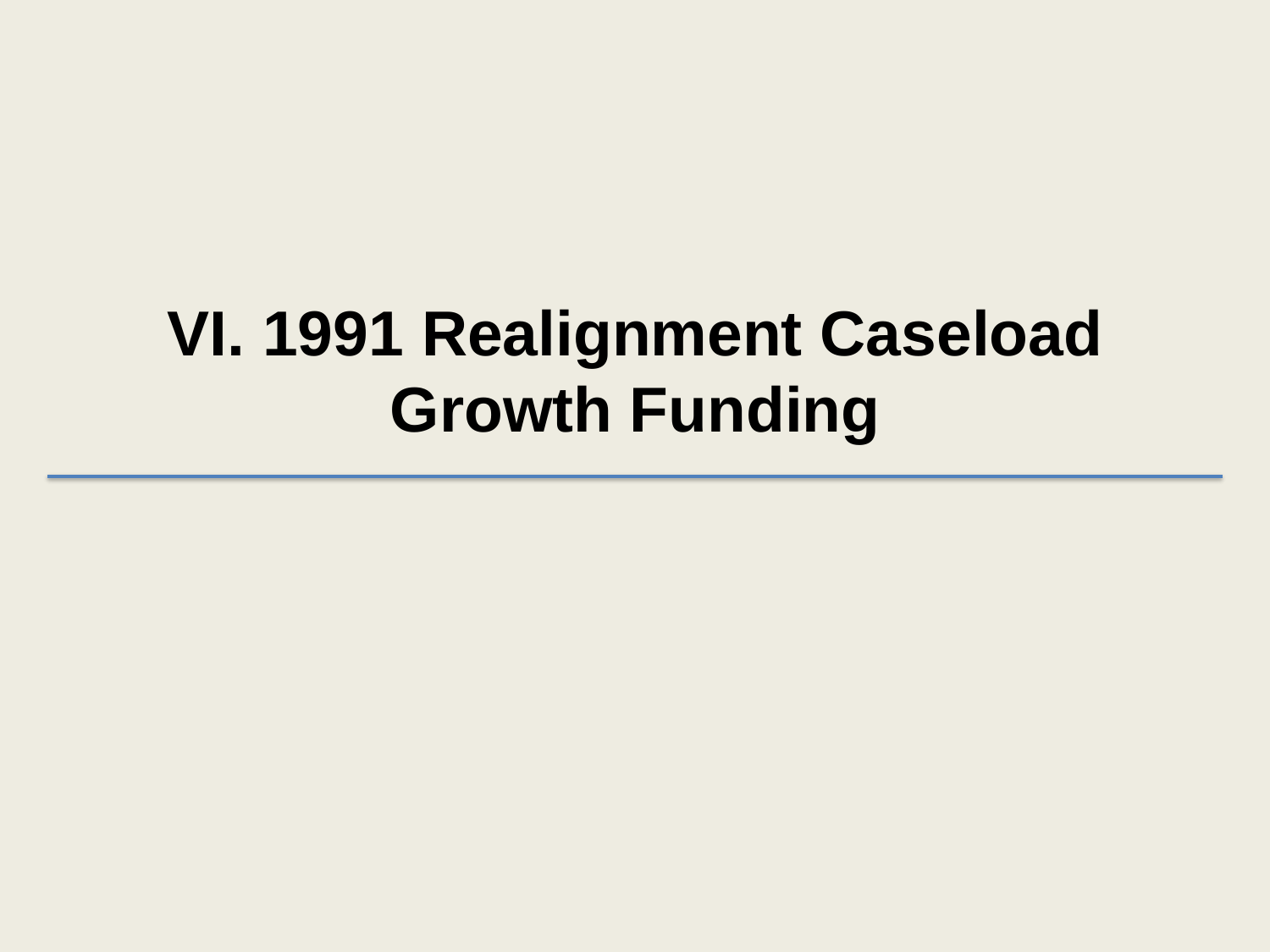## **Overall Social Services Caseload Growth – Timing**

- Caseload growth for a fiscal year is calculated based on expenditures from the prior fiscal year compared to expenditures from the two-years prior fiscal year
- Caseload growth for a fiscal year is paid in the following fiscal year
- Example: 2020-21 caseload growth is 2019-20 expenditures over 2018-19 expenditures; 2020-21 caseload growth is paid in 2021-22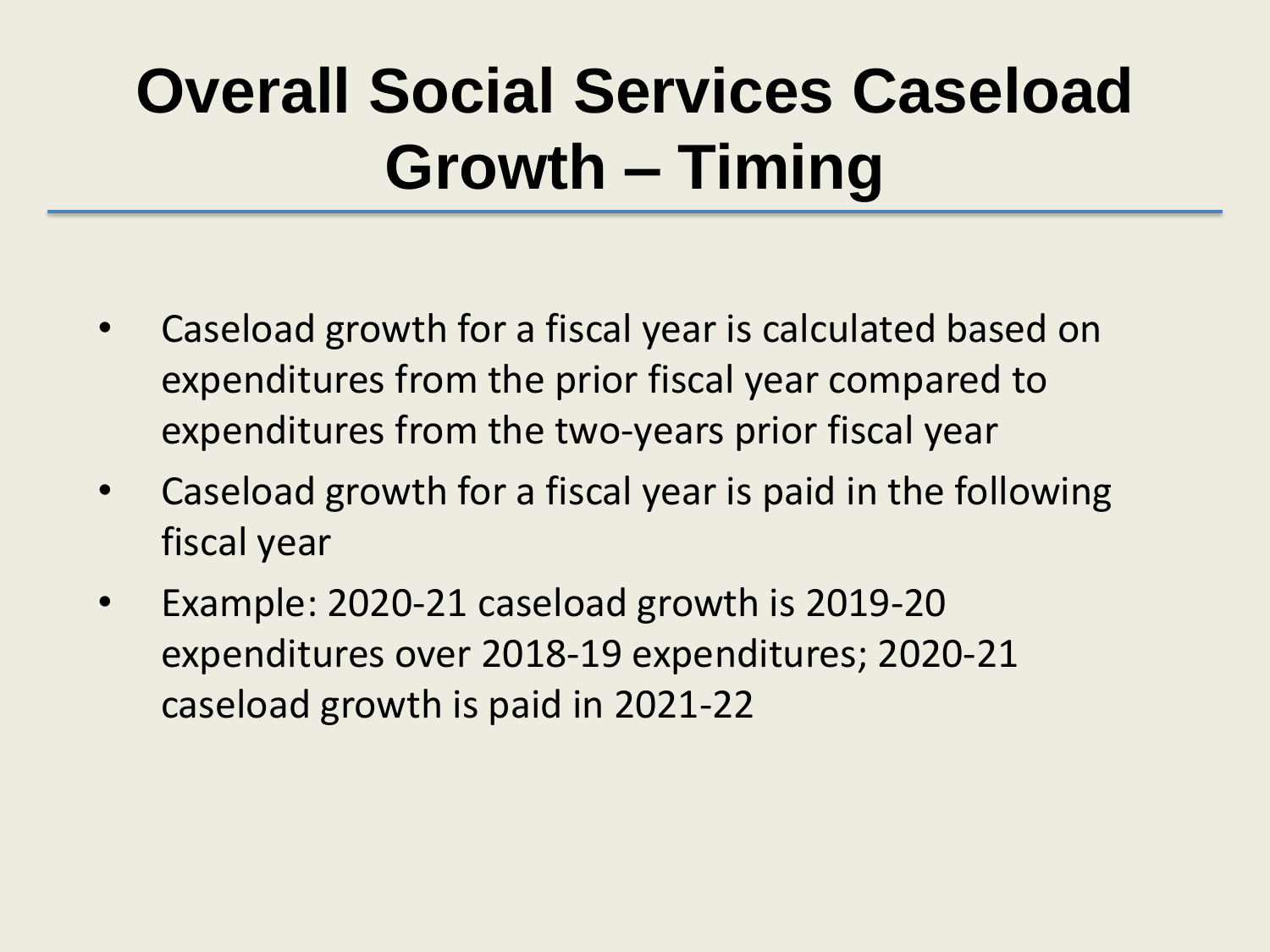### **IHSS Costs in Overall Social Services Caseload Growth**

- The IHSS costs included in the social services caseload growth calculation will only include IHSS services costs
- IHSS administration costs have no required county share of cost; therefore no county costs to include in caseload growth calculation
- For the 2019-20 and 2020-21 calculations, IHSS costs were treated differently in the caseload growth calculation – IHSS costs were added to the net caseload growth amount calculated for all the non IHSS programs
- Beginning with the 2021-22 caseload growth calculation, IHSS costs will be included in regular social services caseload growth in same manner as other social services programs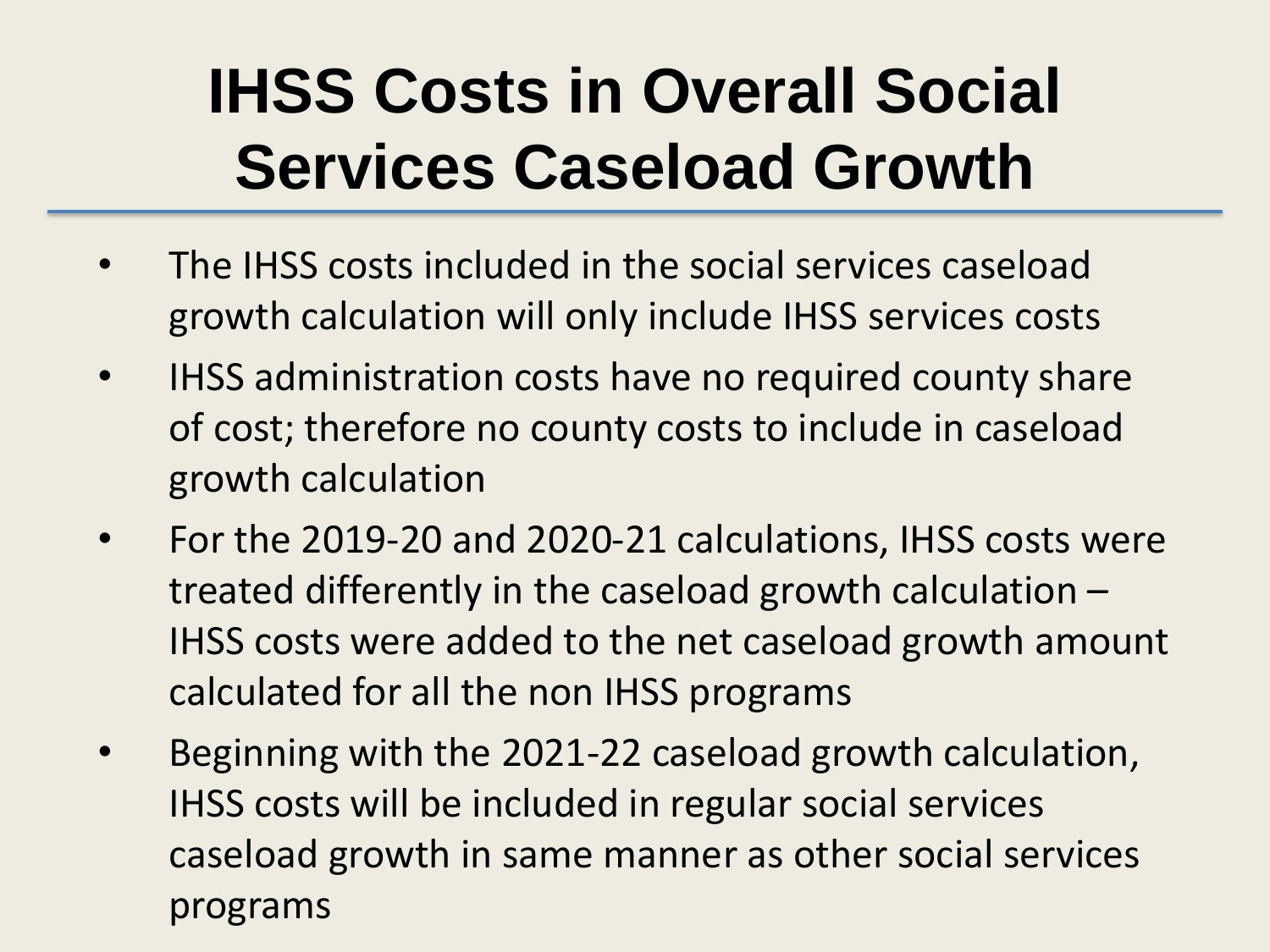# **2020-21 Caseload Growth**

- \$29.3 million in caseload growth owed for IHSS from 2019-20 (\$60.8 million total caseload growth owed for all programs)
- \$35.9 million in caseload growth for IHSS for 2020-21 (\$53.0 million total caseload growth for all programs)
- Payments for both fiscal years will be made soon
- IHSS caseload growth costs for both years reflects only cost increases due to wage and benefit increases for those counties that negotiated increases – beginning with the calculation for 2021-22 the costs of the annual four percent inflator will be included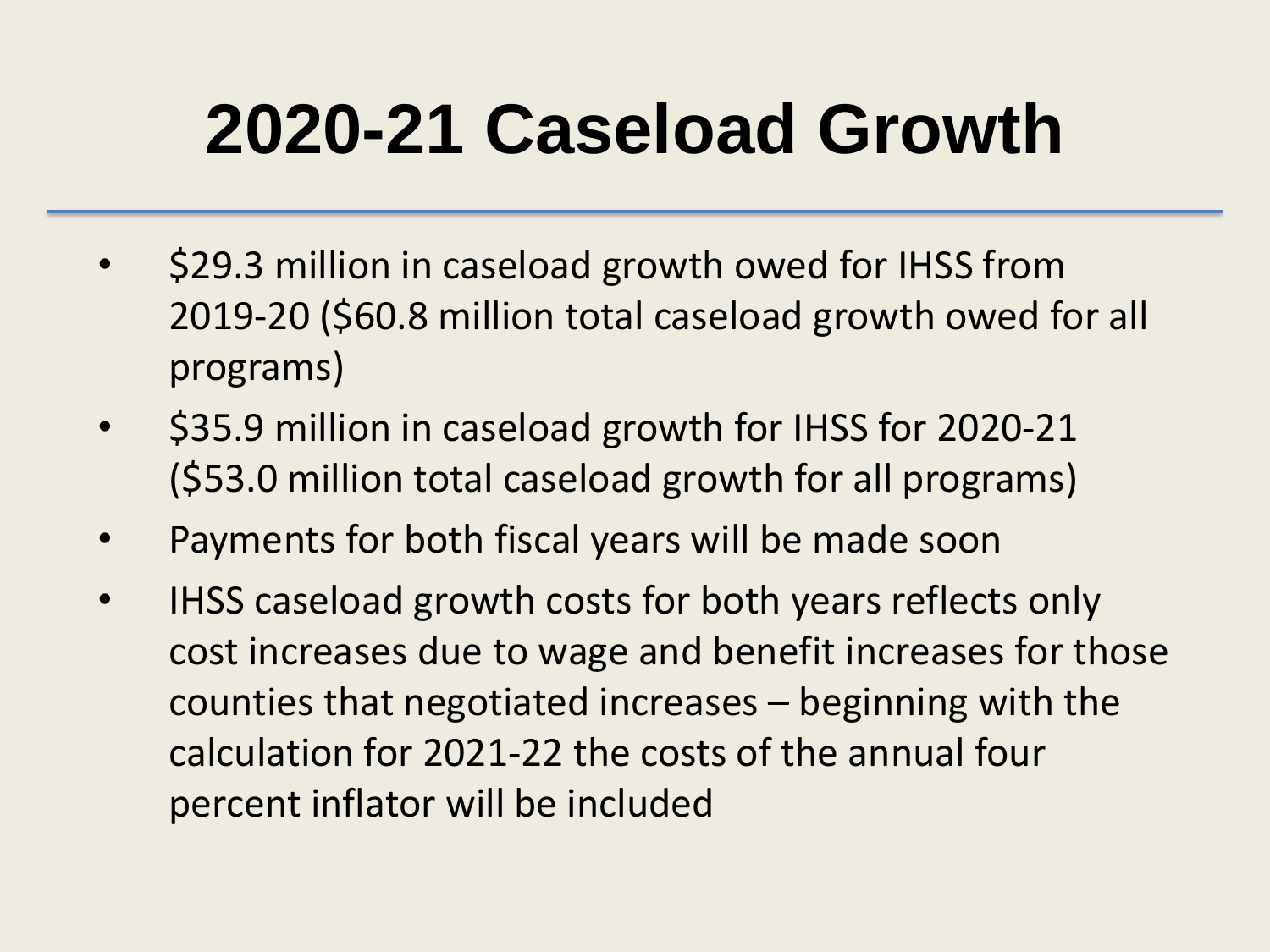#### **VII. Wrap Up and Questions**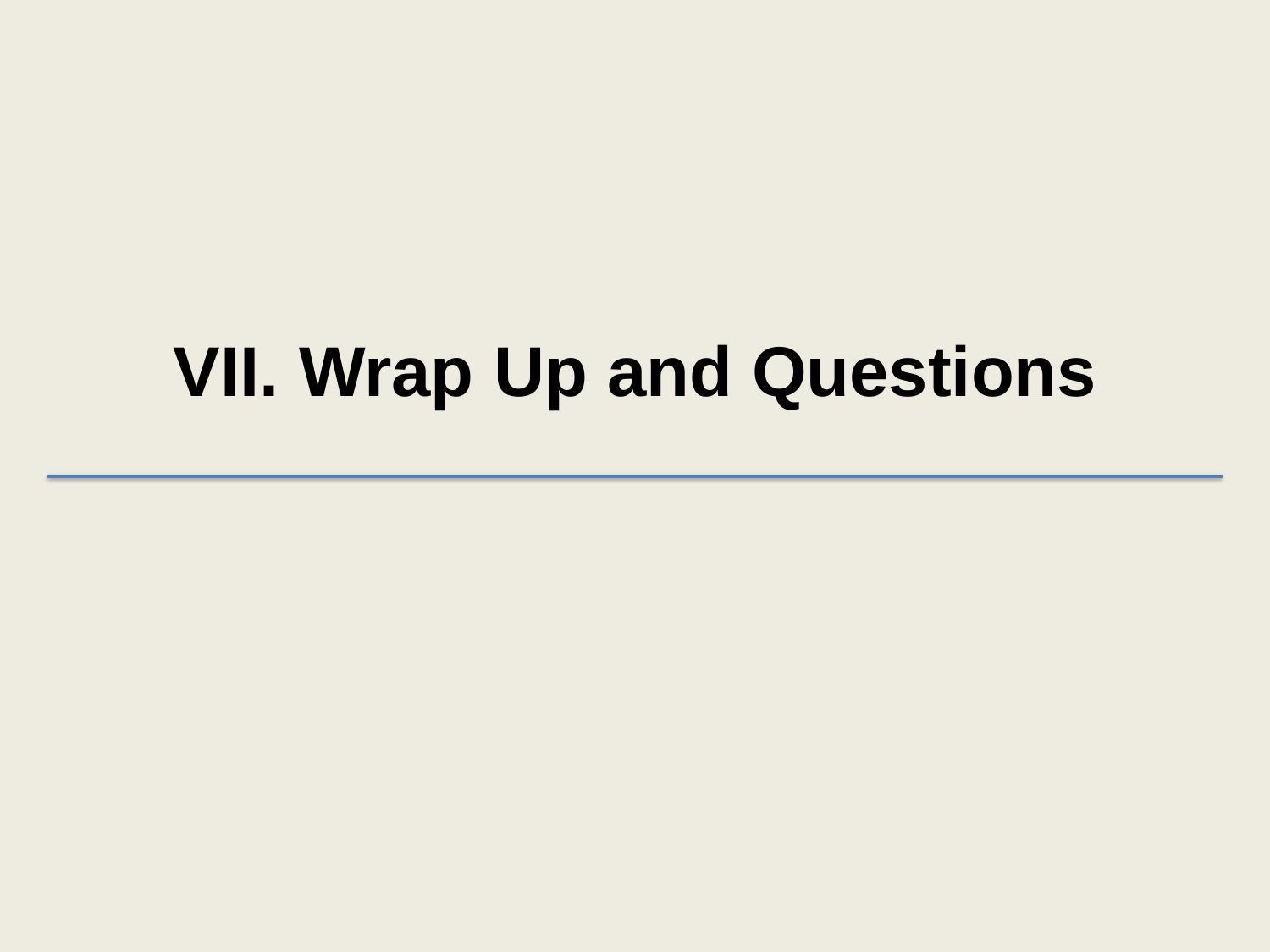#### **Resources**

#### $CSAC$  website – [www.counties.org/ihss-moe](http://www.counties.org/ihss-moe)

- **[IHSS Wages and Bargaining Brief](https://www.counties.org/sites/main/files/file-attachments/ihss_wages_and_bargaining_brief_november_2021.pdf)**
- [Overview of 2019-20 MOE](https://www.counties.org/sites/main/files/file-attachments/overview_of_2019-20_county_ihss_moe.pdf)
- [2019-20 IHSS County Amounts Methodology Brief](https://www.counties.org/sites/main/files/file-attachments/2019-20_ihss_moe_county_amounts_methodology_brief_august_2019.pdf)
- CDSS Guidance
	- IHSS MOE and AB 135 guidance [\(ACL 21-132](https://www.cdss.ca.gov/Portals/9/Additional-Resources/Letters-and-Notices/ACLs/2021/21-132.pdf?ver=2021-10-28-130017-937))
	- Non-health benefits guidance [\(ACL 21-29](https://www.cdss.ca.gov/Portals/9/Additional-Resources/Letters-and-Notices/ACLs/2021/21-29.pdf?ver=2021-03-11-161239-980))
	- Final 2020-21 MOE amounts [\(CFL 20/21-20\)](https://www.cdss.ca.gov/Portals/9/Additional-Resources/Letters-and-Notices/CFLs/2022/21-22_20.pdf?ver=2021-09-22-164731-337)
	- 2021-22 County and PA Admin allocations [\(CFL 21/22-37](https://www.cdss.ca.gov/Portals/9/Additional-Resources/Letters-and-Notices/CFLs/2022/21-22_37.pdf?ver=2021-11-05-145217-510))
- Department of Finance
	- [1991 Realignment Report](https://www.dof.ca.gov/Reports/Other/documents/Senate_Bill_90-1991_Realignment_Report.pdf)
	- [2019-20 Caseload Growth](https://www.counties.org/sites/main/files/file-attachments/2019-20_realignment_caseload_growth_letter_to_sco.pdf) and [2020-21 Caseload Growth](https://www.counties.org/sites/main/files/file-attachments/2020-21_realignment_caseload_growth_letter_to_sco_signed-cc.pdf)